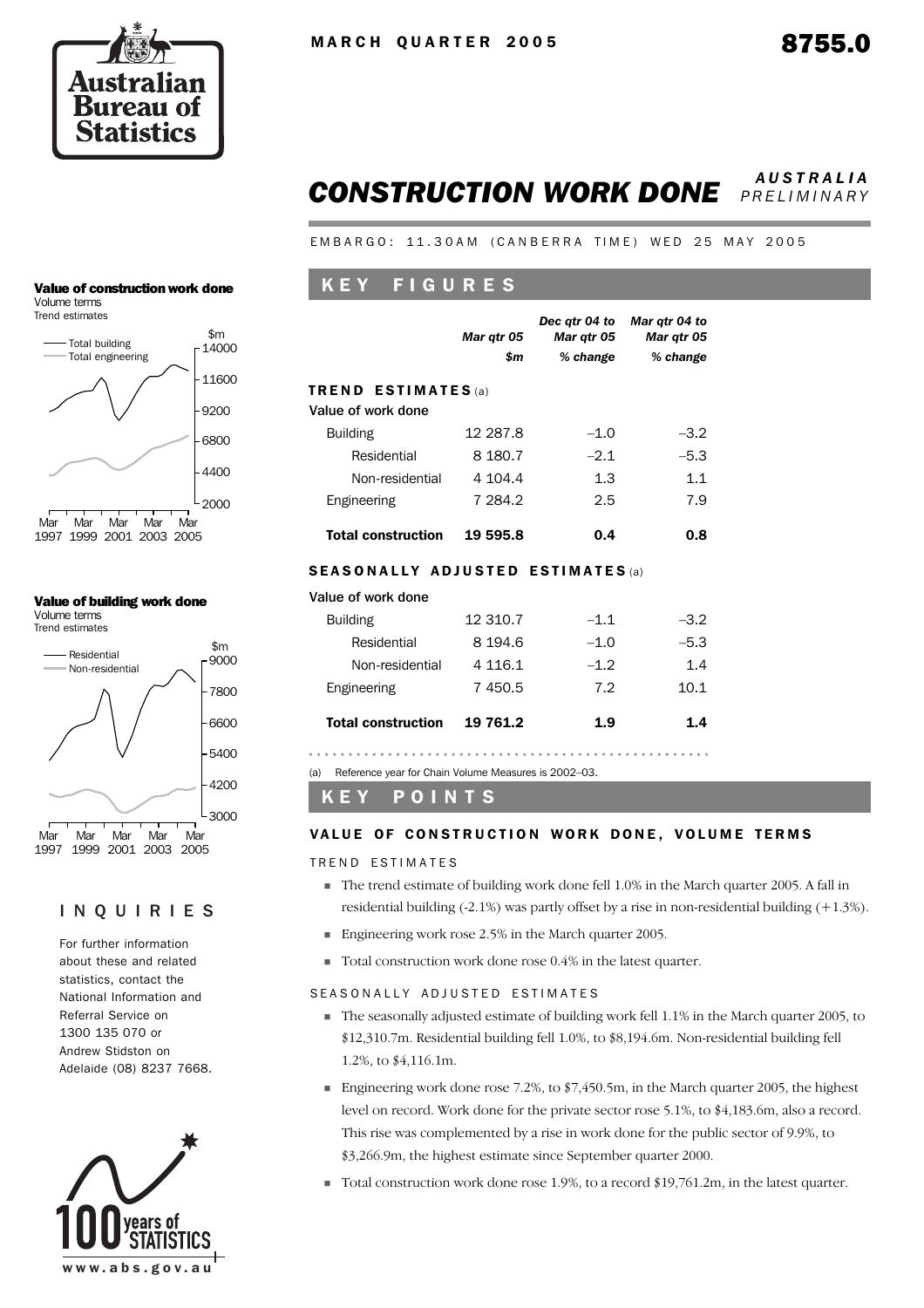## NOTES

| FORTHCOMING ISSUES    | ISSUE (Quarter) |                                                                                                                                                                                                                                                                                                                                                                                                                                                                                             | <b>RELEASE DATE</b>                                                                        |  |  |  |  |  |
|-----------------------|-----------------|---------------------------------------------------------------------------------------------------------------------------------------------------------------------------------------------------------------------------------------------------------------------------------------------------------------------------------------------------------------------------------------------------------------------------------------------------------------------------------------------|--------------------------------------------------------------------------------------------|--|--|--|--|--|
|                       | June 2005       |                                                                                                                                                                                                                                                                                                                                                                                                                                                                                             | 24 August 2005                                                                             |  |  |  |  |  |
|                       | September 2005  |                                                                                                                                                                                                                                                                                                                                                                                                                                                                                             | 23 November 2005                                                                           |  |  |  |  |  |
|                       |                 |                                                                                                                                                                                                                                                                                                                                                                                                                                                                                             |                                                                                            |  |  |  |  |  |
| ABOUT THIS ISSUE      |                 | This publication provides an early indication of trends in building and engineering<br>construction activity. The data are estimates based on a response rate of approximately<br>80% of the value of both building and engineering work done during the quarter. More<br>comprehensive and updated results will be released in Building Activity, Australia<br>(cat. no. 8752.0) on 18 July 2005 and in Engineering Construction Activity, Australia<br>(cat. no. 8762.0) on 15 July 2005. |                                                                                            |  |  |  |  |  |
| CHANGES IN THIS ISSUE |                 | There are no changes in this issue.                                                                                                                                                                                                                                                                                                                                                                                                                                                         |                                                                                            |  |  |  |  |  |
| DATA NOTES            |                 |                                                                                                                                                                                                                                                                                                                                                                                                                                                                                             | The engineering construction trend estimates for Tasmania and the Northern Territory       |  |  |  |  |  |
|                       |                 |                                                                                                                                                                                                                                                                                                                                                                                                                                                                                             | have been revised to reflect a changed treatment of the prolonged effect two large         |  |  |  |  |  |
|                       |                 |                                                                                                                                                                                                                                                                                                                                                                                                                                                                                             | projects are having on the state level estimates. Both these series now contain a break in |  |  |  |  |  |
|                       |                 |                                                                                                                                                                                                                                                                                                                                                                                                                                                                                             | series reflecting the sudden and large change in trend estimate levels caused by the       |  |  |  |  |  |
|                       |                 | starts of these projects.                                                                                                                                                                                                                                                                                                                                                                                                                                                                   |                                                                                            |  |  |  |  |  |
|                       |                 |                                                                                                                                                                                                                                                                                                                                                                                                                                                                                             |                                                                                            |  |  |  |  |  |
| ABBREVIATIONS         |                 | \$m million dollars                                                                                                                                                                                                                                                                                                                                                                                                                                                                         |                                                                                            |  |  |  |  |  |
|                       | ABN             | Australian Business Number                                                                                                                                                                                                                                                                                                                                                                                                                                                                  |                                                                                            |  |  |  |  |  |
|                       | ABS             | Australian Bureau of Statistics                                                                                                                                                                                                                                                                                                                                                                                                                                                             |                                                                                            |  |  |  |  |  |
|                       | ACT             | Australian Capital Territory                                                                                                                                                                                                                                                                                                                                                                                                                                                                |                                                                                            |  |  |  |  |  |
|                       | ANZSIC          |                                                                                                                                                                                                                                                                                                                                                                                                                                                                                             | Australian and New Zealand Standard Industrial Classification                              |  |  |  |  |  |
|                       | ATO             | Australian Taxation Office                                                                                                                                                                                                                                                                                                                                                                                                                                                                  |                                                                                            |  |  |  |  |  |
|                       | Aust.           | Australia                                                                                                                                                                                                                                                                                                                                                                                                                                                                                   |                                                                                            |  |  |  |  |  |
|                       | <b>GST</b>      | goods and services tax                                                                                                                                                                                                                                                                                                                                                                                                                                                                      |                                                                                            |  |  |  |  |  |
|                       | <b>NSW</b>      | New South Wales                                                                                                                                                                                                                                                                                                                                                                                                                                                                             |                                                                                            |  |  |  |  |  |
|                       |                 | NT Northern Territory                                                                                                                                                                                                                                                                                                                                                                                                                                                                       |                                                                                            |  |  |  |  |  |
|                       |                 | qtr quarter                                                                                                                                                                                                                                                                                                                                                                                                                                                                                 |                                                                                            |  |  |  |  |  |
|                       | Old             | Queensland                                                                                                                                                                                                                                                                                                                                                                                                                                                                                  |                                                                                            |  |  |  |  |  |
|                       | SA              | South Australia                                                                                                                                                                                                                                                                                                                                                                                                                                                                             |                                                                                            |  |  |  |  |  |
|                       | Tas.            | Tasmania                                                                                                                                                                                                                                                                                                                                                                                                                                                                                    |                                                                                            |  |  |  |  |  |
|                       | TAU             | type of activity unit                                                                                                                                                                                                                                                                                                                                                                                                                                                                       |                                                                                            |  |  |  |  |  |
|                       | VAT             | value added tax                                                                                                                                                                                                                                                                                                                                                                                                                                                                             |                                                                                            |  |  |  |  |  |
|                       | Vic.            | Victoria                                                                                                                                                                                                                                                                                                                                                                                                                                                                                    |                                                                                            |  |  |  |  |  |
|                       |                 | WA Western Australia                                                                                                                                                                                                                                                                                                                                                                                                                                                                        |                                                                                            |  |  |  |  |  |

Dennis Trewin Australian Statistician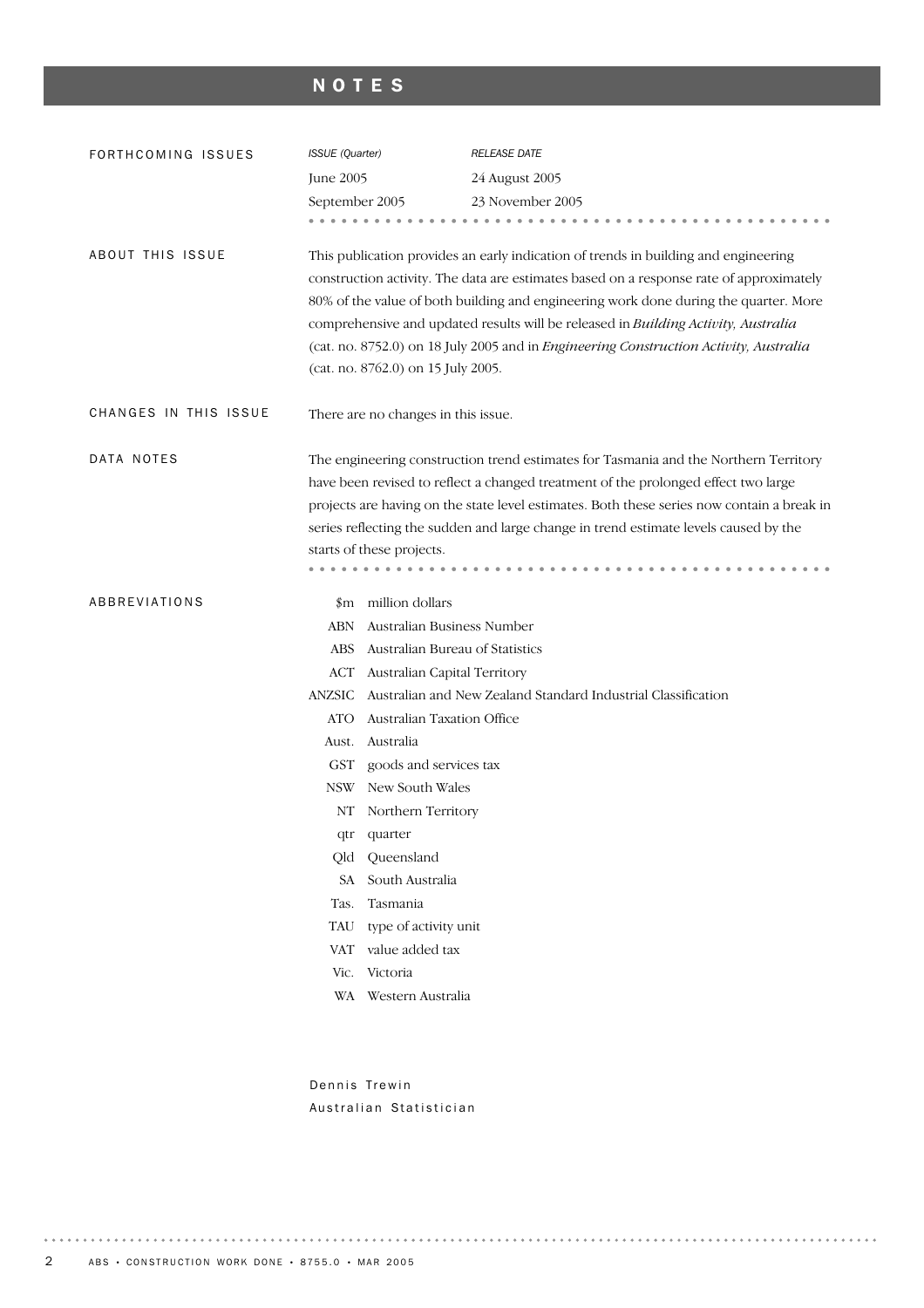## TREND PERCENTAGE CHANGE

#### TOTAL CONSTRUCTION



Strong growth in the engineering construction sector has driven total construction work done to record levels, though the growth in total construction work done has been

Engineering construction work done has increased for sixteen successive quarters.

Total building work decreased for the third successive quarter after four quarters of growth.

Residential building work decreased for the third successive quarter after a year of growth.

Non-residential work rose in the latest two quarters following small declines in the previous two quarters.

#### NON-RESIDENTIAL

RESIDENTIAL

BUILDING

ENGINEERING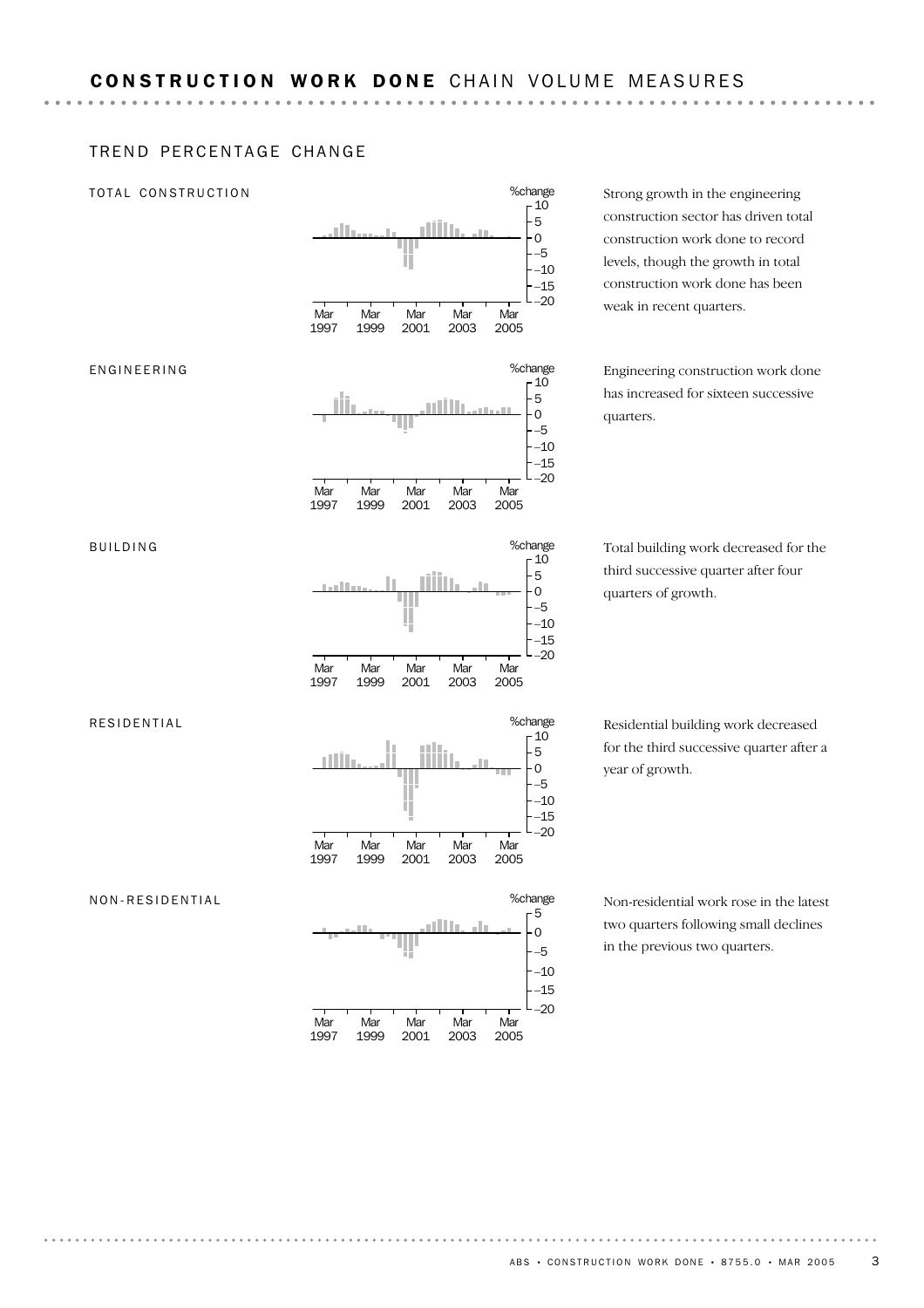#### CHAIN VOLUME MEASURES-TREND ESTIMATES

Mar Mar Mar Mar Mar Mar tour quarters.  $$m$ <br> $1000$  $\Omega$ 200 400 600 800 Northern Territory Australian Capital Territory NORTHERN TERRITORY AUSTRALIAN CAPITAL **TERRITORY** Mar 1997 **Mar** 1999 **Mar** 2001 **Mar** 2003 **Mar** 2005 \$m<br>1250  $\Omega$ 250 500 750 1000 **South Australia** Tasmania SOUTH AUSTRALIA TASMANIA Mar 1997 Mar 1999 Mar 2001 Mar 2003 Mar 2005  $$m$$ 5000 1000 1800 2600 3400 4200 Queensland Western Australia QUEENSLAND WESTERN AUSTRALIA **Mar** 1997 **Mar** 1999 **Mar** 2001 **Mar** 2003 **Mar** 2005 \$m<br>7000 1000 2200 3400 4600 5800 New South Wales Victoria NEW SOUTH WALES VICTORIA

1997

Mar 1999

Mar 2001

Mar 2003

Mar 2005 Construction work done has fallen for the last four quarters for New South Wales. Victoria now shows declines for the past three quarters.

Construction work done has grown in Queensland for the past seven quarters. Construction work done in Western Australia has grown for the last five quarters.

Construction work done in South Australia has fallen for the past two quarters after growing since December 2000. In Tasmania, construction work done has fallen in the last two quarters after six quarters of growth.

Construction work done in the Northern Territory has grown in the March quarter for the first time since March 2004. The Australian Capital Territory has shown falls for the past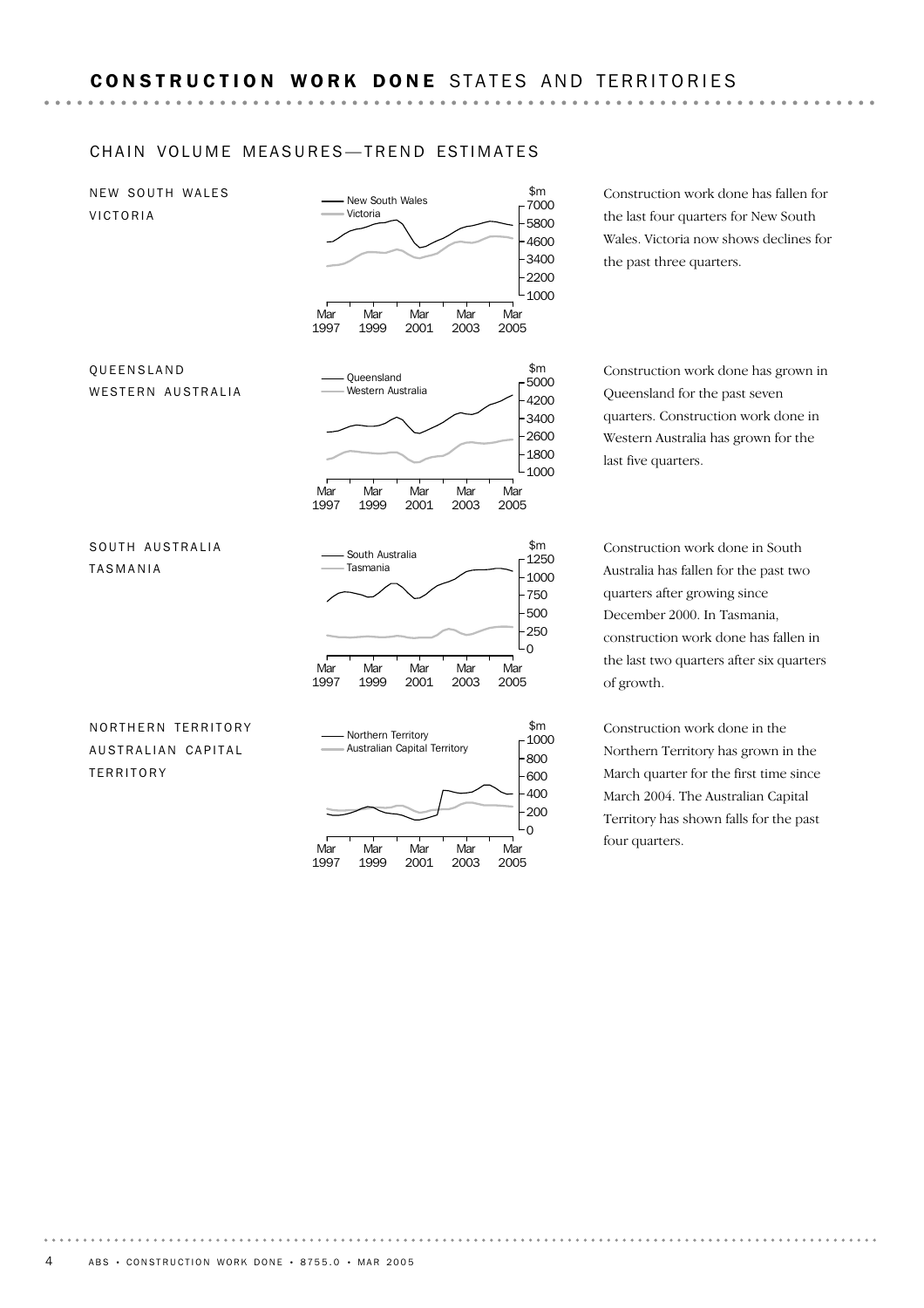## LIST OF TABLES

TABLES

*page*

|    | CONSTRUCTION WORK GOING, CHAIN VOLUME INCASURES $\cdots \cdots \cdots \cdots$                                   |
|----|-----------------------------------------------------------------------------------------------------------------|
| 2  | Construction work done, chain volume measures, change from                                                      |
|    | previous period $\ldots \ldots \ldots \ldots \ldots \ldots \ldots \ldots \ldots \ldots \ldots \ldots$           |
| 3  |                                                                                                                 |
| 4  | Construction work done, current prices, change from previous period 9                                           |
| 5  | Value of building work done, chain volume measures  10                                                          |
| 6  | Value of building work done, chain volume measures, change from                                                 |
|    |                                                                                                                 |
| 7  |                                                                                                                 |
| 8  | Value of building work done, current prices, change from previous                                               |
|    |                                                                                                                 |
| 9  | Construction work done, states and territories, chain volume                                                    |
|    | measures, original $\ldots \ldots \ldots \ldots \ldots \ldots \ldots \ldots \ldots \ldots \ldots \ldots \ldots$ |
| 10 | Construction work done, states and territories, chain volume                                                    |
|    | measures, change from previous period, original $\dots \dots \dots \dots \dots \dots$                           |
| 11 | Construction work done, states and territories, current prices, original 16                                     |
| 12 | Construction work done, states and territories, current prices, change                                          |
|    | from previous period, original $\ldots \ldots \ldots \ldots \ldots \ldots \ldots \ldots \ldots 17$              |
| 13 | Construction work done, states and territories, chain volume measures 18                                        |
| 14 | Construction work done, states and territories, chain volume                                                    |
|    |                                                                                                                 |
| 15 | Work in the pipeline, current prices, original $\ldots \ldots \ldots \ldots \ldots \ldots$ . 20                 |
| 16 | Number of dwellings approved but not yet commenced at end of                                                    |
|    |                                                                                                                 |
|    |                                                                                                                 |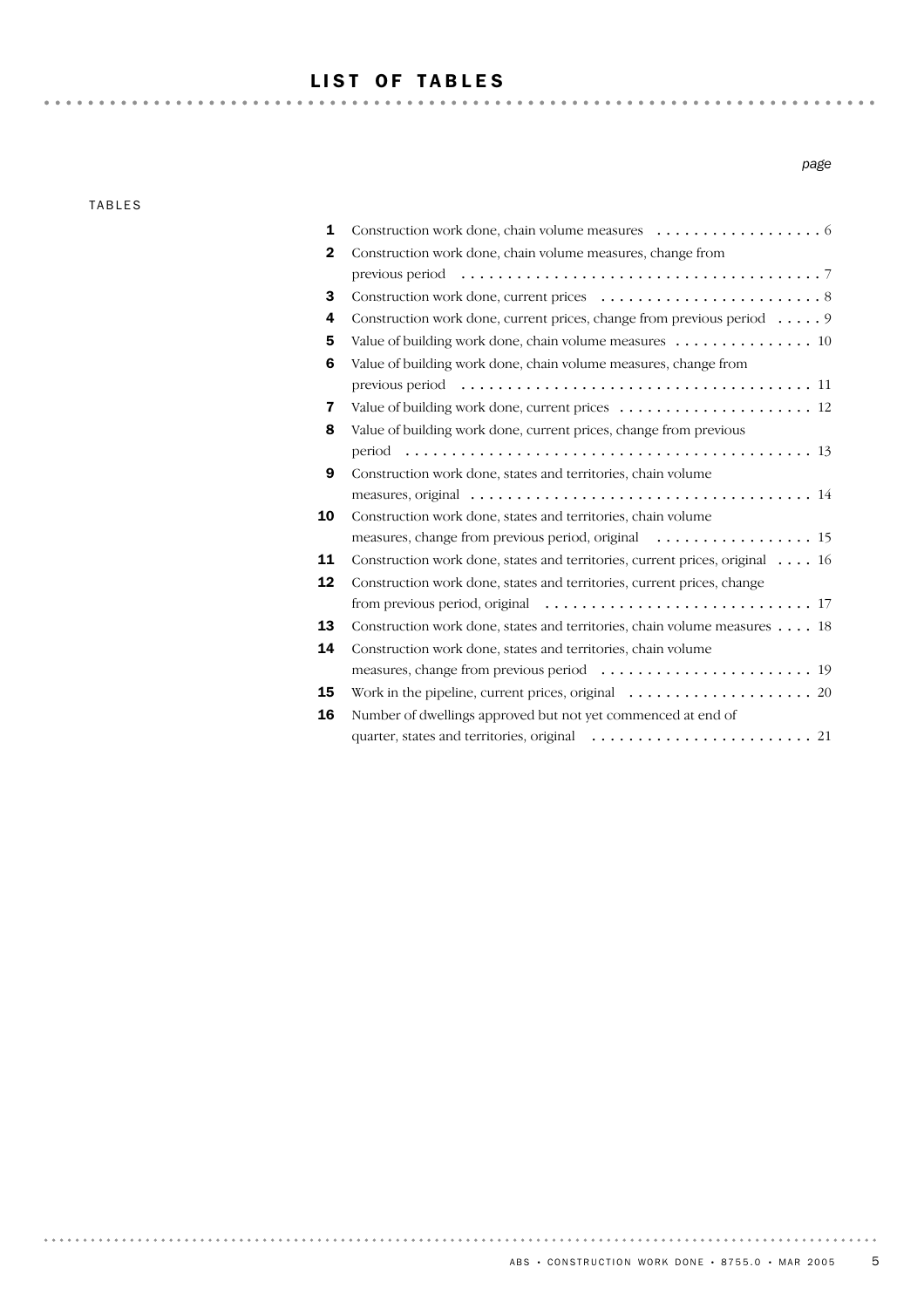|         | BUILDING WORK DONE |             |           |                     | ENGINEERING WORK DONE |           |          | CONSTRUCTION WORK DONE |          |  |  |
|---------|--------------------|-------------|-----------|---------------------|-----------------------|-----------|----------|------------------------|----------|--|--|
|         | Private            | Public      | Total     | Private             | Public                | Total     | Private  | Public                 | Total    |  |  |
| Period  | \$m                | \$m\$       | \$m\$     | \$m\$               | \$m\$                 | \$m\$     | \$m\$    | \$m                    | \$m\$    |  |  |
|         |                    |             |           |                     |                       |           |          |                        |          |  |  |
|         |                    |             |           | ORIGINAL            |                       |           |          |                        |          |  |  |
| 2001–02 | 36 631.9           | 4 4 2 9.8   | 41 063.9  | 9 1 64.9            | 11 401.5              | 20 577.1  | 45 782.5 | 15 829.7               | 61 633.9 |  |  |
| 2002-03 | 42 835.9           | 4 2 4 8.2   | 47 084.1  | 13 283.0            | 11 446.7              | 24 729.7  | 56 118.9 | 15 695.0               | 71 813.9 |  |  |
| 2003-04 | 45 788.4           | 4 100.1     | 49 888.5  | 15 363.0            | 11 224.7              | 26 587.7  | 61 151.4 | 15 324.7               | 76 476.2 |  |  |
| 2003    |                    |             |           |                     |                       |           |          |                        |          |  |  |
| Dec Qtr | 11 892.8           | 1 0 58.1    | 12 950.9  | 4 0 78.0            | 2 744.8               | 6822.8    | 15 970.8 | 3802.9                 | 19 773.7 |  |  |
| 2004    |                    |             |           |                     |                       |           |          |                        |          |  |  |
| Mar Otr | 10 961.6           | 955.3       | 11916.8   | 3 7 2 4 . 2         | 2 675.6               | 6 399.8   | 14 685.8 | 3 630.9                | 18 316.7 |  |  |
| Jun Otr | 11 677.3           | 1 060.3     | 12 737.5  | 3856.5              | 3 3 6 6.0             | 7 2 2 2.5 | 15 533.7 | 4 4 2 6.3              | 19 960.0 |  |  |
| Sep Otr | 11 870.4           | 1 0 1 2.8   | 12 883.2  | 3 885.8             | 2 943.0               | 6828.8    | 15 756.2 | 3 955.8                | 19 712.0 |  |  |
| Dec Otr | 11 984.4           | 1 0 5 4 .6  | 13 039.1  | 4 132.5             | 2 989.6               | 7 122.0   | 16 116.9 | 4 0 4 4.2              | 20 161.1 |  |  |
| 2005    |                    |             |           |                     |                       |           |          |                        |          |  |  |
| Mar Qtr | 10 456.7           | 914.6       | 11 371.3  | 3 986.8             | 2 985.8               | 6972.7    | 14 443.5 | 3 900.5                | 18 344.0 |  |  |
|         |                    |             |           |                     |                       |           |          |                        |          |  |  |
|         |                    |             |           | SEASONALLY ADJUSTED |                       |           |          |                        |          |  |  |
| 2003    |                    |             |           |                     |                       |           |          |                        |          |  |  |
| Dec Qtr | 11 475.7           | 1 0 29.6    | 12 505.5  | 3 9 2 4.8           | 2 7 3 1 . 3           | 6 6 5 6.1 | 15 400.5 | 3 760.9                | 19 161.6 |  |  |
| 2004    |                    |             |           |                     |                       |           |          |                        |          |  |  |
| Mar Qtr | 11 656.4           | 1 0 5 6.4   | 12 712.7  | 3 922.6             | 2844.6                | 6767.2    | 15 579.0 | 3 900.9                | 19 479.8 |  |  |
| Jun Otr | 11 802.6           | 1 0 26.6    | 12 828.8  | 3875.6              | 2 962.5               | 6838.1    | 15 678.2 | 3 989.1                | 19 666.9 |  |  |
| Sep Otr | 11 437.7           | 977.7       | 12 4 15.8 | 3 754.7             | 3 2 3 1.8             | 6986.5    | 15 192.5 | 4 209.5                | 19 402.4 |  |  |
| Dec Otr | 11 419.8           | 1 0 24.5    | 12 444.7  | 3 980.8             | 2971.7                | 6952.4    | 15 400.6 | 3 9 9 6.2              | 19 397.2 |  |  |
| 2005    |                    |             |           |                     |                       |           |          |                        |          |  |  |
| Mar Otr | 11 295.6           | 1 0 1 4.7   | 12 310.7  | 4 183.6             | 3 2 6 6.9             | 7 450.5   | 15 479.2 | 4 2 8 1.6              | 19 761.2 |  |  |
|         |                    |             |           |                     |                       |           |          |                        |          |  |  |
|         |                    |             |           | TREND               |                       |           |          |                        |          |  |  |
| 2003    |                    |             |           |                     |                       |           |          |                        |          |  |  |
| Dec Otr | 11 347.3           | 1 0 24.0    | 12 371.3  | 3855.8              | 2 7 3 7 .9            | 6 593.7   | 15 203.2 | 3 7 6 2.1              | 18 965.2 |  |  |
| 2004    |                    |             |           |                     |                       |           |          |                        |          |  |  |
| Mar Otr | 11 658.5           | 1 0 3 7 . 3 | 12 695.7  | 3897.2              | 2 853.1               | 6 750.3   | 15 555.5 | 3890.3                 | 19 445.9 |  |  |
| Jun Otr | 11 696.3           | 1 0 24.0    | 12 720.3  | 3 858.7             | 2 9 9 2.2             | 6851.0    | 15 555.1 | 4 0 16.3               | 19 571.3 |  |  |
| Sep Qtr | 11 548.7           | 1 008.0     | 12 557.1  | 3 863.4             | 3 0 8 4 . 1           | 6944.7    | 15 411.8 | 4 0 9 1.0              | 19 499.7 |  |  |
| Dec Otr | 11 403.4           | 1 0 0 6.5   | 12 4 10.4 | 3 967.9             | 3 1 38.6              | 7 105.7   | 15 371.1 | 4 144.7                | 19 515.0 |  |  |
| 2005    |                    |             |           |                     |                       |           |          |                        |          |  |  |
| Mar Otr | 11 273.0           | 1 0 1 4 .0  | 12 287.8  | 4 111.3             | 3 169.2               | 7 284.2   | 15 391.5 | 4 186.5                | 19 595.8 |  |  |
|         |                    |             |           |                     |                       |           |          |                        |          |  |  |

(a) Chain volume measures, reference year 2002–03. See paragraphs 25–28 of the Explanatory Notes.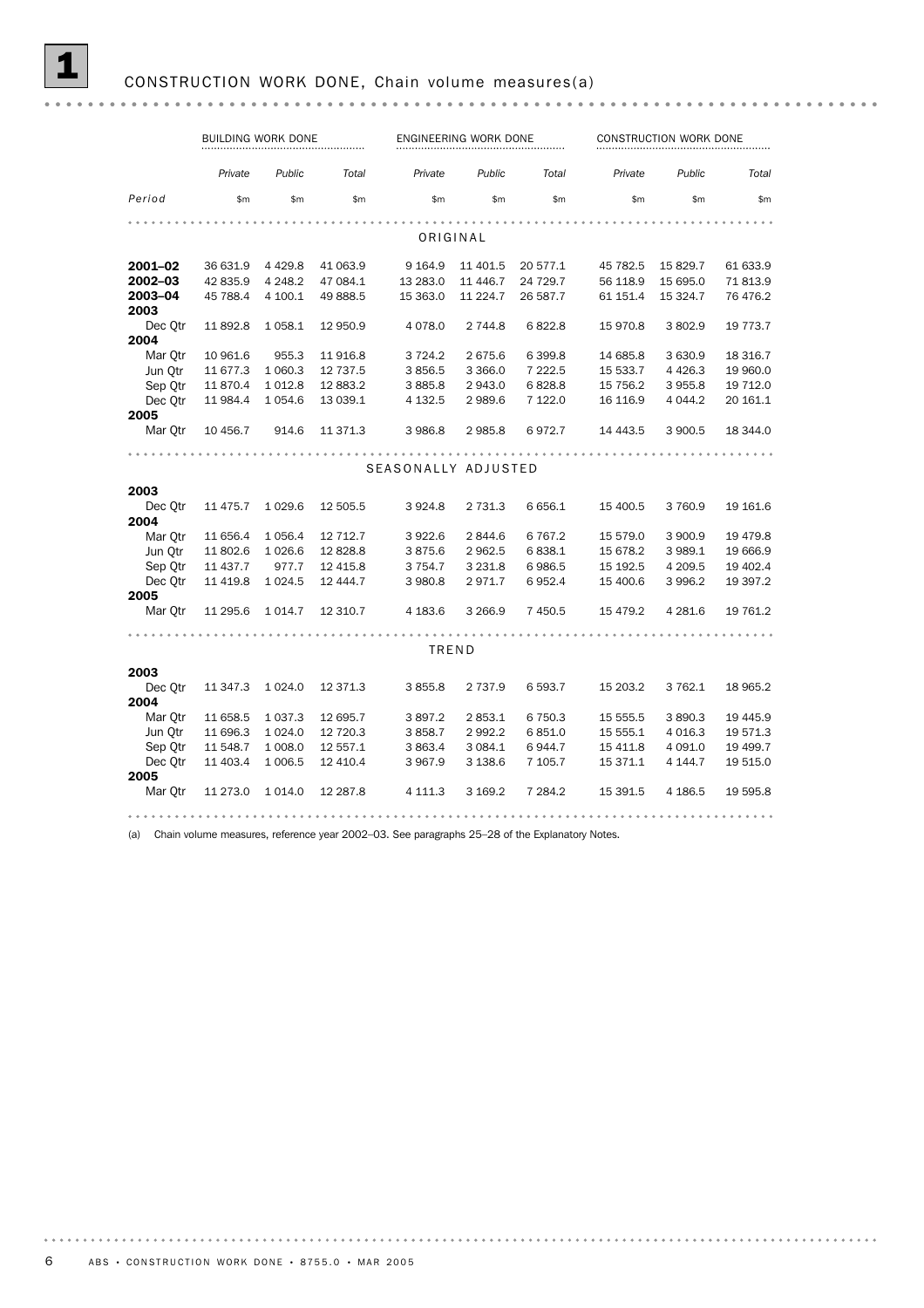|                 | BUILDING WORK DONE |         |         | ENGINEERING<br>WORK DONE |         |        | <b>CONSTRUCTION</b><br>WORK DONE |         |        |
|-----------------|--------------------|---------|---------|--------------------------|---------|--------|----------------------------------|---------|--------|
|                 | Private            | Public  | Total   | Private                  | Public  | Total  | Private                          | Public  | Total  |
| Period          | %                  | %       | %       | %                        | %       | %      | %                                | %       | %      |
|                 |                    |         |         |                          |         |        |                                  |         |        |
|                 |                    |         |         | ORIGINAL                 |         |        |                                  |         |        |
| 2001-02         | 17.8               | 4.1     | 16.2    | 31.0                     | $-4.4$  | 8.6    | 20.3                             | $-2.2$  | 13.5   |
| 2002-03         | 16.9               | $-4.1$  | 14.7    | 44.9                     | 0.4     | 20.2   | 22.6                             | $-0.9$  | 16.5   |
| 2003-04<br>2003 | 6.9                | $-3.5$  | 6.0     | 15.7                     | $-1.9$  | 7.5    | 9.0                              | $-2.4$  | 6.5    |
| Dec Otr         | 5.7                | 3.1     | 5.4     | 10.1                     | 12.6    | 11.1   | 6.7                              | 9.8     | 7.3    |
| 2004            |                    |         |         |                          |         |        |                                  |         |        |
| Mar Otr         | $-7.8$             | $-9.7$  | $-8.0$  | $-8.7$                   | $-2.5$  | $-6.2$ | $-8.0$                           | $-4.5$  | $-7.4$ |
| Jun Otr         | 6.5                | 11.0    | 6.9     | 3.6                      | 25.8    | 12.9   | 5.8                              | 21.9    | 9.0    |
| Sep Qtr         | 1.7                | $-4.5$  | 1.1     | 0.8                      | $-12.6$ | $-5.5$ | 1.4                              | $-10.6$ | $-1.2$ |
| Dec Otr         | 1.0                | 4.1     | 1.2     | 6.3                      | 1.6     | 4.3    | 2.3                              | 2.2     | 2.3    |
| 2005<br>Mar Qtr | $-12.7$            | $-13.3$ | $-12.8$ | $-3.5$                   | $-0.1$  | $-2.1$ | $-10.4$                          | $-3.6$  | $-9.0$ |
|                 |                    |         |         |                          |         |        |                                  |         |        |
|                 |                    |         |         | SEASONALLY ADJUSTED      |         |        |                                  |         |        |
| 2003            |                    |         |         |                          |         |        |                                  |         |        |
| Dec Qtr<br>2004 | 5.7                | 4.3     | 5.6     | 7.8                      | 1.7     | 5.2    | 6.3                              | 2.4     | 5.5    |
| Mar Otr         | 1.6                | 2.6     | 1.7     | $-0.1$                   | 4.1     | 1.7    | 1.2                              | 3.7     | 1.7    |
| Jun Otr         | 1.3                | $-2.8$  | 0.9     | $-1.2$                   | 4.1     | 1.0    | 0.6                              | 2.3     | 1.0    |
| Sep Otr         | $-3.1$             | $-4.8$  | $-3.2$  | $-3.1$                   | 9.1     | 2.2    | $-3.1$                           | 5.5     | $-1.3$ |
| Dec Otr         | $-0.2$             | 4.8     | 0.2     | 6.0                      | $-8.1$  | $-0.5$ | 1.4                              | $-5.1$  |        |
| 2005            |                    |         |         |                          |         |        |                                  |         |        |
| Mar Otr         | $-1.1$             | $-1.0$  | $-1.1$  | 5.1                      | 9.9     | 7.2    | 0.5                              | 7.1     | 1.9    |
|                 |                    |         |         | TREND                    |         |        |                                  |         |        |
|                 |                    |         |         |                          |         |        |                                  |         |        |
| 2003            |                    |         |         |                          |         |        |                                  |         |        |
| Dec Otr<br>2004 | 3.3                | 2.7     | 3.2     | 3.2                      | 0.6     | 2.1    | 3.2                              | 1.1     | 2.8    |
| Mar Otr         | 2.7                | 1.3     | 2.6     | 1.1                      | 4.2     | 2.4    | 2.3                              | 3.4     | 2.5    |
| Jun Otr         | 0.3                | $-1.3$  | 0.2     | $-1.0$                   | 4.9     | 1.5    | $\overline{\phantom{0}}$         | 3.2     | 0.6    |
| Sep Qtr         | $-1.3$             | $-1.6$  | $-1.3$  | 0.1                      | 3.1     | 1.4    | $-0.9$                           | 1.9     | $-0.4$ |
| Dec Otr<br>2005 | $-1.3$             | $-0.2$  | $-1.2$  | 2.7                      | 1.8     | 2.3    | $-0.3$                           | 1.3     | 0.1    |
| Mar Otr         | $-1.1$             | 0.7     | $-1.0$  | 3.6                      | 1.0     | 2.5    | 0.1                              | 1.0     | 0.4    |
|                 |                    |         |         |                          |         |        |                                  |         |        |

— nil or rounded to zero (including null cells)

(a) Chain volume measures, reference year 2002–03. See paragraphs 25–28 of the Explanatory Notes.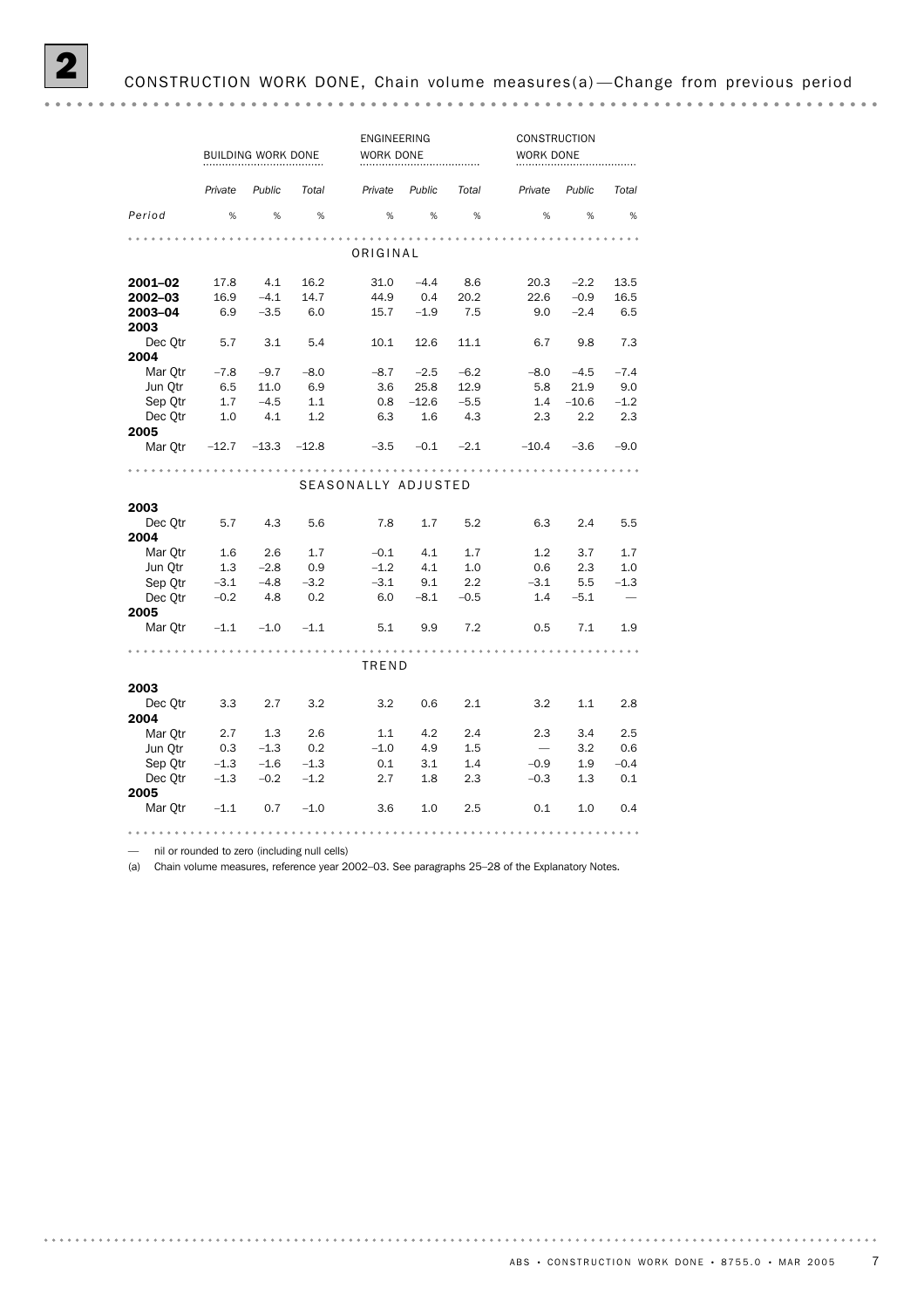|         | <b>BUILDING WORK DONE</b> |             |          |                     | ENGINEERING WORK DONE |            |          | CONSTRUCTION WORK DONE |           |  |  |
|---------|---------------------------|-------------|----------|---------------------|-----------------------|------------|----------|------------------------|-----------|--|--|
|         | Private                   | Public      | Total    | Private             | Public                | Total      | Private  | Public                 | Total     |  |  |
| Period  | \$m\$                     | \$m\$       | \$m\$    | \$m                 | \$m\$                 | \$m        | \$m\$    | \$m\$                  | \$m\$     |  |  |
|         |                           |             |          |                     |                       |            |          |                        |           |  |  |
|         |                           |             |          |                     | ORIGINAL              |            |          |                        |           |  |  |
| 2001-02 | 35 265.7                  | 4 2 7 7 . 2 | 39 542.9 | 8899.0              | 11 132.3              | 20 031.3   | 44 164.7 | 15 409.5               | 59 574.2  |  |  |
| 2002–03 | 42 835.9                  | 4 2 4 8.2   | 47 084.2 | 13 283.0            | 11 445.8              | 24 728.8   | 56 119.0 | 15 694.0               | 71812.9   |  |  |
| 2003-04 | 49 174.7                  | 4 3 9 8.6   | 53 573.3 | 15 837.1            | 11 569.9              | 27 407.0   | 65 011.8 | 15 968.5               | 80 980.3  |  |  |
| 2003    |                           |             |          |                     |                       |            |          |                        |           |  |  |
| Dec Qtr | 12 643.8                  | 1 1 2 1 . 3 | 13 765.1 | 4 1 66.9            | 2 811.5               | 6978.4     | 16 810.7 | 3 9 3 2.8              | 20 743.5  |  |  |
| 2004    |                           |             |          |                     |                       |            |          |                        |           |  |  |
| Mar Qtr | 11871.5                   | 1 0 3 5.1   | 12 906.6 | 3 8 3 6.4           | 2 766.9               | 6 603.3    | 15 708.0 | 3 802.0                | 19 509.9  |  |  |
| Jun Qtr | 12 904.1                  | 1 174.3     | 14 078.5 | 4 0 67.0            | 3 5 1 5.4             | 7 582.4    | 16 971.1 | 4 689.7                | 21 660.8  |  |  |
| Sep Otr | 13 369.7                  | 1 1 5 2.5   | 14 522.2 | 4 143.0             | 3 107.6               | 7 250.7    | 17 512.7 | 4 2 6 0.2              | 21 772.9  |  |  |
| Dec Otr | 13 743.3                  | 1 2 2 8 . 3 | 14 971.6 | 4 4 5 2.9           | 3 197.0               | 7 649.8    | 18 196.2 | 4 4 2 5 . 3            | 22 621.4  |  |  |
| 2005    |                           |             |          |                     |                       |            |          |                        |           |  |  |
| Mar Otr | 12 243.4                  | 1 0 8 7 . 7 | 13 331.1 | 4 3 5 3 . 4         | 3 2 3 5.4             | 7 588.9    | 16 596.9 | 4 3 2 3 . 1            | 20 920.0  |  |  |
|         |                           |             |          |                     |                       |            |          |                        |           |  |  |
|         |                           |             |          | SEASONALLY ADJUSTED |                       |            |          |                        |           |  |  |
|         |                           |             |          |                     |                       |            |          |                        |           |  |  |
| 2003    |                           |             |          |                     |                       |            |          |                        |           |  |  |
| Dec Otr | 12 192.3                  | 1 0 9 2.3   | 13 284.6 | 4 0 23.8            | 2 7 9 4 .5            | 6818.3     | 16 216.2 | 3886.8                 | 20 102.9  |  |  |
| 2004    |                           |             |          |                     |                       |            |          |                        |           |  |  |
| Mar Qtr | 12 614.2                  | 1 1 4 7 . 3 | 13 761.4 | 4 0 5 3.9           | 2 938.6               | 6992.5     | 16 668.0 | 4 085.9                | 20 753.9  |  |  |
| Jun Qtr | 13 033.6                  | 1 140.6     | 14 174.2 | 4 100.7             | 3 088.1               | 7 188.8    | 17 134.3 | 4 2 28.6               | 21 362.9  |  |  |
| Sep Qtr | 12 888.7                  | 1 1 1 1 .7  | 14 000.5 | 4 0 12.2            | 3 4 1 2.3             | 7 4 2 4 .5 | 16 900.9 | 4 5 24.0               | 21 4 24.9 |  |  |
| Dec Otr | 13 103.1                  | 1 1 9 2.5   | 14 295.6 | 4 2 9 8.9           | 3 177.1               | 7 4 7 5.9  | 17 402.0 | 4 3 6 9.6              | 21 771.6  |  |  |
| 2005    |                           |             |          |                     |                       |            |          |                        |           |  |  |
| Mar Otr | 13 231.1                  | 1 206.1     | 14 437.3 | 4 590.2             | 3 538.6               | 8 1 28.8   | 17 821.3 | 4 744.7                | 22 566.0  |  |  |
|         |                           |             |          |                     |                       |            |          |                        |           |  |  |
|         |                           |             |          | TREND               |                       |            |          |                        |           |  |  |
| 2003    |                           |             |          |                     |                       |            |          |                        |           |  |  |
| Dec Otr | 12 061.3                  | 1 0 8 7 . 7 | 13 149.1 | 3 939.4             | 2 801.0               | 6 740.4    | 16 000.8 | 3 888.7                | 19889.5   |  |  |
| 2004    |                           |             |          |                     |                       |            |          |                        |           |  |  |
| Mar Otr | 12 626.6                  | 1 1 2 6 . 1 | 13 752.7 | 4 0 38.7            | 2946.6                | 6985.2     | 16 665.3 | 4 0 7 2.7              | 20 737.9  |  |  |
| Jun Otr | 12 911.2                  | 1 1 3 7 . 1 | 14 048.4 | 4 060.3             | 3 122.2               | 7 182.5    | 16 971.5 | 4 259.3                | 21 230.8  |  |  |
| Sep Otr | 13 003.8                  | 1 1 4 6 . 7 | 14 150.4 | 4 1 29.7            | 3 253.0               | 7 3 8 2.7  | 17 133.5 | 4 3 9 9.7              | 21 533.1  |  |  |
| Dec Otr | 13 094.8                  | 1 171.5     | 14 266.2 | 4 296.3             | 3 3 5 4 . 5           | 7 650.8    | 17 391.1 | 4 5 2 6.0              | 21 917.0  |  |  |
| 2005    |                           |             |          |                     |                       |            |          |                        |           |  |  |
| Mar Otr | 13 189.2                  | 1 203.9     | 14 395.1 | 4 4 9 6.3           | 3 4 4 1.2             | 7937.6     | 17 685.5 | 4 645.1                | 22 332.7  |  |  |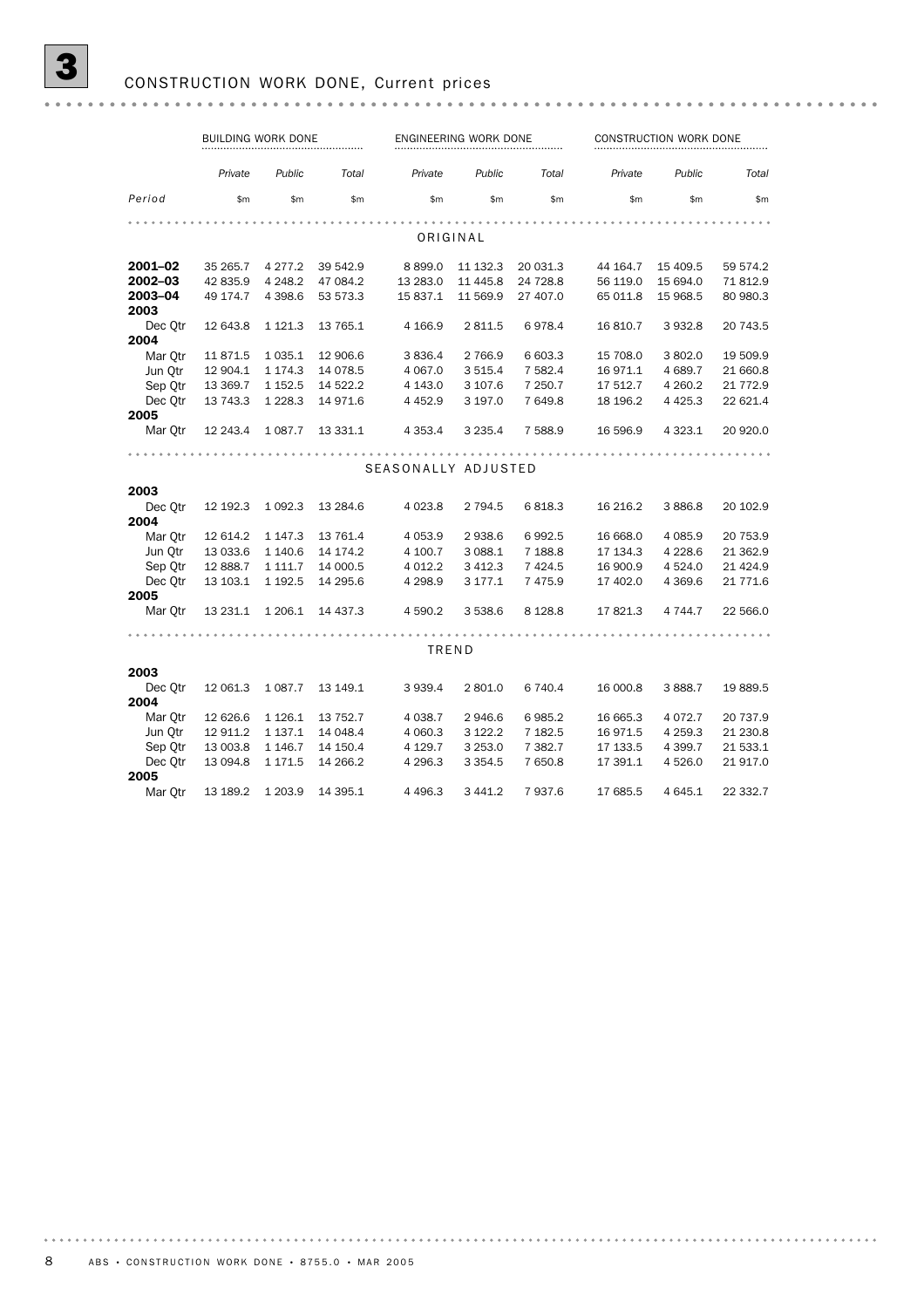|                 |                         | BUILDING WORK DONE |             | ENGINEERING<br>WORK DONE |              |           | CONSTRUCTION<br>WORK DONE |        |        |
|-----------------|-------------------------|--------------------|-------------|--------------------------|--------------|-----------|---------------------------|--------|--------|
|                 | Private                 | Public             | Total       | Private                  | Public       | Total     | Private                   | Public | Total  |
| Period          | %                       | %                  | %           | %                        | %            | %         | %                         | %      | %      |
|                 |                         |                    |             | ORIGINAL                 |              |           |                           |        |        |
|                 |                         |                    |             |                          |              |           |                           |        |        |
| 2001-02         | 19.5                    | 4.6                | 17.7        | 33.2                     | $-2.9$       | 10.4      | 22.0                      | $-0.9$ | 15.1   |
| 2002-03         | 21.5                    | $-0.7$             | 19.1        | 49.3                     | 2.8          | 23.5      | 27.1                      | 1.8    | 20.5   |
| 2003-04         | 14.8                    | 3.5                | 13.8        | 19.2                     | 1.1          | 10.8      | 15.8                      | 1.7    | 12.8   |
| 2003            |                         |                    |             |                          |              |           |                           |        |        |
| Dec Qtr         | 7.6                     | 5.0                | 7.3         | 10.6                     | 13.5         | 11.8      | 8.3                       | 11.0   | 8.8    |
| 2004            |                         |                    |             |                          |              |           |                           |        |        |
| Mar Qtr         | $-6.1$                  | $-7.7$             | $-6.2$      | $-7.9$                   | $-1.6$       | $-5.4$    | $-6.6$                    | $-3.3$ | $-5.9$ |
| Jun Otr         | 8.7                     | 13.5               | 9.1         | 6.0                      | 27.1         | 14.8      | 8.0                       | 23.4   | 11.0   |
| Sep Otr         | 3.6                     | $-1.9$             | 3.2         | 1.9                      | $-11.6 -4.4$ |           | 3.2                       | $-9.2$ | 0.5    |
| Dec Qtr         | 2.8                     | 6.6                | 3.1         | 7.5                      |              | $2.9$ 5.5 | 3.9                       | 3.9    | 3.9    |
| 2005<br>Mar Otr | $-10.9$ $-11.4$ $-11.0$ |                    |             | $-2.2$                   | 1.2          | $-0.8$    | -8.8                      | $-2.3$ | $-7.5$ |
|                 |                         |                    |             |                          |              |           |                           |        |        |
|                 |                         |                    |             | SEASONALLY ADJUSTED      |              |           |                           | .      |        |
| 2003            |                         |                    |             |                          |              |           |                           |        |        |
| Dec Otr         | 7.6                     | 6.4                | 7.5         | 8.4                      | 2.5          | 5.9       | 7.8                       | 3.6    | 7.0    |
| 2004            |                         |                    |             |                          |              |           |                           |        |        |
| Mar Otr         | 3.5                     | 5.0                | 3.6         | 0.7                      | 5.2          | 2.6       | 2.8                       | 5.1    | 3.2    |
| Jun Otr         | 3.3                     | $-0.6$             | 3.0         | 1.2                      | 5.1          | 2.8       | 2.8                       | 3.5    | 2.9    |
| Sep Otr         | $-1.1$                  |                    | $-2.5 -1.2$ | $-2.2$                   | 10.5         | 3.3       | $-1.4$                    | 7.0    | 0.3    |
| Dec Otr         | 1.7                     | 7.3                | 2.1         | 7.1                      | $-6.9$       | 0.7       | 3.0                       | $-3.4$ | 1.6    |
| 2005            |                         |                    |             |                          |              |           |                           |        |        |
| Mar Qtr         | 1.0                     | 1.1                | 1.0         | 6.8                      | 11.4         | 8.7       | 2.4                       | 8.6    | 3.6    |
|                 |                         | .                  |             |                          |              |           |                           |        |        |
|                 |                         |                    |             | TREND                    |              |           |                           |        |        |
| 2003            |                         |                    |             |                          |              |           |                           |        |        |
| Dec Otr         | 5.3                     | 5.1                | 5.3         | 3.7                      | 1.3          | 2.7       | 4.9                       | 2.3    | 4.4    |
| 2004            |                         |                    |             |                          |              |           |                           |        |        |
| Mar Otr         | 4.7                     | 3.5                | 4.6         | 2.5                      | 5.2          | 3.6       | 4.2                       | 4.7    | 4.3    |
| Jun Otr         | 2.3                     | 1.0                | 2.1         | 0.5                      | 6.0          | 2.8       | 1.8                       | 4.6    | 2.4    |
| Sep Otr         | 0.7                     | 0.8                | 0.7         | 1.7                      | 4.2          | 2.8       | 1.0                       | 3.3    | 1.4    |
| Dec Otr         | 0.7                     | 2.2                | 0.8         | 4.0                      | 3.1          | 3.6       | 1.5                       | 2.9    | 1.8    |
| 2005            |                         |                    |             |                          |              |           |                           |        |        |
| Mar Qtr         | 0.7                     | 2.8                | 0.9         | 4.7                      | 2.6          | 3.7       | 1.7                       | 2.6    | 1.9    |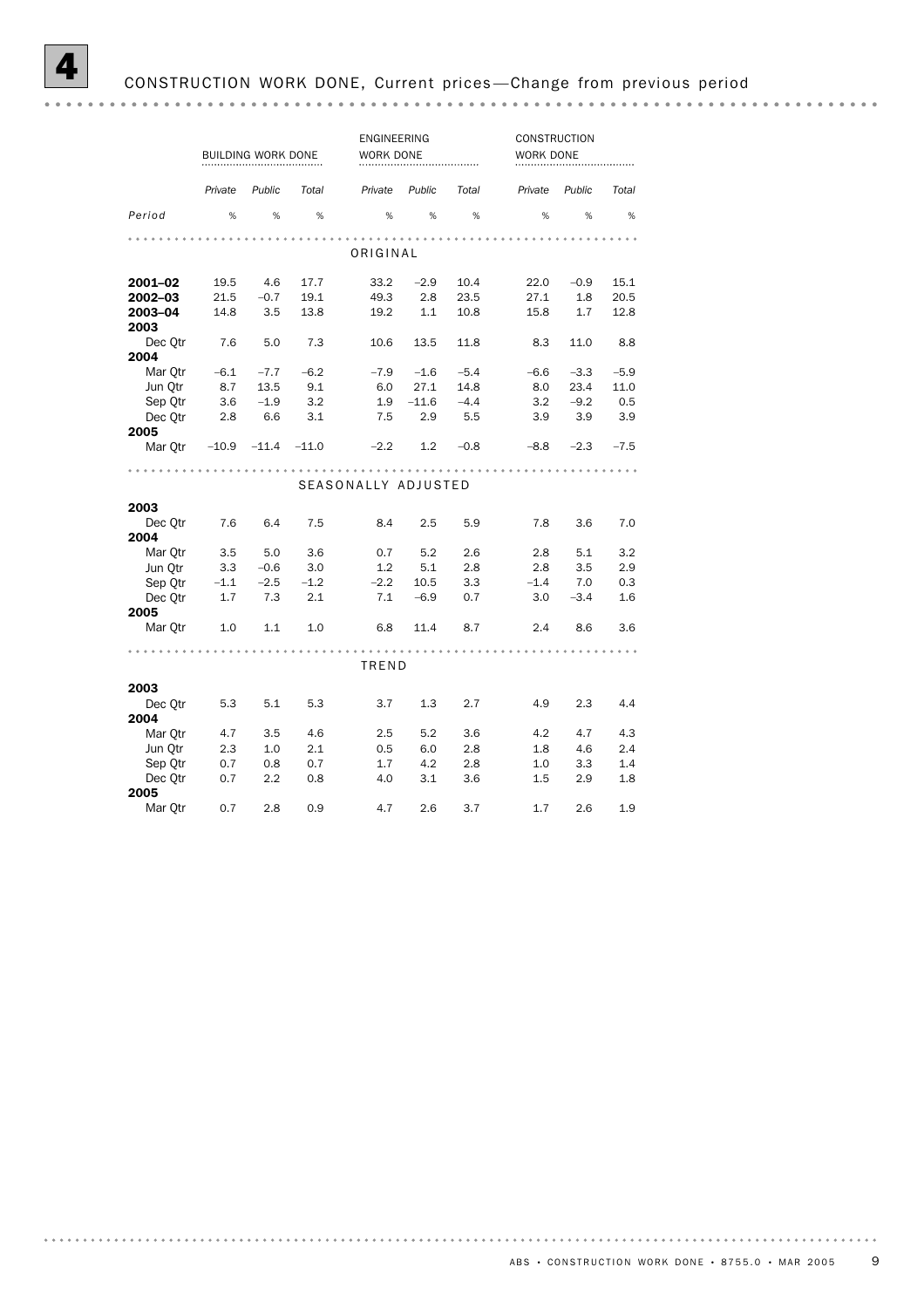# **5** VALUE OF BUILDING WORK DONE (a), Chain volume measures

|         | <b>NEW RESIDENTIAL</b> |           | <b>ALTERATIONS</b> |             | <b>RESIDENTIAL</b>  |             | NON-RESIDENTIAL |             |                       |           |
|---------|------------------------|-----------|--------------------|-------------|---------------------|-------------|-----------------|-------------|-----------------------|-----------|
|         | <b>BUILDING</b>        |           | AND ADDITIONS      |             | <b>BUILDING</b>     |             | <b>BUILDING</b> |             | <b>TOTAL BUILDING</b> |           |
|         |                        |           |                    |             |                     |             |                 |             |                       |           |
|         | Private                | Total     | Private            | Total       | Private             | Total       | Private         | Total       | Private               | Total     |
|         | \$m                    | \$m\$     | \$m                | \$m         | \$m                 | \$m         | \$m             | \$m         | \$m                   | \$m       |
|         |                        |           |                    |             |                     |             |                 |             |                       |           |
|         |                        |           |                    |             | ORIGINAL            |             |                 |             |                       |           |
| 2001-02 | 22 716.2               | 23 200.8  | 4 101.3            | 4 2 7 7 . 4 | 26 818.1            | 27 478.9    | 9813.9          | 13 582.4    | 36 631.9              | 41 063.9  |
| 2002-03 | 26 776.0               | 27 224.6  | 4578.2             | 4 7 6 1.8   | 31 354.2            | 31 986.4    | 11 481.8        | 15 097.8    | 42 835.9              | 47 084.1  |
| 2003-04 | 28 083.2               | 28 567.2  | 5 1 4 8.9          | 5 301.0     | 33 232.1            | 33 868.3    | 12 556.3        | 16 020.2    | 45 788.4              | 49 888.5  |
| 2003    |                        |           |                    |             |                     |             |                 |             |                       |           |
| Dec Otr | 7 221.3                | 7 3 5 1.4 | 1 3 6 7 . 6        | 1 3 9 9.1   | 8588.9              | 8 7 5 0.5   | 3 3 0 3.9       | 4 200.5     | 11 892.8              | 12 950.9  |
| 2004    |                        |           |                    |             |                     |             |                 |             |                       |           |
| Mar Otr | 6819.3                 | 6926.4    | 1 192.0            | 1 2 2 7 .5  | 8 0 1 1.3           | 8 1 5 3.9   | 2 9 5 0.2       | 3763.0      | 10 961.6              | 11916.8   |
| Jun Otr | 7 1 68.9               | 7 280.5   | 1 3 1 8 .5         | 1 3 6 1 . 2 | 8 4 8 7 . 4         | 8 641.7     | 3 189.9         | 4 0 9 5.8   | 11 677.3              | 12 737.5  |
| Sep Qtr | 7 3 5 6.4              | 7478.5    | 1 3 5 7 . 8        | 1 3 9 5.2   | 8 7 1 4 . 3         | 8873.7      | 3 156.1         | 4 009.5     | 11870.4               | 12 883.2  |
| Dec Otr | 7 115.0                | 7 256.0   | 1 3 4 7 .9         | 1 3 8 5.6   | 8 4 6 2.9           | 8 641.7     | 3521.6          | 4 3 9 7.4   | 11 984.4              | 13 039.1  |
| 2005    |                        |           |                    |             |                     |             |                 |             |                       |           |
| Mar Qtr | 6 311.4                | 6 436.7   | 1 1 2 3 . 1        | 1 1 5 6 . 9 | 7 434.5             | 7 593.6     | 3 0 2 2.2       | 3 7 7 7 . 7 | 10 456.7              | 11 371.3  |
|         |                        |           |                    |             |                     |             |                 |             |                       |           |
|         |                        |           |                    |             | SEASONALLY ADJUSTED |             |                 |             |                       |           |
| 2003    |                        |           |                    |             |                     |             |                 |             |                       |           |
| Dec Otr | 7 0 29.7               | 7 147.6   | 1 2 9 3 . 9        | 1 3 3 1 . 4 | 8 3 2 3 .5          | 8479.0      | 3 152.2         | 4 0 26.5    | 11 475.7              | 12 505.5  |
| 2004    |                        |           |                    |             |                     |             |                 |             |                       |           |
| Mar Otr | 7 203.1                | 7 3 2 1.8 | 1 2 9 4.8          | 1 3 3 2 . 3 | 8 4 9 7.9           | 8 6 5 4.1   | 3 1 58.5        | 4 0 58.6    | 11 656.4              | 12 712.7  |
| Jun Otr | 7 193.8                | 7 312.6   | 1 3 1 6 . 2        | 1 3 4 9.8   | 8 5 10.1            | 8 6 6 2.4   | 3 2 9 2.5       | 4 166.5     | 11 802.6              | 12828.8   |
| Sep Otr | 7 132.9                | 7 250.4   | 1 3 1 4 .0         | 1 3 5 2.8   | 8446.9              | 8 603.2     | 2 990.8         | 3812.6      | 11 437.7              | 12 4 15.8 |
| Dec Otr | 6833.2                 | 6960.3    | 1 2 7 4 . 2        | 1 3 1 9 . 3 | 8 107.4             | 8 2 7 9 . 6 | 3 3 1 2 . 4     | 4 165.2     | 11 4 19.8             | 12 444.7  |
| 2005    |                        |           |                    |             |                     |             |                 |             |                       |           |
| Mar Qtr | 6 782.0                | 6921.0    | 1 2 3 7 . 3        | 1 2 7 3 . 6 | 8 0 19.3            | 8 194.6     | 3 2 7 6 . 3     | 4 1 1 6 . 1 | 11 295.6              | 12 310.7  |
|         |                        |           |                    |             |                     |             |                 |             |                       |           |
|         |                        |           |                    |             | TREND               |             |                 |             |                       |           |
| 2003    |                        |           |                    |             |                     |             |                 |             |                       |           |
| Dec Otr | 6953.1                 | 7 075.0   | 1 2 7 8 .0         | 1 3 1 7 .0  | 8 2 3 1.1           | 8 3 9 2.0   | 3 1 1 6 . 1     | 3979.3      | 11 347.3              | 12 371.3  |
| 2004    |                        |           |                    |             |                     |             |                 |             |                       |           |
| Mar Otr | 7 174.5                | 7 293.1   | 1 309.0            | 1 3 4 4.7   | 8 4 8 3.5           | 8 637.7     | 3 175.0         | 4 0 58.0    | 11 658.5              | 12 695.7  |
| Jun Otr | 7 203.6                | 7 3 2 0.6 | 1 3 1 4 .4         | 1 350.8     | 8 5 18.0            | 8 671.4     | 3 178.4         | 4 0 48.9    | 11 696.3              | 12 720.3  |
| Sep Qtr | 7 072.2                | 7 193.1   | 1 301.9            | 1 340.7     | 8 3 7 4 . 2         | 8 5 3 4 . 0 | 3 174.6         | 4 0 23.2    | 11 548.7              | 12 557.1  |
| Dec Otr | 6912.3                 | 7 0 3 9.9 | 1 277.1            | 1 3 1 7 .5  | 8 1 8 9.6           | 8 3 5 7.4   | 3 2 1 3 . 9     | 4 0 5 3.0   | 11 403.4              | 12 410.4  |
| 2005    |                        |           |                    |             |                     |             |                 |             |                       |           |
| Mar Qtr | 6 759.0                | 6894.8    | 1 2 4 8.8          | 1 2 8 9.3   | 8 0 0 4.2           | 8 180.7     | 3 2 6 7 . 1     | 4 104.4     | 11 273.0              | 12 287.8  |
|         |                        |           |                    |             |                     |             |                 |             |                       |           |

(a) Chain volume measures, reference year 2002–03. See paragraphs 25–28 of the Explanatory Notes.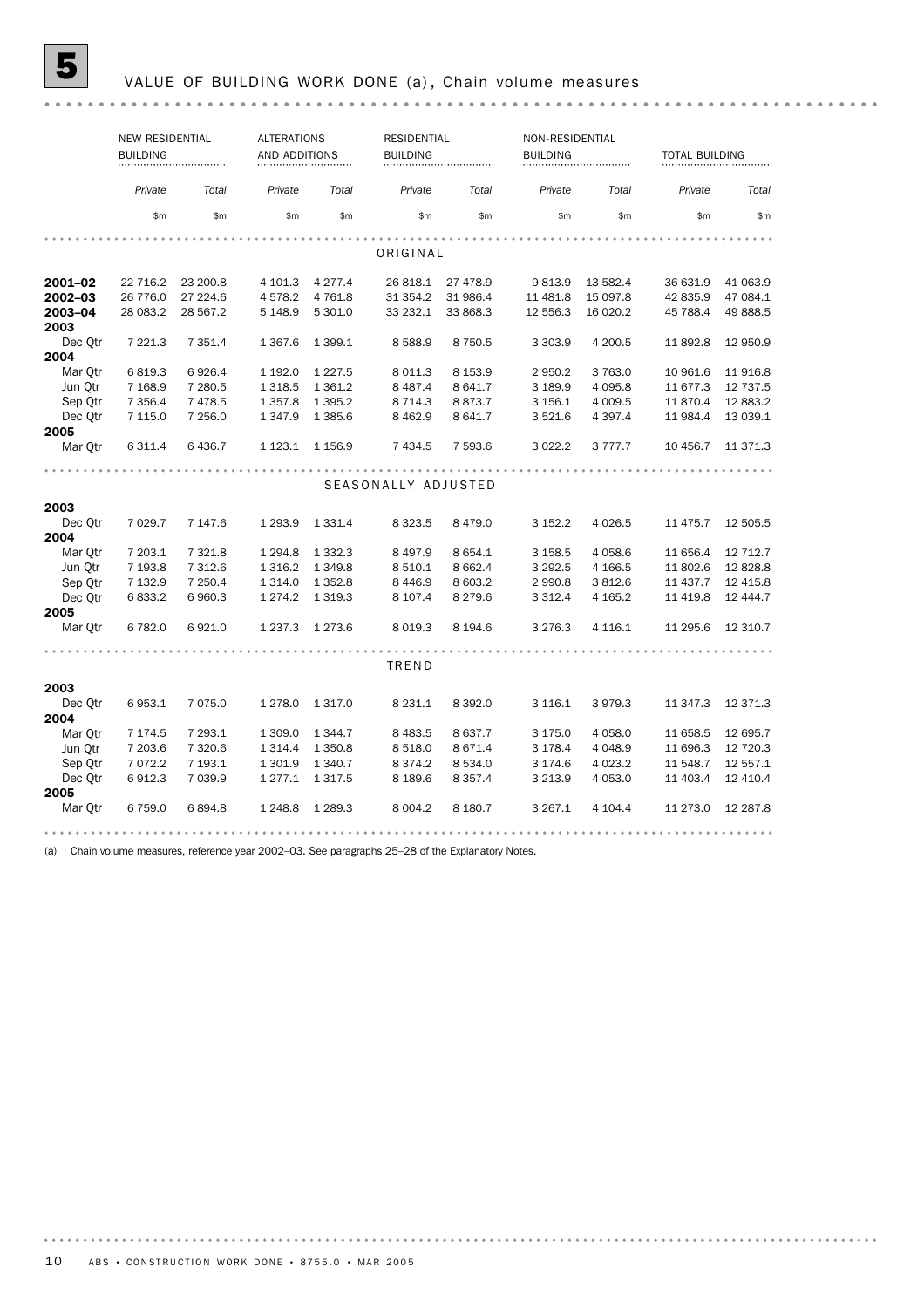|         | <b>NEW</b><br><b>RESIDENTIAL</b><br><b>BUILDING</b> |         | <b>AND</b> | ALTERATIONS<br><b>ADDITIONS</b> |                     | <b>RESIDENTIAL</b><br><b>BUILDING</b> |         |                 | <b>TOTAL</b> | <b>BUILDING</b> |  |
|---------|-----------------------------------------------------|---------|------------|---------------------------------|---------------------|---------------------------------------|---------|-----------------|--------------|-----------------|--|
|         | Private                                             | Total   | Private    | Total                           | Private             | Total                                 | Private | Total           | Private      | Total           |  |
| Period  | $\%$                                                | %       | %          | %                               | %                   | %                                     | %       | %               | %            | $\%$            |  |
|         |                                                     |         |            |                                 | ORIGINAL            |                                       |         |                 |              |                 |  |
|         |                                                     |         |            |                                 |                     |                                       |         |                 |              |                 |  |
| 2001-02 | 23.5                                                | 23.2    | 18.9       | 18.9                            | 22.8                | 22.5                                  | 6.3     | 5.3             | 17.8         | 16.2            |  |
| 2002–03 | 17.9                                                | 17.3    | 11.6       | 11.3                            | 16.9                | 16.4                                  | 17.0    | 11.2            | 16.9         | 14.7            |  |
| 2003-04 | 4.9                                                 | 4.9     | 12.5       | 11.3                            | 6.0                 | 5.9                                   | 9.4     | 6.1             | 6.9          | 6.0             |  |
| 2003    |                                                     |         |            |                                 |                     |                                       |         |                 |              |                 |  |
| Dec Qtr | 5.1                                                 | 4.9     | 7.6        | 6.5                             | 5.5                 | 5.1                                   | 6.2     | 6.0             | 5.7          | 5.4             |  |
| 2004    |                                                     |         |            |                                 |                     |                                       |         |                 |              |                 |  |
| Mar Otr | $-5.6$                                              | $-5.8$  | $-12.8$    | $-12.3$                         | $-6.7$              | $-6.8$                                | $-10.7$ | $-10.4$         | $-7.8$       | $-8.0$          |  |
| Jun Qtr | 5.1                                                 | 5.1     | 10.6       | 10.9                            | 5.9                 | 6.0                                   | 8.1     | 8.8             | 6.5          | 6.9             |  |
| Sep Qtr | 2.6                                                 | 2.7     | 3.0        | 2.5                             | 2.7                 | 2.7                                   | $-1.1$  | $-2.1$          | 1.7          | 1.1             |  |
| Dec Otr | $-3.3$                                              | $-3.0$  | $-0.7$     | $-0.7$                          | $-2.9$              | $-2.6$                                | 11.6    | 9.7             | 1.0          | 1.2             |  |
| 2005    |                                                     |         |            |                                 |                     |                                       |         |                 |              |                 |  |
| Mar Qtr | $-11.3$                                             | $-11.3$ | $-16.7$    | $-16.5$                         | $-12.2$             | $-12.1$                               |         | $-14.2$ $-14.1$ | $-12.7$      | $-12.8$         |  |
|         |                                                     |         |            |                                 | SEASONALLY ADJUSTED |                                       |         |                 |              |                 |  |
|         |                                                     |         |            |                                 |                     |                                       |         |                 |              |                 |  |
| 2003    |                                                     |         |            |                                 |                     |                                       |         |                 |              |                 |  |
| Dec Otr | 5.6                                                 | 5.3     | 4.0        | 3.4                             | 5.4                 | 5.0                                   | 6.7     | 6.8             | 5.7          | 5.6             |  |
| 2004    |                                                     |         |            |                                 |                     |                                       |         |                 |              |                 |  |
| Mar Otr | 2.5                                                 | 2.4     | 0.1        | 0.1                             | 2.1                 | 2.1                                   | 0.2     | 0.8             | 1.6          | 1.7             |  |
| Jun Qtr | $-0.1$                                              | $-0.1$  | 1.7        | 1.3                             | 0.1                 | 0.1                                   | 4.2     | 2.7             | 1.3          | 0.9             |  |
| Sep Otr | $-0.8$                                              | $-0.9$  | $-0.2$     | 0.2                             | $-0.7$              | $-0.7$                                | $-9.2$  | $-8.5$          | $-3.1$       | $-3.2$          |  |
| Dec Qtr | $-4.2$                                              | $-4.0$  | $-3.0$     | $-2.5$                          | $-4.0$              | $-3.8$                                | 10.8    | 9.2             | $-0.2$       | 0.2             |  |
| 2005    |                                                     |         |            |                                 |                     |                                       |         |                 |              |                 |  |
| Mar Otr | $-0.7$                                              | $-0.6$  | $-2.9$     | $-3.5$                          | $-1.1$              | $-1.0$                                | $-1.1$  | $-1.2$          | $-1.1$       | $-1.1$          |  |
|         |                                                     |         |            |                                 |                     |                                       |         |                 |              |                 |  |
|         |                                                     |         |            |                                 | TREND               |                                       |         |                 |              |                 |  |
| 2003    |                                                     |         |            |                                 |                     |                                       |         |                 |              |                 |  |
| Dec Qtr | 3.2                                                 | 3.2     | 3.9        | 3.4                             | 3.3                 | 3.2                                   | 3.1     | 3.2             | 3.3          | 3.2             |  |
| 2004    |                                                     |         |            |                                 |                     |                                       |         |                 |              |                 |  |
| Mar Otr | 3.2                                                 | 3.1     | 2.4        | 2.1                             | 3.1                 | 2.9                                   | 1.9     | 2.0             | 2.7          | 2.6             |  |
| Jun Otr | 0.4                                                 | 0.4     | 0.4        | 0.5                             | 0.4                 | 0.4                                   | 0.1     | $-0.2$          | 0.3          | 0.2             |  |
| Sep Qtr | $-1.8$                                              | $-1.7$  | $-1.0$     | $-0.7$                          | $-1.7$              | $-1.6$                                | $-0.1$  | $-0.6$          | $-1.3$       | $-1.3$          |  |
| Dec Qtr | $-2.3$                                              | $-2.1$  | $-1.9$     | $-1.7$                          | $-2.2$              | $-2.1$                                | 1.2     | 0.7             | $-1.3$       | $-1.2$          |  |
| 2005    |                                                     |         |            |                                 |                     |                                       |         |                 |              |                 |  |
| Mar Otr | $-2.2$                                              | $-2.1$  | $-2.2$     | $-2.1$                          | $-2.3$              | $-2.1$                                | 1.7     | 1.3             | $-1.1$       | $-1.0$          |  |

(a) Chain volume measures, reference year 2002–03. See paragraphs 25–28 of the Explanatory Notes.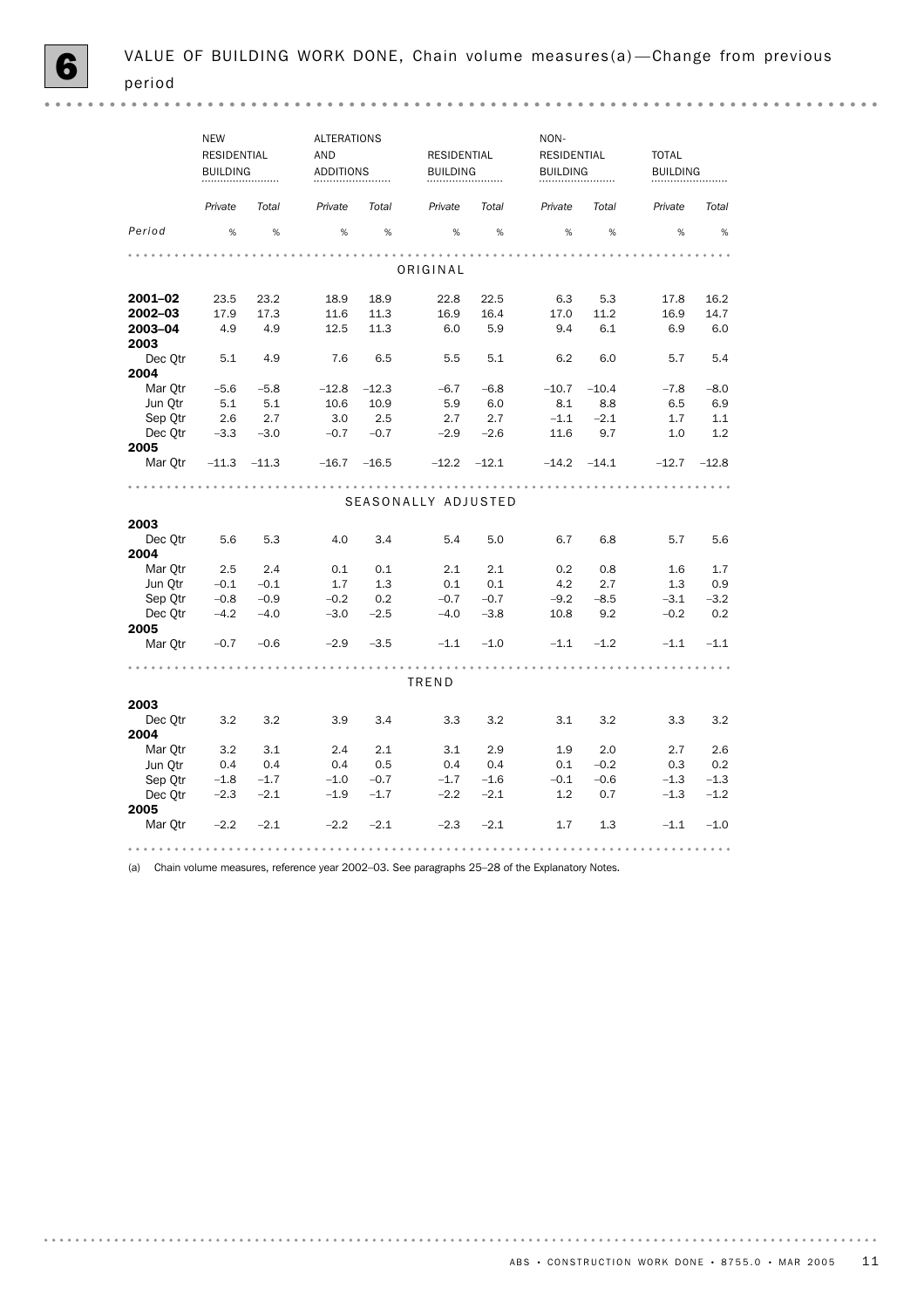

## 7 VALUE OF BUILDING WORK DONE, Current prices

|         | <b>NEW RESIDENTIAL</b><br><b>BUILDING</b> |             |             | <b>ALTERATIONS</b><br>AND ADDITIONS |                     | <b>RESIDENTIAL</b> | NON-RESIDENTIAL<br><b>BUILDING</b> |             |           | <b>TOTAL BUILDING</b> |  |
|---------|-------------------------------------------|-------------|-------------|-------------------------------------|---------------------|--------------------|------------------------------------|-------------|-----------|-----------------------|--|
|         | Private                                   | Total       | Private     | Total                               | Private             | Total              | Private                            | Total       | Private   | Total                 |  |
| Period  | \$m                                       | \$m         | \$m\$       | \$m                                 | \$m                 | \$m                | \$m                                | \$m         | \$m       | \$m                   |  |
|         |                                           |             |             |                                     |                     |                    |                                    |             |           |                       |  |
|         |                                           |             |             |                                     | ORIGINAL            |                    |                                    |             |           |                       |  |
| 2001-02 | 21 820.8                                  | 22 285.6    | 3 9 5 3.1   | 4 122.1                             | 25 773.9            | 26 407.7           | 9 4 9 1.7                          | 13 135.1    | 35 265.7  | 39 542.9              |  |
| 2002-03 | 26 776.0                                  | 27 224.6    | 4578.2      | 4 7 6 1.8                           | 31 354.2            | 31 986.4           | 11 481.8                           | 15 097.7    | 42 835.9  | 47 084.2              |  |
| 2003-04 | 30 223.7                                  | 30 743.4    | 5 4 5 3.4   | 5 6 1 5.4                           | 35 677.1            | 36 358.8           | 13 497.6                           | 17 214.6    | 49 174.7  | 53 573.3              |  |
| 2003    |                                           |             |             |                                     |                     |                    |                                    |             |           |                       |  |
| Dec Qtr | 7 698.5                                   | 7836.8      | 1441.1      | 1474.4                              | 9 139.6             | 9 311.2            | 3 504.2                            | 4 4 5 3.9   | 12 643.8  | 13 765.1              |  |
| 2004    |                                           |             |             |                                     |                     |                    |                                    |             |           |                       |  |
| Mar Otr | 7 399.2                                   | 7 515.5     | 1 2 6 9.2   | 1 307.2                             | 8 6 6 8.4           | 8822.7             | 3 203.1                            | 4 0 8 3 .9  | 11871.5   | 12 906.6              |  |
| Jun Otr | 7928.9                                    | 8 0 5 2.3   | 1 4 2 3.7   | 1470.1                              | 9 3 5 2.6           | 9 5 22.4           | 3 5 5 1.5                          | 4 556.0     | 12 904.1  | 14 078.5              |  |
| Sep Otr | 8 2 7 4 . 3                               | 8 4 1 1.8   | 1 4 8 6.7   | 1527.1                              | 9 7 6 1.0           | 9938.9             | 3 608.7                            | 4 583.3     | 13 3 69.7 | 14 522.2              |  |
| Dec Otr | 8 1 2 0.8                                 | 8 2 8 1.4   | 1495.8      | 1537.5                              | 9616.6              | 9819.0             | 4 1 2 6 . 7                        | 5 1 5 2.6   | 13 743.3  | 14 971.6              |  |
| 2005    |                                           |             |             |                                     |                     |                    |                                    |             |           |                       |  |
| Mar Qtr | 7 3 5 2.4                                 | 7498.8      | 1 2 64.7    | 1 302.7                             | 8 617.1             | 8 801.6            | 3 6 2 6 . 3                        | 4 529.6     | 12 243.4  | 13 331.1              |  |
|         |                                           |             |             |                                     |                     |                    |                                    |             |           |                       |  |
|         |                                           |             |             |                                     | SEASONALLY ADJUSTED |                    |                                    |             |           |                       |  |
| 2003    |                                           |             |             |                                     |                     |                    |                                    |             |           |                       |  |
| Dec Otr | 7 487.6                                   | 7 612.9     | 1 3 6 3.6   | 1 4 0 3.5                           | 8 8 5 1.2           | 9 0 16.4           | 3 3 4 1.2                          | 4 2 68.2    | 12 192.3  | 13 2 84.6             |  |
| 2004    |                                           |             |             |                                     |                     |                    |                                    |             |           |                       |  |
| Mar Otr | 7806.7                                    | 7935.5      | 1 3 7 9 . 3 | 1 4 2 0.0                           | 9 186.0             | 9 3 5 5.5          | 3 4 28.1                           | 4 4 0 6.0   | 12 614.2  | 13 761.4              |  |
| Jun Qtr | 7945.9                                    | 8 0 7 7 . 2 | 1 4 2 2.4   | 1459.2                              | 9 3 68.3            | 9 536.4            | 3 6 6 5 . 3                        | 4 637.7     | 13 033.6  | 14 174.2              |  |
| Sep Otr | 8 0 29.8                                  | 8 1 6 1.9   | 1436.6      | 1478.5                              | 9466.4              | 9 640.4            | 3 4 2 2.3                          | 4 3 6 0.1   | 12 888.7  | 14 000.5              |  |
| Dec Otr | 7 806.4                                   | 7 951.1     | 1412.1      | 1461.7                              | 9 2 18.5            | 9 4 1 2.8          | 3 8 8 4.6                          | 4882.8      | 13 103.1  | 14 295.6              |  |
| 2005    |                                           |             |             |                                     |                     |                    |                                    |             |           |                       |  |
| Mar Otr | 7 905.6                                   | 8 0 67.8    | 1 3 9 1.4   | 1432.2                              | 9 2 9 7 .0          | 9499.9             | 3 9 3 4.2                          | 4 937.3     | 13 231.1  | 14 437.3              |  |
|         |                                           |             |             |                                     |                     |                    |                                    |             |           |                       |  |
|         |                                           |             |             |                                     | TREND               |                    |                                    |             |           |                       |  |
| 2003    |                                           |             |             |                                     |                     |                    |                                    |             |           |                       |  |
| Dec Otr | 7 409.0                                   | 7 538.7     | 1 3 4 5 . 6 | 1 3 8 7 . 1                         | 8 7 5 4.6           | 8925.8             | 3 3 0 6.7                          | 4 2 2 3 . 3 | 12 061.3  | 13 149.1              |  |
| 2004    |                                           |             |             |                                     |                     |                    |                                    |             |           |                       |  |
| Mar Otr | 7 7 8 3.6                                 | 7912.2      | 1 3 9 6.1   | 1 4 3 4.7                           | 9 1 7 9 .8          | 9 3 4 6.9          | 3 4 4 6.8                          | 4 4 0 5.8   | 12 626.6  | 13 752.7              |  |
| Jun Otr | 7 9 5 4.5                                 | 8 0 8 3.7   | 1419.4      | 1459.0                              | 9373.9              | 9 542.8            | 3 5 3 7 . 3                        | 4 505.6     | 12 911.2  | 14 048.4              |  |
| Sep Qtr | 7 950.0                                   | 8 0 8 5 . 9 | 1424.2      | 1466.7                              | 9 3 7 4.2           | 9 5 5 2.5          | 3 630.1                            | 4 5 98.5    | 13 003.8  | 14 150.4              |  |
| Dec Otr | 7 909.0                                   | 8 0 5 4 .8  | 1415.7      | 1460.1                              | 9 3 2 4.7           | 9 5 1 4.9          | 3 7 7 0.4                          | 4 751.6     | 13 094.8  | 14 266.2              |  |
| 2005    |                                           |             |             |                                     |                     |                    |                                    |             |           |                       |  |
| Mar Otr | 7863.5                                    | 8 0 2 1.8   | 1 3 9 8.5   | 1443.8                              | 9 2 6 1.2           | 9464.9             | 3922.3                             | 4 923.4     | 13 189.2  | 14 395.1              |  |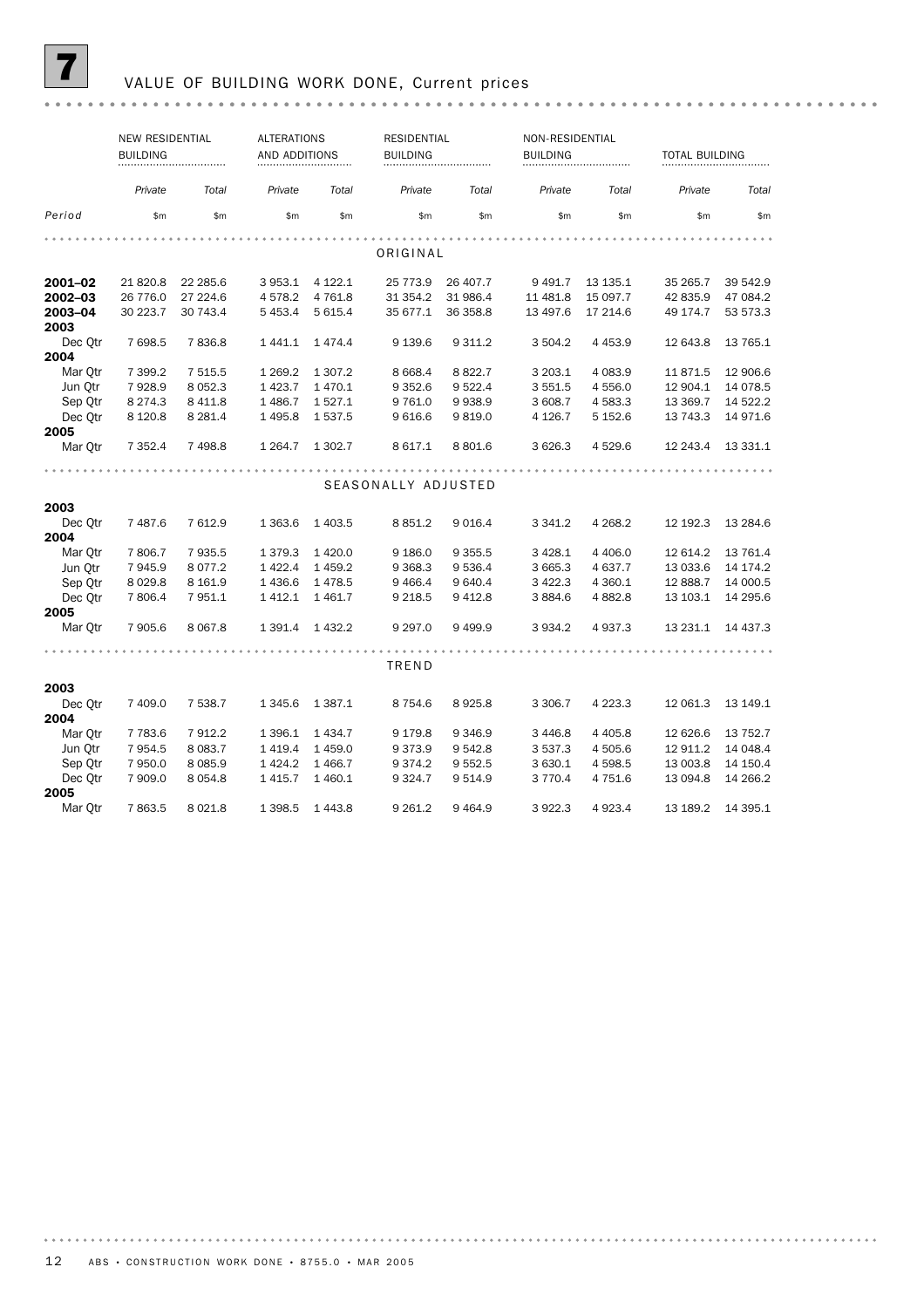|         | <b>NEW</b>         |                                 | <b>ALTERATIONS</b> |         |                          |         |                    |         | NON-         |                 |  |  |
|---------|--------------------|---------------------------------|--------------------|---------|--------------------------|---------|--------------------|---------|--------------|-----------------|--|--|
|         | <b>RESIDENTIAL</b> |                                 | AND                |         | RESIDENTIAL              |         | <b>RESIDENTIAL</b> |         | <b>TOTAL</b> |                 |  |  |
|         | <b>BUILDING</b>    |                                 | <b>ADDITIONS</b>   |         | <b>BUILDING</b>          |         | <b>BUILDING</b>    |         |              | <b>BUILDING</b> |  |  |
|         | Private            | Total                           | Private            | Total   | Private                  | Total   | Private            | Total   | Private      | Total           |  |  |
| Period  | %                  | %                               | %                  | %       | %                        | %       | %                  | %       | %            | %               |  |  |
|         |                    |                                 |                    |         |                          |         |                    |         |              |                 |  |  |
|         |                    |                                 |                    |         | ORIGINAL                 |         |                    |         |              |                 |  |  |
| 2001-02 | 25.6               | 25.2                            | 21.6               | 21.6    | 25.0                     | 24.6    | 6.9                | 5.9     | 19.5         | 17.7            |  |  |
| 2002-03 | 22.7               | 22.2                            | 15.8               | 15.5    | 21.7                     | 21.1    | 21.0               | 14.9    | 21.5         | 19.1            |  |  |
| 2003-04 | 12.9               | 12.9                            | 19.1               | 17.9    | 13.8                     | 13.7    | 17.6               | 14.0    | 14.8         | 13.8            |  |  |
| 2003    |                    |                                 |                    |         |                          |         |                    |         |              |                 |  |  |
| Dec Qtr | 7.0                | 6.8                             | 9.2                | 8.1     | 7.3                      | 7.0     | 8.2                | 8.1     | 7.6          | 7.3             |  |  |
| 2004    |                    |                                 |                    |         |                          |         |                    |         |              |                 |  |  |
| Mar Otr | $-3.9$             | $-4.1$                          | $-11.9$            | $-11.3$ | $-5.2$                   | $-5.2$  | $-8.6$             | $-8.3$  | $-6.1$       | $-6.2$          |  |  |
| Jun Qtr | 7.2                | 7.1                             | 12.2               | 12.5    | 7.9                      | 7.9     | 10.9               | 11.6    | 8.7          | 9.1             |  |  |
| Sep Qtr | 4.4                | 4.5                             | 4.4                | 3.9     | 4.4                      | 4.4     | 1.6                | 0.6     | 3.6          | 3.2             |  |  |
| Dec Otr | $-1.9$             | $-1.5$                          | 0.6                | 0.7     | $-1.5$                   | $-1.2$  | 14.4               | 12.4    | 2.8          | 3.1             |  |  |
| 2005    |                    |                                 |                    |         |                          |         |                    |         |              |                 |  |  |
| Mar Otr | $-9.5$             | $-9.5$                          | $-15.5$            | $-15.3$ | $-10.4$                  | $-10.4$ | $-12.1$            | $-12.1$ | $-10.9$      | $-11.0$         |  |  |
|         |                    |                                 |                    |         |                          |         | .                  |         |              |                 |  |  |
|         |                    |                                 |                    |         | SEASONALLY ADJUSTED      |         |                    |         |              |                 |  |  |
|         |                    |                                 |                    |         |                          |         |                    |         |              |                 |  |  |
| 2003    |                    |                                 |                    |         |                          |         |                    |         |              |                 |  |  |
| Dec Otr | 7.5                | 7.2                             | 5.6                | 5.0     | 7.2                      | 6.9     | 8.8                | 9.0     | 7.6          | 7.5             |  |  |
| 2004    |                    |                                 |                    |         |                          |         |                    |         |              |                 |  |  |
| Mar Otr | 4.3                | 4.2                             | 1.2                | 1.2     | 3.8                      | 3.8     | 2.6                | 3.2     | 3.5          | 3.6             |  |  |
| Jun Qtr | 1.8                | 1.8                             | 3.1                | 2.8     | 2.0                      | 1.9     | 6.9                | 5.3     | 3.3          | 3.0             |  |  |
| Sep Qtr | 1.1                | 1.0                             | 1.0                | 1.3     | 1.0                      | 1.1     | $-6.6$             | $-6.0$  | $-1.1$       | $-1.2$          |  |  |
| Dec Otr | $-2.8$             | $-2.6$                          | $-1.7$             | $-1.1$  | $-2.6$                   | $-2.4$  | 13.5               | 12.0    | 1.7          | 2.1             |  |  |
| 2005    |                    |                                 |                    |         |                          |         |                    |         |              |                 |  |  |
| Mar Otr | 1.3                | 1.5                             | $-1.5$             | $-2.0$  | 0.9                      | 0.9     | 1.3                | 1.1     | 1.0          | 1.0             |  |  |
|         |                    |                                 |                    |         |                          |         |                    |         |              |                 |  |  |
|         |                    |                                 |                    |         | TREND                    |         |                    |         |              |                 |  |  |
| 2003    |                    |                                 |                    |         |                          |         |                    |         |              |                 |  |  |
| Dec Otr | 5.3                | 5.2                             | 5.5                | 5.0     | 5.3                      | 5.2     | 5.4                | 5.6     | 5.3          | 5.3             |  |  |
| 2004    |                    |                                 |                    |         |                          |         |                    |         |              |                 |  |  |
| Mar Otr | 5.1                | 5.0                             | 3.8                | 3.4     | 4.9                      | 4.7     | 4.2                | 4.3     | 4.7          | 4.6             |  |  |
| Jun Qtr | 2.2                | 2.2                             | 1.7                | 1.7     | 2.1                      | 2.1     | 2.6                | 2.3     | 2.3          | 2.1             |  |  |
| Sep Qtr | $-0.1$             | $\overbrace{\phantom{1232211}}$ | 0.3                | 0.5     | $\overline{\phantom{0}}$ | 0.1     | 2.6                | 2.1     | 0.7          | 0.7             |  |  |
| Dec Otr | $-0.5$             | $-0.4$                          | $-0.6$             | $-0.4$  | $-0.5$                   | $-0.4$  | 3.9                | 3.3     | 0.7          | 0.8             |  |  |
| 2005    |                    |                                 |                    |         |                          |         |                    |         |              |                 |  |  |
| Mar Qtr | $-0.6$             | $-0.4$                          | $-1.2$             | $-1.1$  | $-0.7$                   | $-0.5$  | 4.0                | 3.6     | 0.7          | 0.9             |  |  |
|         |                    |                                 |                    |         |                          |         |                    |         |              |                 |  |  |
|         |                    |                                 |                    |         |                          |         |                    |         |              |                 |  |  |

— nil or rounded to zero (including null cells)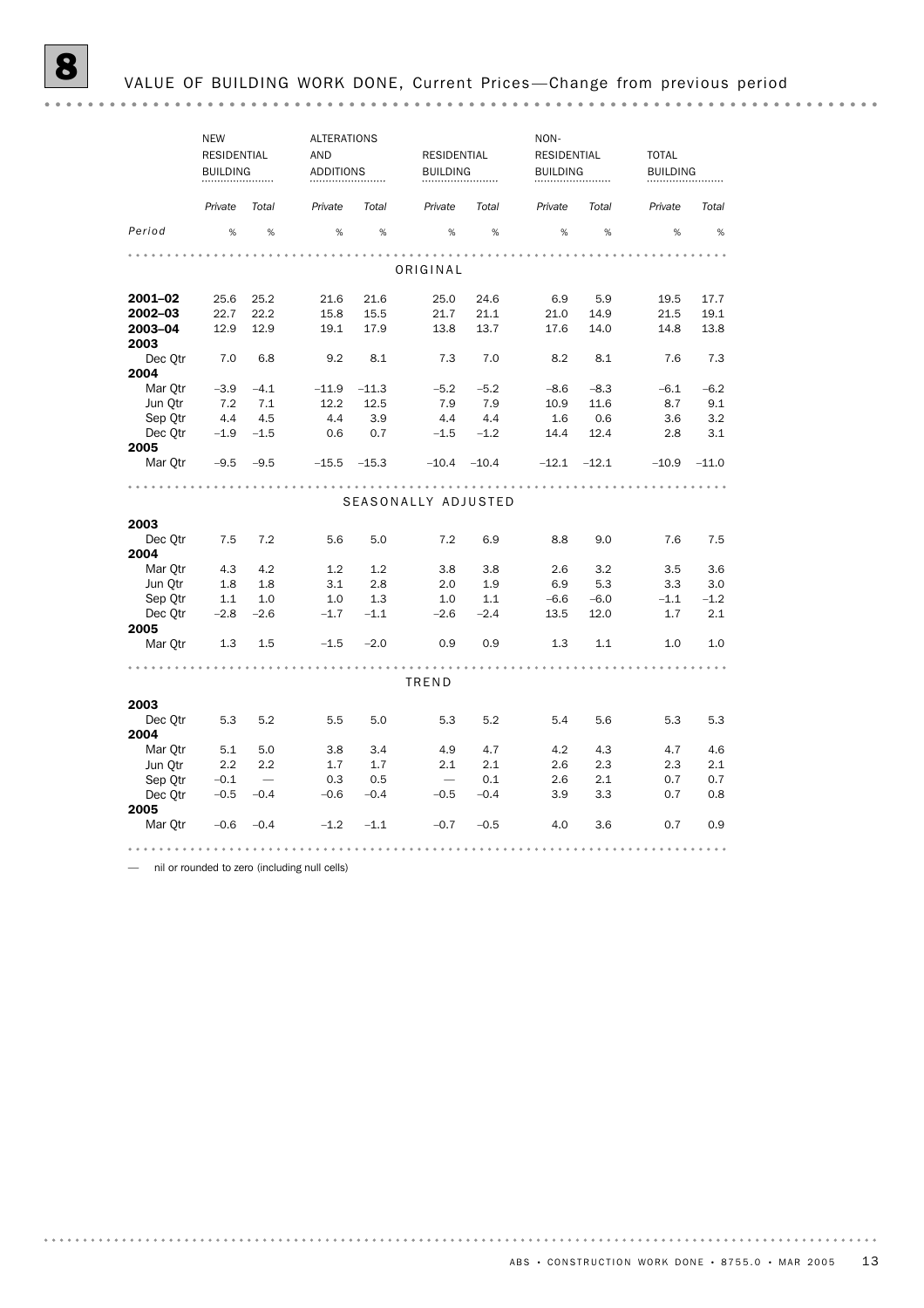## CONSTRUCTION WORK DONE, States and territories-Chain volume measures(a): Original

|                 | <b>NSW</b> | Vic.        | Old         | <b>SA</b>   | <b>WA</b>              | Tas.      | ΝT        | ACT         | Aust.    |
|-----------------|------------|-------------|-------------|-------------|------------------------|-----------|-----------|-------------|----------|
| Period          | \$m        | \$m         | \$m         | \$m         | \$m                    | \$m\$     | \$m       | \$m         | \$m\$    |
|                 |            |             |             |             |                        |           |           |             |          |
|                 |            |             |             |             | BUILDING WORK DONE     |           |           |             |          |
| 2001-02         | 13 2 2 4.4 | 12 413.4    | 7966.9      | 2 1 2 2 . 9 | 3 7 9 8.4              | 455.0     | 370.3     | 716.2       | 41 063.9 |
| 2002-03         | 15 594.8   | 14 050.0    | 8881.5      | 2 4 3 6.5   | 4 3 3 5 . 0            | 504.2     | 366.3     | 915.8       | 47 084.1 |
| 2003-04         | 15 926.9   | 14 550.9    | 10 289.8    | 2 7 5 8.5   | 4 4 3 5.5              | 663.3     | 388.8     | 874.7       | 49 888.5 |
| 2003            |            |             |             |             |                        |           |           |             |          |
| Dec Otr<br>2004 | 4 1 5 4 .9 | 3 689.4     | 2 801.8     | 715.1       | 1075.9                 | 174.8     | 107.4     | 231.6       | 12 950.9 |
| Mar Otr         | 3845.8     | 3 4 5 4.9   | 2 3 8 3 .5  | 676.6       | 1 1 1 4 . 3            | 160.4     | 86.6      | 194.7       | 11 916.8 |
| Jun Qtr         | 3943.2     | 3845.8      | 2 653.0     | 709.3       | 1 0 8 7 . 8            | 177.7     | 96.6      | 224.0       | 12 737.5 |
| Sep Qtr         | 3955.0     | 3 7 4 5 .5  | 2 789.7     | 749.3       | 1 159.7                | 171.9     | 98.5      | 213.7       | 12 883.2 |
| Dec Qtr         | 3 8 8 5.1  | 3 902.4     | 2 789.8     | 800.9       | 1 1 6 9.0              | 184.1     | 112.5     | 195.3       | 13 039.1 |
| 2005            |            |             |             |             |                        |           |           |             |          |
| Mar Otr         | 3 3 1 8 .9 | 3 193.5     | 2 559.2     | 667.6       | 1 172.9                | 156.2     | 102.8     | 200.2       | 11 371.3 |
|                 |            |             |             |             |                        |           |           |             |          |
|                 |            |             |             |             | ENGINEERING WORK DONE  |           |           |             |          |
| 2001-02         | 5 7 6 2.7  | 3 4 7 8.2   | 4 7 5 5 . 5 | 1451.9      | 3 200.0                | 467.8     | 1 2 5 6.1 | 205.2       | 20 577.1 |
| 2002-03         | 6483.7     | 4 2 4 4 .3  | 5 5 5 8.8   | 1766.4      | 4 7 3 5 . 3            | 364.0     | 1 3 3 1.6 | 244.7       | 24 729.7 |
| 2003-04         | 7 642.0    | 4 8 3 6.3   | 5 3 6 5.4   | 1713.6      | 4 744.9                | 466.4     | 1580.8    | 238.3       | 26 587.7 |
| 2003            |            |             |             |             |                        |           |           |             |          |
| Dec Otr         | 1912.8     | 1 2 1 8 .0  | 1 447.4     | 429.9       | 1 2 2 0.6              | 114.0     | 419.7     | 60.4        | 6822.8   |
| 2004            |            |             |             |             |                        |           |           |             |          |
| Mar Qtr         | 1929.7     | 1 2 2 9.2   | 1 1 9 4 . 4 | 386.4       | 1 1 18.2               | 121.4     | 361.5     | 59.0        | 6399.8   |
| Jun Qtr         | 2 0 5 2.8  | 1 308.6     | 1 513.9     | 464.0       | 1 2 6 7 . 2            | 156.7     | 392.8     | 66.6        | 7 222.5  |
| Sep Qtr         | 1947.3     | 1 1 3 9 . 4 | 1583.6      | 358.5       | 1 2 7 5 . 5            | 130.1     | 323.7     | 70.6        | 6828.8   |
| Dec Qtr         | 2 0 24.1   | 1 2 4 7 . 1 | 1652.8      | 374.5       | 1 3 4 7 .8             | 117.9     | 302.7     | 55.1        | 7 122.0  |
| 2005            |            |             |             |             |                        |           |           |             |          |
| Mar Qtr         | 2 0 1 2.3  | 1 2 3 6.6   | 1579.9      | 327.3       | 1 1 6 3.6              | 152.6     | 448.0     | 52.4        | 6972.7   |
|                 |            |             |             |             |                        |           |           |             |          |
|                 |            |             |             |             | CONSTRUCTION WORK DONE |           |           |             |          |
| 2001-02         | 18 983.9   | 15 885.0    | 12 716.1    | 3570.6      | 6994.7                 | 921.9     | 1 625.6   | 922.4       | 61 633.9 |
| 2002-03         | 22 078.5   | 18 294.3    | 14 440.4    | 4 203.0     | 9070.3                 | 868.2     | 1697.9    | 1 1 6 0.4   | 71813.9  |
| 2003-04         | 23 568.9   | 19 387.2    | 15 655.2    | 4 4 7 2.1   | 9 1 8 0.4              | 1 1 2 9.7 | 1969.6    | 1 1 1 3 . 0 | 76 476.2 |
| 2003            |            |             |             |             |                        |           |           |             |          |
| Dec Qtr         | 6 0 67.7   | 4 9 0 7.4   | 4 2 4 9.2   | 1 145.0     | 2 2 9 6.5              | 288.8     | 527.1     | 292.1       | 19 773.7 |
| 2004            |            |             |             |             |                        |           |           |             |          |
| Mar Otr         | 5 7 7 5.4  | 4 684.1     | 3577.9      | 1 0 6 3 . 0 | 2 2 3 2 .5             | 281.9     | 448.1     | 253.7       | 18 316.7 |
| Jun Otr         | 5996.0     | 5 1 5 4 . 4 | 4 166.9     | 1 173.3     | 2 3 5 5 . 1            | 334.5     | 489.5     | 290.6       | 19 960.0 |
| Sep Qtr         | 5 902.3    | 4 8 8 4 . 9 | 4373.3      | 1 107.8     | 2 4 3 5.2              | 302.0     | 422.2     | 284.4       | 19 712.0 |
| Dec Qtr         | 5 909.2    | 5 149.5     | 4 4 4 2.6   | 1 175.4     | 2 5 1 6.8              | 302.0     | 415.1     | 250.4       | 20 161.1 |
| 2005            |            |             |             |             |                        |           |           |             |          |
| Mar Otr         | 5 3 3 1.2  | 4 4 3 0.1   | 4 139.1     | 994.9       | 2 3 3 6.5              | 308.8     | 550.8     | 252.6       | 18 344.0 |
|                 |            |             |             |             |                        |           |           |             |          |

(a) Chain volume measures, reference year 2002–03. See paragraphs 25–28 of the Explanatory Notes.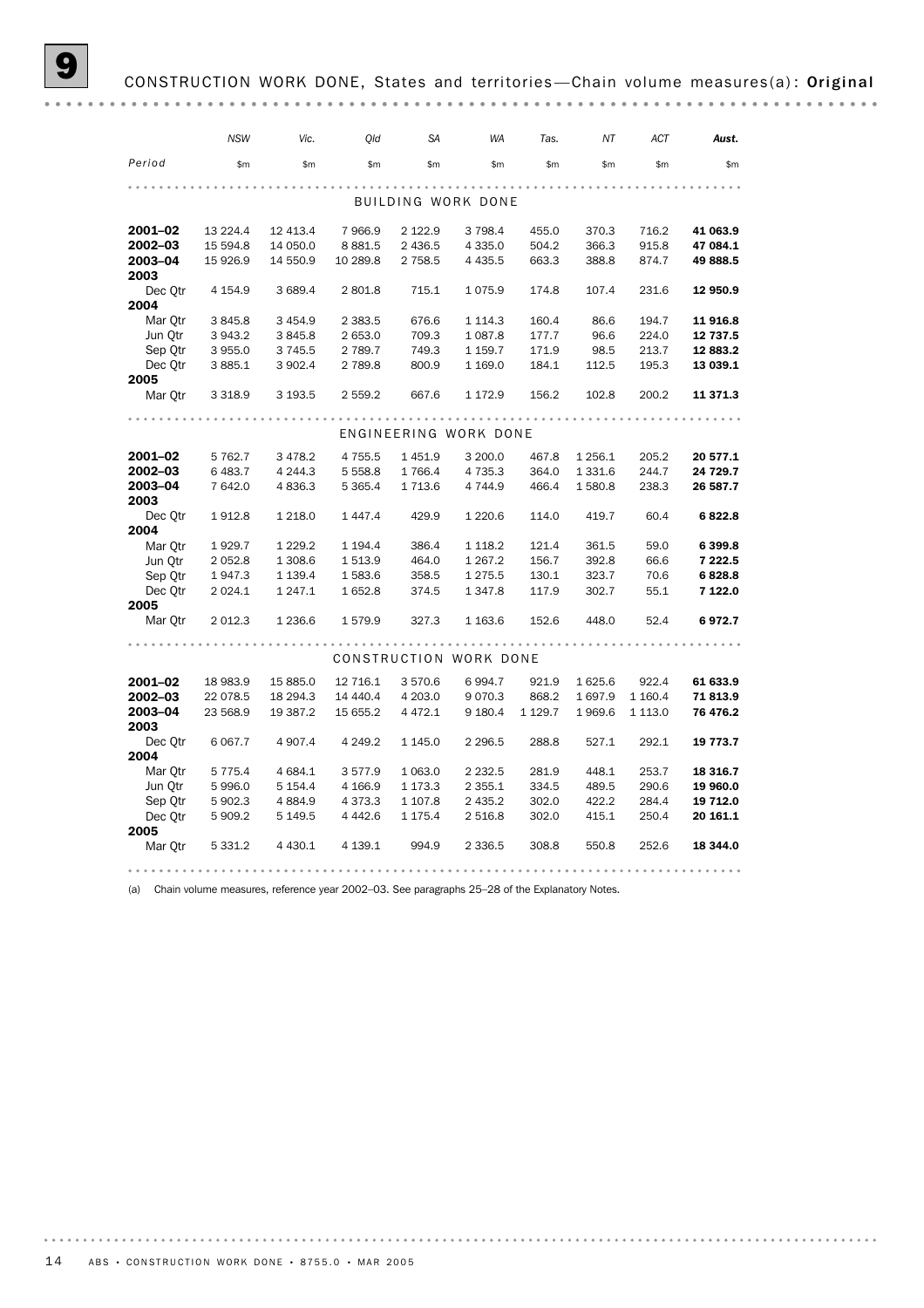CONSTRUCTION WORK DONE, States and territories—Chain volume measures—Change from previous period(a): Original

|                                               | NSW     | Vic.    | Qld                   | <b>SA</b> | WA      | Tas.                   | NT        | ACT     | Aust.   |  |
|-----------------------------------------------|---------|---------|-----------------------|-----------|---------|------------------------|-----------|---------|---------|--|
| Period                                        | %       | %       | %                     | %         | %       | %                      | %         | %       | %       |  |
|                                               |         |         |                       |           |         |                        | .         |         |         |  |
| BUILDING WORK DONE                            |         |         |                       |           |         |                        |           |         |         |  |
| 2001-02                                       | 13.8    | 15.0    | 26.2                  | 20.7      | 7.0     | 23.6                   | 15.6      | 14.9    | 16.2    |  |
| 2002-03                                       | 17.9    | 13.2    | 11.5                  | 14.8      | 14.1    | 10.8                   | $-1.1$    | 27.9    | 14.7    |  |
| 2003-04                                       | 2.1     | 3.6     | 15.9                  | 13.2      | 2.3     | 31.6                   | 6.1       | $-4.5$  | 6.0     |  |
| 2003                                          |         |         |                       |           |         |                        |           |         |         |  |
| Dec Otr                                       | 4.3     | 3.6     | 14.3                  | 8.8       | $-7.0$  | 16.3                   | 9.5       | 3.2     | 5.4     |  |
| 2004                                          |         |         |                       |           |         |                        |           |         |         |  |
| Mar Otr                                       | $-7.4$  | $-6.4$  | $-14.9$               | $-5.4$    | 3.6     | $-8.2$                 | $-19.4$   | $-15.9$ | $-8.0$  |  |
| Jun Qtr                                       | - 2.5   | 11.3    | 11.3                  | 4.8       | $-2.4$  | 10.8                   | 11.5      | 15.0    | 6.9     |  |
| Sep Otr                                       | 0.3     | $-2.6$  | 5.2                   | 5.6       | 6.6     | $-3.3$                 | 1.9       | $-4.6$  | 1.1     |  |
| Dec Qtr $-1.8$                                |         | 4.2     | $\hspace{0.1mm}$      | 6.9       | 0.8     | 7.1                    | 14.2      | $-8.6$  | 1.2     |  |
| 2005                                          |         |         |                       |           |         |                        |           |         |         |  |
| Mar Qtr -14.6 -18.2 -8.3 -16.6 0.3 -15.2 -8.6 |         |         |                       |           |         |                        |           | 2.5     | $-12.8$ |  |
|                                               |         |         |                       |           |         |                        |           |         |         |  |
|                                               |         |         | ENGINEERING WORK DONE |           |         |                        |           |         |         |  |
| 2001-02                                       | $-10.6$ | 3.6     | $-4.1$                | 23.3      | 36.1    | 69.2                   | 616.5     | $-5.4$  | 8.6     |  |
| 2002-03                                       | 12.5    | 22.0    | 16.9                  | 21.7      | 48.0    | $-22.2$                | 6.0       | 19.3    | 20.2    |  |
| 2003-04                                       | 17.9    | 13.9    | $-3.5$                | $-3.0$    | 0.2     |                        | 28.1 18.7 | $-2.6$  | 7.5     |  |
| 2003                                          |         |         |                       |           |         |                        |           |         |         |  |
| Dec Otr                                       | 9.5     | 12.7    | 19.6                  | $-0.8$    |         | 7.2 53.5               | 3.2       | 15.7    | 11.1    |  |
| 2004                                          |         |         |                       |           |         |                        |           |         |         |  |
| Mar Otr                                       | 0.9     | 0.9     | $-17.5$               | $-10.1$   |         | $-8.4$ 6.5             | $-13.9$   | $-2.4$  | $-6.2$  |  |
| Jun Otr                                       | 6.4     | 6.5     | 26.7                  | 20.1      | 13.3    | 29.0                   | 8.7       | 12.9    | 12.9    |  |
| Sep Qtr                                       | $-5.1$  | $-12.9$ | 4.6                   | $-22.7$   | 0.7     | $-17.0$                | $-17.6$   | 6.1     | $-5.5$  |  |
| Dec Otr<br>2005                               | 3.9     | 9.4     | 4.4                   | 4.5       | 5.7     | $-9.4$                 | $-6.5$    | $-22.0$ | 4.3     |  |
| Mar Qtr $-0.6$ $-0.8$                         |         |         | $-4.4$                | $-12.6$   | $-13.7$ | 29.5                   | 48.0      | $-5.0$  | $-2.1$  |  |
|                                               |         |         |                       |           |         |                        |           |         |         |  |
|                                               |         |         |                       |           |         | CONSTRUCTION WORK DONE |           |         |         |  |
| 2001-02                                       | -5.4    | 12.3    | 12.6                  | 22.3      | 19.1    | 43.8                   | 227.6     | 8.8     | 13.5    |  |
| 2002-03                                       | 16.3    | 15.2    | 13.6                  | 17.7      | 29.7    | $-5.8$                 | 4.4       | 25.8    | 16.5    |  |
| 2003-04<br>2003                               | 6.8     | 6.0     | 8.4                   | 6.4       | 1.2     |                        | 30.1 16.0 | $-4.1$  | 6.5     |  |
| Dec Otr<br>2004                               | 5.9     | 5.7     | 16.1                  | 5.0       | $\sim$  | 28.6                   | 4.4       | 5.6     | 7.3     |  |
| Mar Qtr                                       | $-4.8$  | $-4.6$  | $-15.8$               | $-7.2$    | $-2.8$  | $-2.4$                 | $-15.0$   | $-13.1$ | $-7.4$  |  |
| Jun Otr                                       | 3.8     | 10.0    | 16.5                  | 10.4      | 5.5     | 18.7                   | 9.2       | 14.5    | 9.0     |  |
| Sep Qtr                                       | $-1.6$  | $-5.2$  | 5.0                   | $-5.6$    | 3.4     | $-9.7$                 | $-13.7$   | $-2.1$  | $-1.2$  |  |
| Dec Otr                                       | 0.1     | - 5.4   | 1.6                   | 6.1       | 3.4     | $\hspace{0.1mm}$       | $-1.7$    | $-11.9$ | 2.3     |  |
| 2005                                          |         |         |                       |           |         |                        |           |         |         |  |
| Mar Qtr                                       | $-9.8$  | $-14.0$ | $-6.8$                | $-15.4$   | $-7.2$  | 2.3                    | 32.7      | 0.9     | $-9.0$  |  |

— nil or rounded to zero (including null cells)

(a) Chain volume measures, reference year 2002–03. See paragraphs 25–28 of the Explanatory

Notes.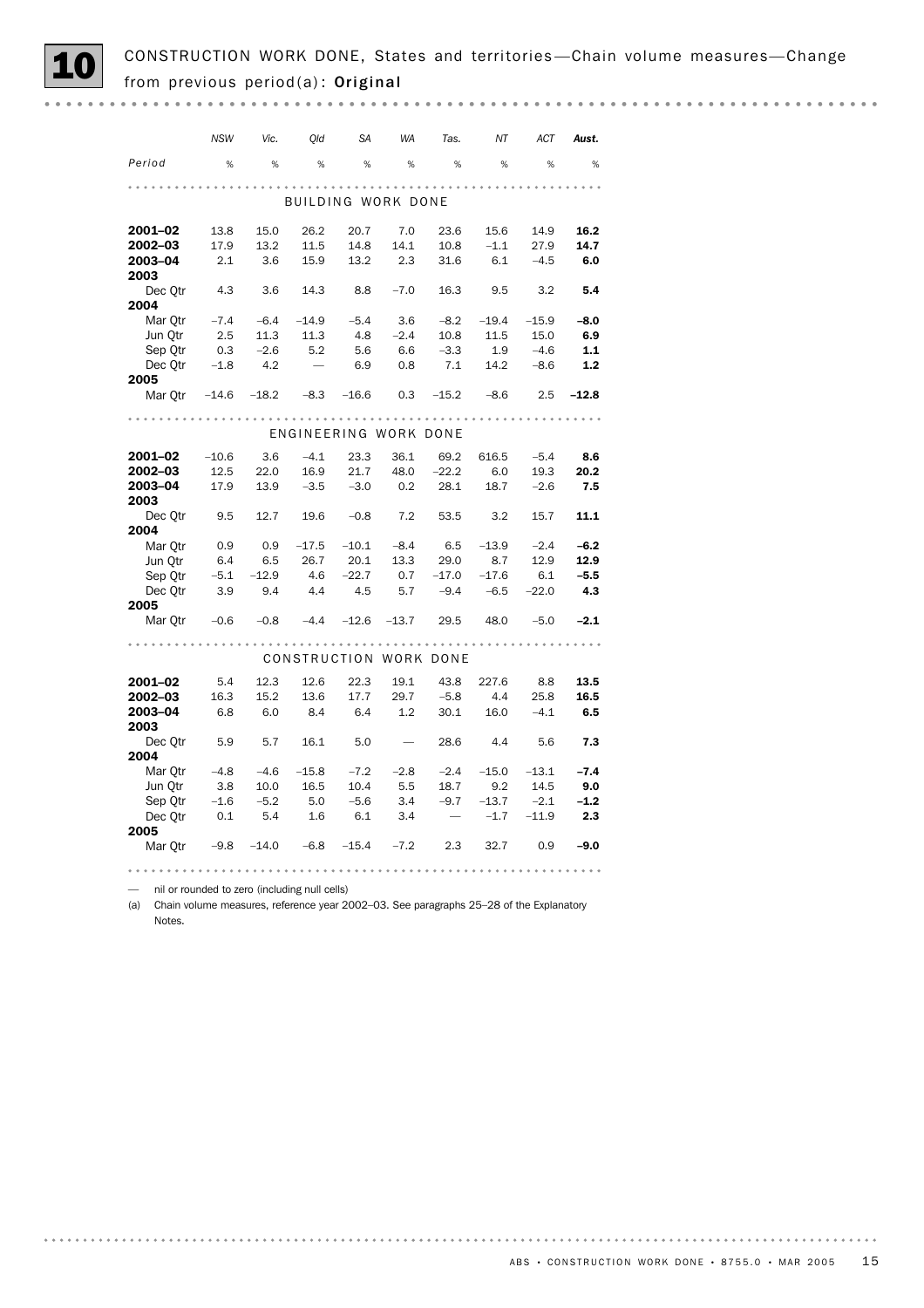## CONSTRUCTION WORK DONE, States and territories-Current prices: Original

|         | <b>NSW</b>  | Vic.        | Old         | SA          | WA                     | Tas.    | ΝT          | ACT      | Aust.    |  |
|---------|-------------|-------------|-------------|-------------|------------------------|---------|-------------|----------|----------|--|
| Period  | \$m         | \$m         | \$m         | \$m\$       | \$m                    | \$m\$   | \$m         | \$m      | \$m      |  |
|         |             |             |             |             |                        |         |             |          |          |  |
|         |             |             |             |             | BUILDING WORK DONE     |         |             |          |          |  |
| 2001-02 | 12 783.7    | 12 062.9    | 7 508.7     | 2 0 3 2.7   | 3 686.1                | 429.2   | 358.1       | 681.5    | 39 542.9 |  |
| 2002-03 | 15 594.8    | 14 050.0    | 8 8 8 1.5   | 2 4 3 6.5   | 4 3 3 5.0              | 504.2   | 366.3       | 915.8    | 47 084.2 |  |
| 2003-04 | 17 143.6    | 15 309.8    | 11 386.8    | 2884.6      | 4 792.8                | 710.7   | 401.1       | 943.9    | 53 573.3 |  |
| 2003    |             |             |             |             |                        |         |             |          |          |  |
| Dec Otr | 4 4 1 0.9   | 3851.1      | 3 0 64.6    | 741.5       | 1 152.5                | 185.1   | 110.1       | 249.1    | 13 765.1 |  |
| 2004    |             |             |             |             |                        |         |             |          |          |  |
| Mar Otr | 4 188.1     | 3 642.4     | 2671.2      | 714.1       | 1 2 1 6 .0             | 173.1   | 89.5        | 212.2    | 12 906.6 |  |
| Jun Otr | 4 3 9 4 . 1 | 4 122.2     | 3 0 5 0.0   | 757.5       | 1 2 1 1.5              | 195.3   | 101.8       | 246.0    | 14 078.5 |  |
| Sep Otr | 4 4 8 0.0   | 4 0 9 4.9   | 3 2 8 4 .5  | 803.4       | 1 3 2 3.6              | 193.2   | 106.9       | 235.9    | 14 522.2 |  |
| Dec Qtr | 4 4 9 0.2   | 4 3 3 3 . 9 | 3 3 4 7 . 2 | 867.6       | 1375.9                 | 212.8   | 125.9       | 218.2    | 14 971.6 |  |
| 2005    |             |             |             |             |                        |         |             |          |          |  |
| Mar Qtr | 3 906.8     | 3 5 8 5.4   | 3 137.7     | 737.8       | 1429.4                 | 186.0   | 118.3       | 229.8    | 13 331.1 |  |
|         |             |             |             |             |                        |         |             |          |          |  |
|         |             |             |             |             | ENGINEERING WORK DONE  |         |             |          |          |  |
| 2001-02 | 5 5 9 7.6   | 3 3 8 9.0   | 4 6 27.5    | 1 4 1 7 . 4 | 3 1 1 9 . 3            | 453.8   | 1 2 2 6 . 7 | 199.9    | 20 031.3 |  |
| 2002-03 | 6 4 8 3.7   | 4 2 4 4 .3  | 5 5 5 8.8   | 1766.4      | 4 7 3 5 . 3            | 364.0   | 1 3 3 1.6   | 244.7    | 24 728.8 |  |
| 2003-04 | 7888.2      | 4 983.3     | 5 539.9     | 1764.7      | 4 8 8 0.6              | 485.5   | 1619.8      | 244.9    | 27 407.0 |  |
| 2003    |             |             |             |             |                        |         |             |          |          |  |
| Dec Otr | 1961.4      | 1 2 4 6.2   | 1 483.5     | 439.2       | 1 2 4 3 . 4            | 117.5   | 425.3       | 61.9     | 6978.4   |  |
| 2004    |             |             |             |             |                        |         |             |          |          |  |
| Mar Otr | 1996.8      | 1 2 6 9.3   | 1 2 3 4 . 4 | 398.7       | 1 1 4 8.9              | 126.5   | 368.2       | 60.6     | 6 603.3  |  |
| Jun Qtr | 2 153.3     | 1370.7      | 1590.4      | 487.1       | 1 3 3 1.9              | 166.0   | 413.5       | 69.4     | 7 582.4  |  |
| Sep Qtr | 2 0 66.3    | 1 209.0     | 1684.4      | 379.5       | 1 3 5 3 . 3            | 139.7   | 344.4       | 74.1     | 7 250.7  |  |
| Dec Qtr | 2 173.2     | 1 3 3 9.8   | 1 777.7     | 401.4       | 1446.3                 | 127.6   | 325.7       | 58.2     | 7649.8   |  |
| 2005    |             |             |             |             |                        |         |             |          |          |  |
| Mar Otr | 2 187.6     | 1 3 4 6.5   | 1723.9      | 355.2       | 1 2 64.2               | 169.0   | 487.1       | 55.4     | 7588.9   |  |
|         |             |             |             |             |                        |         |             |          |          |  |
|         |             |             |             |             | CONSTRUCTION WORK DONE |         |             |          |          |  |
| 2001-02 | 18 381.3    | 15 451.9    | 12 136.2    | 3 450.1     | 6805.4                 | 883.0   | 1584.9      | 881.4    | 59 574.2 |  |
| 2002-03 | 22 078.5    | 18 294.3    | 14 440.4    | 4 203.0     | 9070.3                 | 868.2   | 1697.9      | 1 160.4  | 71 812.9 |  |
| 2003-04 | 25 031.8    | 20 293.1    | 16 926.8    | 4 649.4     | 9673.4                 | 1 196.2 | 2 0 2 0.9   | 1 1 88.7 | 80 980.3 |  |
| 2003    |             |             |             |             |                        |         |             |          |          |  |
| Dec Otr | 6372.4      | 5 0 9 7.2   | 4 5 4 8.1   | 1 180.7     | 2 3 9 5.9              | 302.6   | 535.5       | 311.0    | 20 743.5 |  |
| 2004    |             |             |             |             |                        |         |             |          |          |  |
| Mar Qtr | 6 184.9     | 4911.7      | 3 905.6     | 1 1 1 2.8   | 2 3 6 4 .9             | 299.6   | 457.7       | 272.8    | 19 509.9 |  |
| Jun Qtr | 6 547.4     | 5 493.0     | 4 640.4     | 1 244.6     | 2 543.5                | 361.3   | 515.3       | 315.4    | 21 660.8 |  |
| Sep Qtr | 6 546.3     | 5 303.9     | 4 9 68.9    | 1 182.9     | 2676.8                 | 332.8   | 451.3       | 310.0    | 21 772.9 |  |
| Dec Qtr | 6 6 63.4    | 5 673.7     | 5 124.8     | 1 2 68.9    | 2822.2                 | 340.3   | 451.6       | 276.3    | 22 621.4 |  |
| 2005    |             |             |             |             |                        |         |             |          |          |  |
| Mar Otr | 6 0 9 4.4   | 4931.9      | 4 8 6 1.5   | 1 0 9 3 .0  | 2 693.7                | 355.0   | 605.4       | 285.3    | 20 920.0 |  |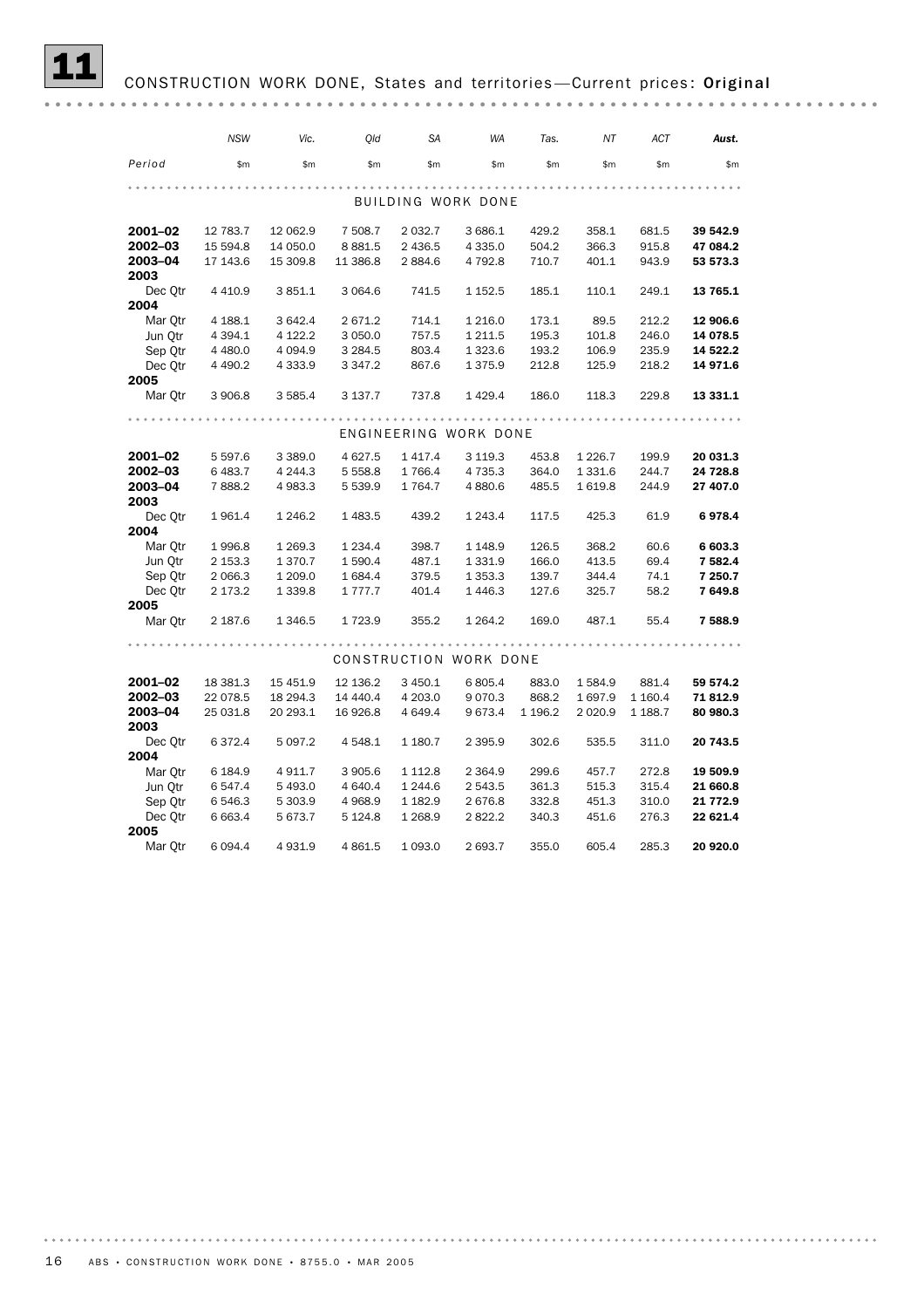| Period                                               | NSW                      | Vic.                  | Old         | SA                        | WA     | Tas.                   | NT                     | ACT         | Aust.  |  |
|------------------------------------------------------|--------------------------|-----------------------|-------------|---------------------------|--------|------------------------|------------------------|-------------|--------|--|
|                                                      |                          |                       |             |                           |        |                        |                        |             |        |  |
|                                                      |                          |                       |             | <b>BUILDING WORK DONE</b> |        |                        |                        |             |        |  |
|                                                      |                          |                       |             |                           |        |                        |                        |             |        |  |
| 2001-02                                              | 14.2                     | 18.4                  | 25.9        | 24.7                      | 8.7    | 26.2                   | 15.1                   | 17.9        | 17.7   |  |
| 2002-03                                              | 22.0                     | 16.5                  | 18.3        | 19.9                      | 17.6   | 17.5                   | 2.3                    | 34.4        | 19.1   |  |
| 2003-04                                              | 9.9                      | 9.0                   | 28.2        | 18.4                      | 10.6   | 41.0                   | $9.5$ $3.1$            |             | 13.8   |  |
| 2003                                                 |                          |                       |             |                           |        |                        |                        |             |        |  |
| Dec Otr                                              | 6.3                      | 4.2                   | 17.8        | 10.4                      | $-5.0$ |                        | 17.8 10.5 5.3          |             | 7.3    |  |
| 2004                                                 |                          |                       |             |                           |        |                        |                        |             |        |  |
| Mar Otr                                              |                          | $-5.1$ $-5.4$ $-12.8$ |             | $-3.7$                    | 5.5    |                        | $-6.5$ $-18.8$ $-14.8$ |             | $-6.2$ |  |
| Jun Qtr                                              | 4.9                      | 13.2                  | 14.2        | 6.1                       | $-0.4$ | 12.8                   | 13.8                   | 15.9        | 9.1    |  |
| Sep Otr                                              | 2.0                      | $-0.7$                | 7.7         | 6.1                       | 9.2    | $-1.1$                 | 4.9                    | $-4.1$      | 3.2    |  |
| Dec Qtr                                              | 0.2                      | 5.8                   | 1.9         | 8.0                       | 4.0    |                        | $10.1$ 4.9             | $-7.5$      | - 3.1  |  |
| 2005                                                 |                          |                       |             |                           |        |                        |                        |             |        |  |
| Mar Qtr $-13.0$ $-17.3$ $-6.3$ $-15.0$               |                          |                       |             |                           |        | $3.9$ $-12.6$ $-6.0$   |                        | $5.3 -11.0$ |        |  |
|                                                      |                          |                       |             |                           |        |                        |                        |             |        |  |
| ENGINEERING WORK DONE                                |                          |                       |             |                           |        |                        |                        |             |        |  |
| 2001-02                                              | $-9.1$                   | 5.4                   | $-2.5$      | 25.5                      | 38.2   |                        | 71.7 629.1             | $-3.9$      | 10.4   |  |
| 2002-03                                              | 15.8                     | 25.2                  |             | 20.1 24.6 51.8 -19.8      |        |                        | 8.5                    | 22.4        | 23.5   |  |
| 2003-04                                              | 21.7                     |                       | $17.4 -0.3$ | $-0.1$ 3.1                |        | 33.4 21.6              |                        | 0.1         | 10.8   |  |
| 2003                                                 |                          |                       |             |                           |        |                        |                        |             |        |  |
| Dec 0tr 10.4 13.6 20.4 -0.1 7.5 55.6                 |                          |                       |             |                           |        |                        | 3.1                    | 16.8        | 11.8   |  |
| 2004                                                 |                          |                       |             |                           |        |                        |                        |             |        |  |
| Mar Otr                                              | 1.8                      | 1.9                   | $-16.8$     | $-9.2$                    | $-7.6$ | 7.6                    | $-13.4$                | $-2.0$      | $-5.4$ |  |
| Jun Otr                                              | 7.8                      | 8.0                   |             | 28.8 22.2                 | 15.9   | 31.3                   | 12.3                   | 14.5        | 14.8   |  |
| Sep Qtr                                              |                          | $-4.0$ $-11.8$        | 5.9<br>5.5  | $-22.1$                   |        | $1.6$ $-15.9$ $-16.7$  |                        | 6.7         | $-4.4$ |  |
| $Dec 0$ tr $5.2$ 10.8                                |                          |                       |             | 5.8                       | 6.9    |                        | $-8.7$ $-5.4$ $-21.5$  |             | 5.5    |  |
| 2005                                                 |                          |                       |             |                           |        |                        |                        |             |        |  |
| Mar Qtr 0.7 0.5 -3.0 -11.5 -12.6 32.5 49.5 -4.7 -0.8 |                          |                       |             |                           |        |                        |                        |             |        |  |
|                                                      |                          |                       |             |                           |        |                        |                        |             |        |  |
|                                                      |                          |                       |             |                           |        | CONSTRUCTION WORK DONE |                        |             |        |  |
| 2001-02                                              | 6.0                      | 15.3                  | 13.3        | 25.0                      | 20.5   |                        | 46.1 230.6             | 12.1        | 15.1   |  |
| 2002-03                                              | 20.1                     | 18.4                  |             | 19.0 21.8                 | 33.3   |                        | $-1.7$ 7.1             | 31.7        | 20.5   |  |
| 2003-04                                              |                          | 13.4 10.9             | 17.2        | 10.6                      | 6.6    | 37.8                   | 19.0                   | 2.4         | 12.8   |  |
| 2003                                                 |                          |                       |             |                           |        |                        |                        |             |        |  |
| Dec Qtr 7.5                                          |                          | 6.4 18.7              |             | 6.2                       | 1.1    |                        | 30.1 4.5 7.4           |             | 8.8    |  |
| 2004                                                 |                          |                       |             |                           |        |                        |                        |             |        |  |
| Mar Qtr                                              | $-2.9$                   | $-3.6$                | $-14.1$     | $-5.8$                    | $-1.3$ |                        | $-1.0$ $-14.5$ $-12.3$ |             | $-5.9$ |  |
| Jun Otr                                              | 5.9                      |                       | 11.8 18.8   | 11.8                      | 7.5    | 20.6                   | 12.6                   | 15.6        | 11.0   |  |
| Sep Otr                                              | $\overline{\phantom{a}}$ | $-3.4$                | 7.1         | $-5.0$                    | 5.2    | $-7.9$                 | $-12.4$                | $-1.7$      | 0.5    |  |
| Dec Qtr 1.8                                          |                          | 7.0                   | 3.1         | 7.3                       | 5.4    | 2.2                    | 0.1                    | $-10.8$     | 3.9    |  |
| 2005                                                 |                          |                       |             |                           |        |                        |                        |             |        |  |
| Mar Qtr -8.5 -13.1 -5.1 -13.9 -4.6 4.3 34.0          |                          |                       |             |                           |        |                        |                        | 3.2         | $-7.5$ |  |
|                                                      |                          |                       |             |                           |        |                        |                        |             |        |  |

— nil or rounded to zero (including null cells)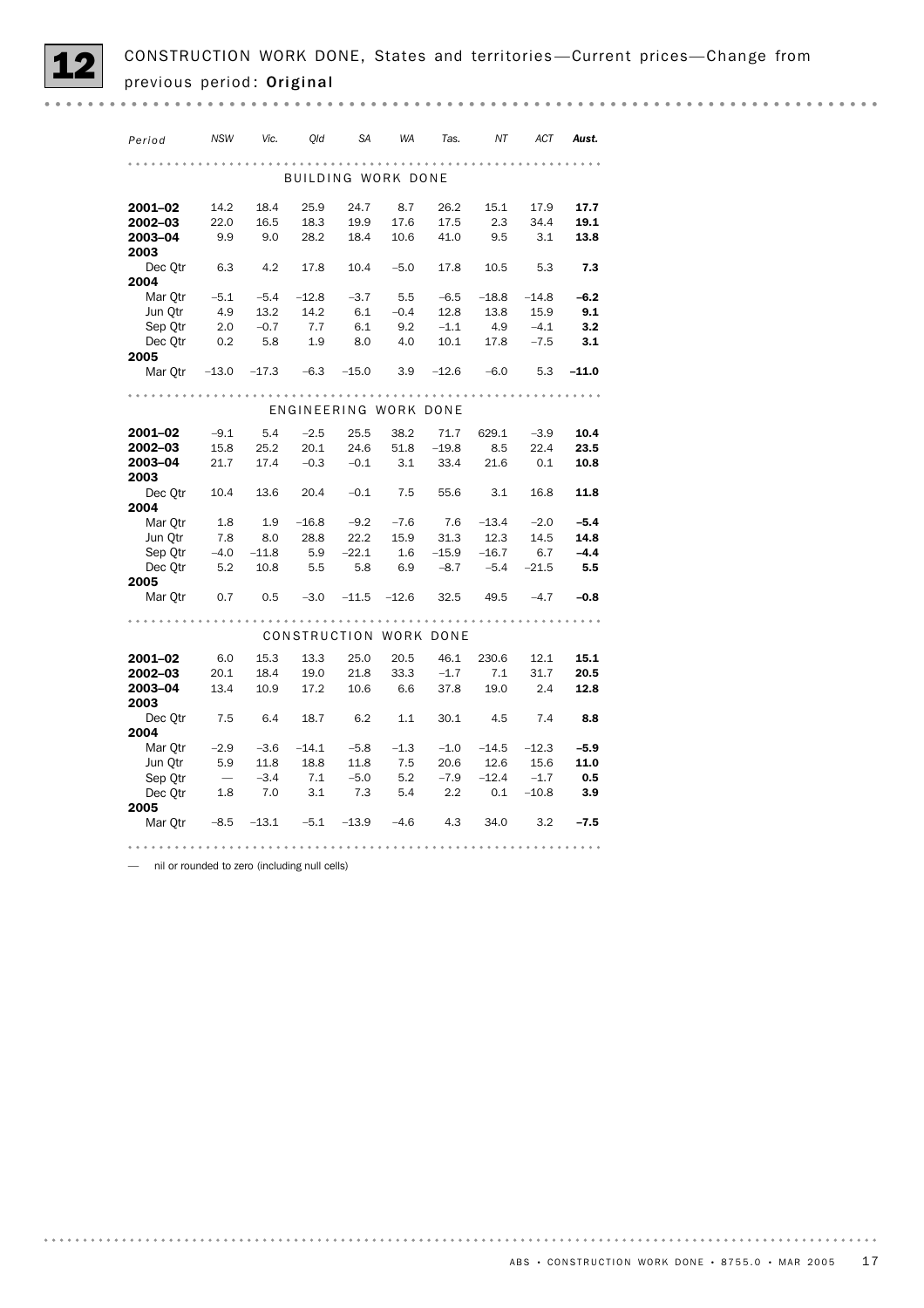|         | <b>NSW</b> | Vic.        | Old                 | <b>SA</b>   | <b>WA</b>   | Tas.        | ΝT     | ACT         |  |  |
|---------|------------|-------------|---------------------|-------------|-------------|-------------|--------|-------------|--|--|
| Period  | \$m\$      | \$m         | \$m\$               | \$m\$       | \$m\$       | \$m\$       | \$m\$  | \$m         |  |  |
|         |            |             |                     |             |             |             |        |             |  |  |
|         |            |             |                     | ORIGINAL    |             |             |        |             |  |  |
| 2001-02 | 18 983.9   | 15 885.0    | 12 716.1            | 3570.6      | 6 9 9 4.7   | 921.9       | 1625.6 | 922.4       |  |  |
| 2002-03 | 22 078.5   | 18 294.3    | 14 440.4            | 4 203.0     | 9 0 7 0 . 3 | 868.2       | 1697.9 | 1 160.4     |  |  |
| 2003-04 | 23 568.9   | 19 387.2    | 15 655.2            | 4 4 7 2.1   | 9 180.4     | 1 1 2 9 . 7 | 1969.6 | 1 1 1 3 . 0 |  |  |
| 2003    |            |             |                     |             |             |             |        |             |  |  |
| Dec Otr | 6 0 67.7   | 4 9 0 7.4   | 4 2 4 9.2           | 1 1 4 5 . 0 | 2 2 9 6.5   | 288.8       | 527.1  | 292.1       |  |  |
| 2004    |            |             |                     |             |             |             |        |             |  |  |
| Mar Otr | 5 7 7 5.4  | 4 684.1     | 3577.9              | 1 0 6 3 . 0 | 2 2 3 2.5   | 281.9       | 448.1  | 253.7       |  |  |
| Jun Otr | 5996.0     | 5 1 5 4 . 4 | 4 1 66.9            | 1 173.3     | 2 3 5 5.1   | 334.5       | 489.5  | 290.6       |  |  |
| Sep Qtr | 5 902.3    | 4 8 8 4 .9  | 4 3 7 3 . 3         | 1 107.8     | 2 435.2     | 302.0       | 422.2  | 284.4       |  |  |
| Dec Otr | 5 909.2    | 5 149.5     | 4 4 4 2.6           | 1 175.4     | 2 516.8     | 302.0       | 415.1  | 250.4       |  |  |
| 2005    |            |             |                     |             |             |             |        |             |  |  |
| Mar Otr | 5 3 3 1.2  | 4 4 3 0.1   | 4 139.1             | 994.9       | 2 3 3 6.5   | 308.8       | 550.8  | 252.6       |  |  |
|         |            |             |                     |             |             |             |        |             |  |  |
|         |            |             | SEASONALLY ADJUSTED |             |             |             |        |             |  |  |
| 2003    |            |             |                     |             |             |             |        |             |  |  |
| Dec Otr | 5 851.4    | 4 8 3 1.2   | 4 1 2 9 . 1         | 1 0 9 9.1   | 2 2 2 4 . 1 | 282.9       | 489.7  | 287.9       |  |  |
| 2004    |            |             |                     |             |             |             |        |             |  |  |
| Mar Otr | 6 133.0    | 4 9 5 9.2   | 3876.7              | 1 1 1 2 . 4 | 2 3 5 6.8   | 292.6       | 520.6  | 267.0       |  |  |
| Jun Otr | 5 800.5    | 4 9 9 1.8   | 4 108.2             | 1 1 3 1 . 3 | 2 3 2 8 .0  | 311.0       | 488.5  | 276.9       |  |  |
| Sep Otr | 5969.5     | 4 850.1     | 4 2 3 9.3           | 1 1 38.6    | 2 407.4     | 332.9       | 395.8  | 290.6       |  |  |
| Dec Otr | 5 696.6    | 5 0 6 4.5   | 4 287.7             | 1 121.1     | 2 443.6     | 297.2       | 394.5  | 247.4       |  |  |
| 2005    |            |             |                     |             |             |             |        |             |  |  |
| Mar Otr | 5 7 1 1.7  | 4 708.3     | 4 502.0             | 1076.0      | 2 470.6     | 317.0       | 629.1  | 268.6       |  |  |
|         |            |             |                     |             |             |             |        |             |  |  |
|         |            |             |                     | TREND       |             |             |        |             |  |  |
| 2003    |            |             |                     |             |             |             |        |             |  |  |
| Dec Otr | 5 901.7    | 4 801.4     | 3 855.4             | 1 1 1 2 . 1 | 2 2 7 9 . 0 | 272.5       | 502.3  | 277.4       |  |  |
| 2004    |            |             |                     |             |             |             |        |             |  |  |
| Mar Otr | 5979.6     | 4 9 28.0    | 4 0 2 2.2           | 1 1 1 7 . 3 | 2 2 9 9.0   | 299.9       | 506.2  | 277.5       |  |  |
| Jun Qtr | 5950.8     | 4974.8      | 4 100.7             | 1 1 28.7    | 2 3 5 5.4   | 313.2       | 470.1  | 277.2       |  |  |
| Sep Otr | 5857.6     | 4 9 5 3.2   | 4 200.7             | 1 1 3 0 . 3 | 2 400.0     | 316.3       | 425.0  | 273.0       |  |  |
| Dec Otr | 5766.6     | 4 900.9     | 4 3 4 2.5           | 1 1 1 4 .5  | 2 437.5     | 314.5       | 402.6  | 267.0       |  |  |
| 2005    |            |             |                     |             |             |             |        |             |  |  |
| Mar Otr | 5 7 1 1.8  | 4 8 3 1.3   | 4 4 5 0.6           | 1 0 9 2.8   | 2 472.6     | 311.2       | 406.4  | 262.1       |  |  |
|         |            |             |                     |             |             |             |        |             |  |  |

(a) Reference year for Chain Volume Measures is 2002–03. See paragraphs 25–28 of the Explanatory Notes.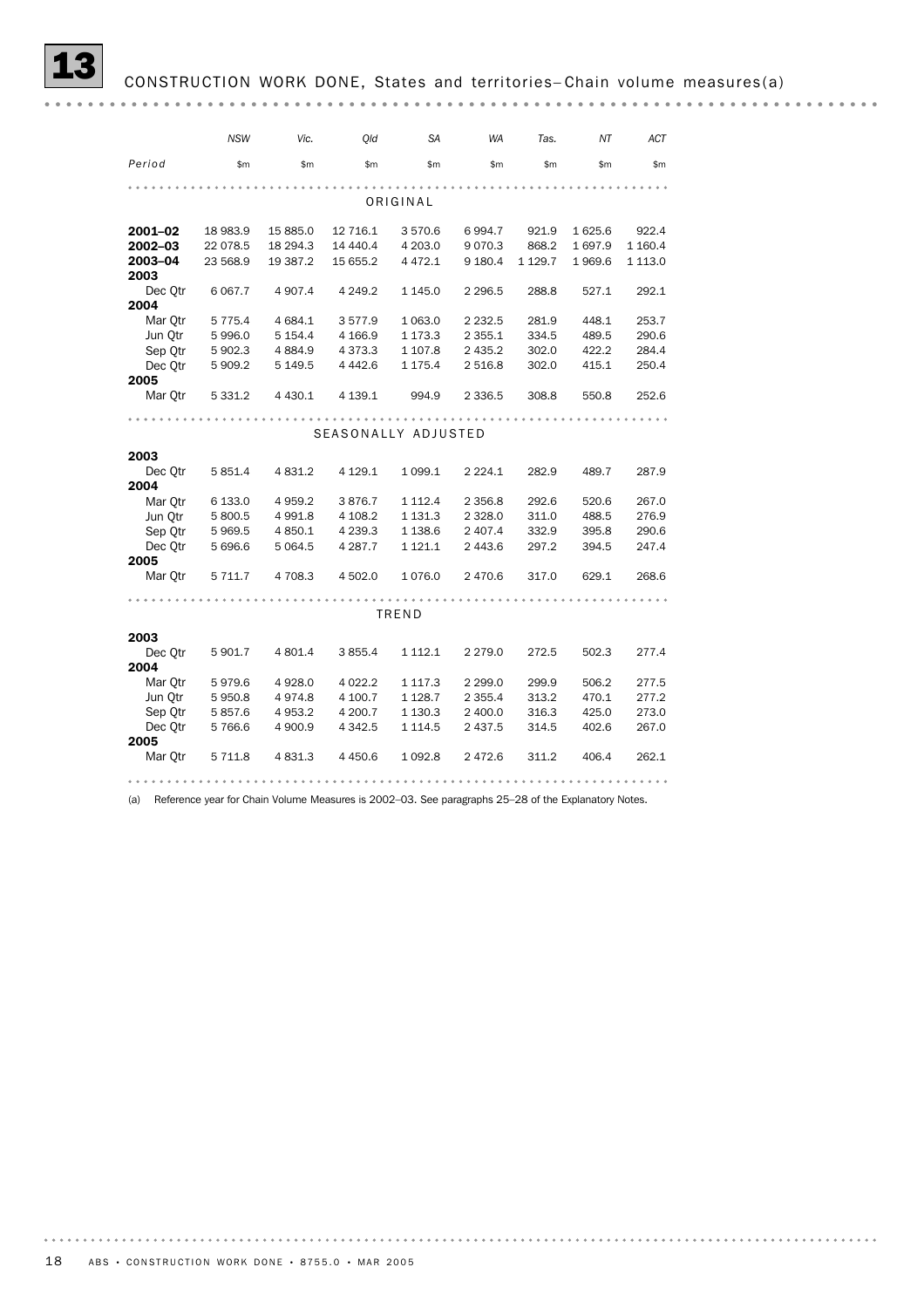

*NSW Vic. Qld SA WA Tas. NT ACT Period* % % % % % % % % ORIGINAL **2001–02** 5.4 12.3 12.6 22.3 19.1 43.8 227.6 8.8<br>**2002–03** 16.3 15.2 13.6 17.7 29.7 -5.8 4.4 25.8 2002–03 16.3 15.2 13.6 17.7 29.7 –5.8 4.4 25.8 2003–04 6.8 6.0 8.4 6.4 1.2 30.1 16.0 –4.1

| 2003    |        |         |         |                     |        |         |         |         |
|---------|--------|---------|---------|---------------------|--------|---------|---------|---------|
| Dec Qtr | 5.9    | 5.7     | 16.1    | 5.0                 |        | 28.6    | 4.4     | 5.6     |
| 2004    |        |         |         |                     |        |         |         |         |
| Mar Qtr | $-4.8$ | $-4.6$  | $-15.8$ | $-7.2$              | $-2.8$ | $-2.4$  | $-15.0$ | $-13.1$ |
| Jun Otr | 3.8    | 10.0    | 16.5    | 10.4                | 5.5    | 18.7    | 9.2     | 14.5    |
| Sep Qtr | $-1.6$ | $-5.2$  | 5.0     | $-5.6$              | 3.4    | $-9.7$  | $-13.7$ | $-2.1$  |
| Dec Otr | 0.1    | 5.4     | 1.6     | 6.1                 | 3.4    |         | $-1.7$  | $-11.9$ |
| 2005    |        |         |         |                     |        |         |         |         |
| Mar Qtr | $-9.8$ | $-14.0$ | $-6.8$  | $-15.4$             | $-7.2$ | 2.3     | 32.7    | 0.9     |
|         |        |         |         |                     |        |         |         |         |
|         |        |         |         | SEASONALLY ADJUSTED |        |         |         |         |
|         |        |         |         |                     |        |         |         |         |
| 2003    |        |         |         |                     |        |         |         |         |
| Dec Otr | 1.2    | 4.9     | 16.6    | $-2.7$              | $-2.1$ | 16.3    | 4.0     | 2.4     |
| 2004    |        |         |         |                     |        |         |         |         |
| Mar Qtr | 4.8    | 2.6     | $-6.1$  | 1.2                 | 6.0    | 3.4     | 6.3     | $-7.2$  |
| Jun Qtr | $-5.4$ | 0.7     | 6.0     | 1.7                 | $-1.2$ | 6.3     | $-6.2$  | 3.7     |
| Sep Qtr | 2.9    | $-2.8$  | 3.2     | 0.7                 | 3.4    | 7.0     | $-19.0$ | 4.9     |
| Dec Otr | $-4.6$ | 4.4     | 1.1     | $-1.5$              | 1.5    | $-10.7$ | $-0.3$  | $-14.9$ |
| 2005    |        |         |         |                     |        |         |         |         |
| Mar Otr | 0.3    | $-7.0$  | 5.0     | $-4.0$              | 1.1    | 6.7     | 59.4    | 8.6     |
|         |        |         |         |                     |        |         |         |         |
|         |        |         |         | TREND               |        |         |         |         |
| 2003    |        |         |         |                     |        |         |         |         |
| Dec Qtr | 2.3    | 3.8     | 4.9     | 0.3                 | $-1.1$ | 13.4    | 9.0     | $-4.7$  |
|         |        |         |         |                     |        |         |         |         |

| DUU YU  | - -    | $\sim$ | $\cdot$ . $\sim$ | $\sim$ | --- | ---    | $\sim$ | .      |
|---------|--------|--------|------------------|--------|-----|--------|--------|--------|
| 2004    |        |        |                  |        |     |        |        |        |
| Mar Otr | 1.3    | 2.6    | 4.3              | 0.5    | 0.9 | 10.1   | 0.8    |        |
| Jun Otr | $-0.5$ | 1.0    | 2.0              | 1.0    | 2.5 | 4.4    | $-7.1$ | $-0.1$ |
| Sep Otr | $-1.6$ | $-0.4$ | 2.4              | 0.1    | 1.9 | 1.0    | $-9.6$ | $-1.5$ |
| Dec Otr | $-1.6$ | $-1.1$ | 3.4              | $-1.4$ | 1.6 | $-0.6$ | $-5.3$ | $-2.2$ |
| 2005    |        |        |                  |        |     |        |        |        |
| Mar Otr | $-1.0$ | $-1.4$ | 2.5              | $-1.9$ | 1.4 | $-1.0$ | 0.9    | $-1.8$ |
|         |        |        |                  |        |     |        |        |        |

— nil or rounded to zero (including null cells)

(a) Reference year for Chain Volume Measures is 2002–03. See paragraphs 25–28 of the Explanatory Notes.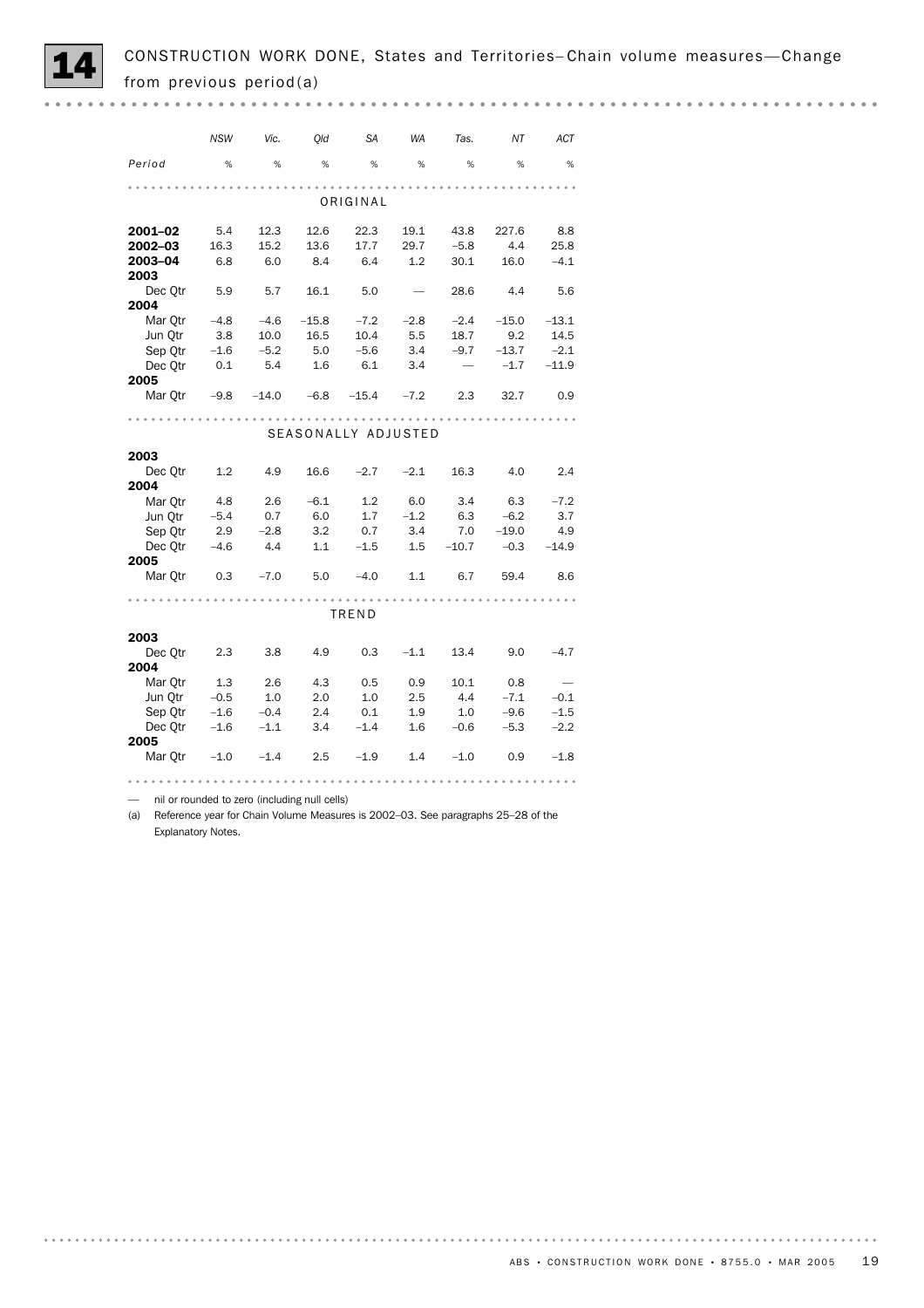|         |             |             |             | Alterations                                |             |                                                           |           |
|---------|-------------|-------------|-------------|--------------------------------------------|-------------|-----------------------------------------------------------|-----------|
|         |             | New other   | New         | and additions                              | Total       |                                                           |           |
|         | <b>New</b>  | residential | residential | to residential                             | residential | Non-residential                                           | Total     |
|         | houses      | building    | building    | building                                   | building    | building                                                  | building  |
| Period  | \$m         | \$m         | \$m         | \$m                                        | \$m         | \$m\$                                                     | \$m       |
|         |             |             |             |                                            |             |                                                           |           |
|         |             |             |             | WORK YET TO BE DONE AT END OF QUARTER (a)  |             |                                                           |           |
| 2003    |             |             |             |                                            |             |                                                           |           |
| Dec Otr | 5 9 5 8.3   | 6949.6      | 12 907.9    | 1 3 5 5.0                                  | 14 262.9    | 8 4 6 2.1                                                 | 22 7 25.0 |
| 2004    |             |             |             |                                            |             |                                                           |           |
| Mar Otr | 6 178.2     | 6839.6      | 13 017.7    | 1 3 7 4 .9                                 | 14 392.7    | 9 0 5 2.1                                                 | 23 444.8  |
| Jun Otr | 6373.9      | 6999.2      | 13 373.1    | 1 4 5 6.5                                  | 14 829.2    | 8 8 8 3.3                                                 | 23 712.8  |
| Sep Otr | 6 5 8 5 . 0 | 6853.2      | 13 4 38.2   | 1 4 9 2.4                                  | 14 930.6    | 9 0 7 0 . 1                                               | 24 000.7  |
| Dec Otr | 6 611.1     | 7 0 24.1    | 13 635.2    | 1 3 9 1.4                                  | 15 026.7    | 9 149.8                                                   | 24 176.5  |
| 2005    |             |             |             |                                            |             |                                                           |           |
| Mar Otr | 6 5 6 3.2   | 6951.6      | 13 514.8    | 1461.1                                     | 14 975.9    | 10 050.6                                                  | 25 0 26.5 |
|         |             |             |             |                                            |             |                                                           |           |
|         |             |             |             |                                            |             | WORK APPROVED BUT NOT YET COMMENCED AT END OF QUARTER (a) |           |
| 2003    |             |             |             |                                            |             |                                                           |           |
| Dec Otr | 2 4 9 8.2   | 1 3 7 0 .5  | 3 868.7     | 903.4                                      | 4 7 7 2 . 1 | 1678.8                                                    | 6450.9    |
| 2004    |             |             |             |                                            |             |                                                           |           |
| Mar Otr | 2 4 2 5 . 1 | 1 5 2 3.7   | 3948.7      | 879.6                                      | 4 8 28.3    | 1575.6                                                    | 6 4 0 3.9 |
| Jun Otr | 2 4 9 2.4   | 1751.3      | 4 2 4 3 . 7 | 845.7                                      | 5 0 8 9.4   | 1461.0                                                    | 6 5 5 0.4 |
| Sep Otr | 2 647.8     | 2 0 4 9.6   | 4 697.4     | 908.5                                      | 5 605.9     | 1686.7                                                    | 7 292.7   |
| Dec Otr | 2 623.4     | 1675.3      | 4 2 9 8.7   | 992.0                                      | 5 290.6     | 1 575.4                                                   | 6866.0    |
| 2005    |             |             |             |                                            |             |                                                           |           |
| Mar Otr | 2 5 5 3 . 1 | 1944.6      | 4 4 9 7 .6  | 892.7                                      | 5 390.3     | 1 4 3 2.7                                                 | 6823.0    |
|         |             |             |             |                                            |             |                                                           |           |
|         |             |             |             |                                            |             |                                                           |           |
|         |             |             |             | WORK IN THE PIPELINE AT END OF QUARTER (a) |             |                                                           |           |
| 2003    |             |             |             |                                            |             |                                                           |           |
| Dec Otr | 8 4 5 6.5   | 8 3 2 0.1   | 16 776.6    | 2 2 5 8.4                                  | 19 035.0    | 10 140.9                                                  | 29 175.9  |
| 2004    |             |             |             |                                            |             |                                                           |           |
| Mar Qtr | 8 603.3     | 8 3 6 3 . 3 | 16 966.4    | 2 2 5 4 . 5                                | 19 221.0    | 10 627.7                                                  | 29 848.7  |
| Jun Otr | 8 8 6 6.3   | 8 7 5 0.5   | 17 616.8    | 2 302.2                                    | 19 918.6    | 10 344.3                                                  | 30 263.2  |
| Sep Otr | 9 2 3 2.8   | 8 902.8     | 18 135.6    | 2 400.9                                    | 20 536.5    | 10 756.8                                                  | 31 293.4  |
| Dec Otr | 9 2 3 4.5   | 8 6 9 9.4   | 17 933.9    | 2 3 8 3.4                                  | 20 317.3    | 10 725.2                                                  | 31 042.5  |
| 2005    |             |             |             |                                            |             |                                                           |           |
| Mar Otr | 9 1 1 6 . 3 | 8896.2      | 18 0 12.4   | 2 3 5 3.8                                  | 20 366.2    | 11 483.3                                                  | 31 849.5  |
|         |             |             |             |                                            |             |                                                           |           |

(a) See Glossary for definitions.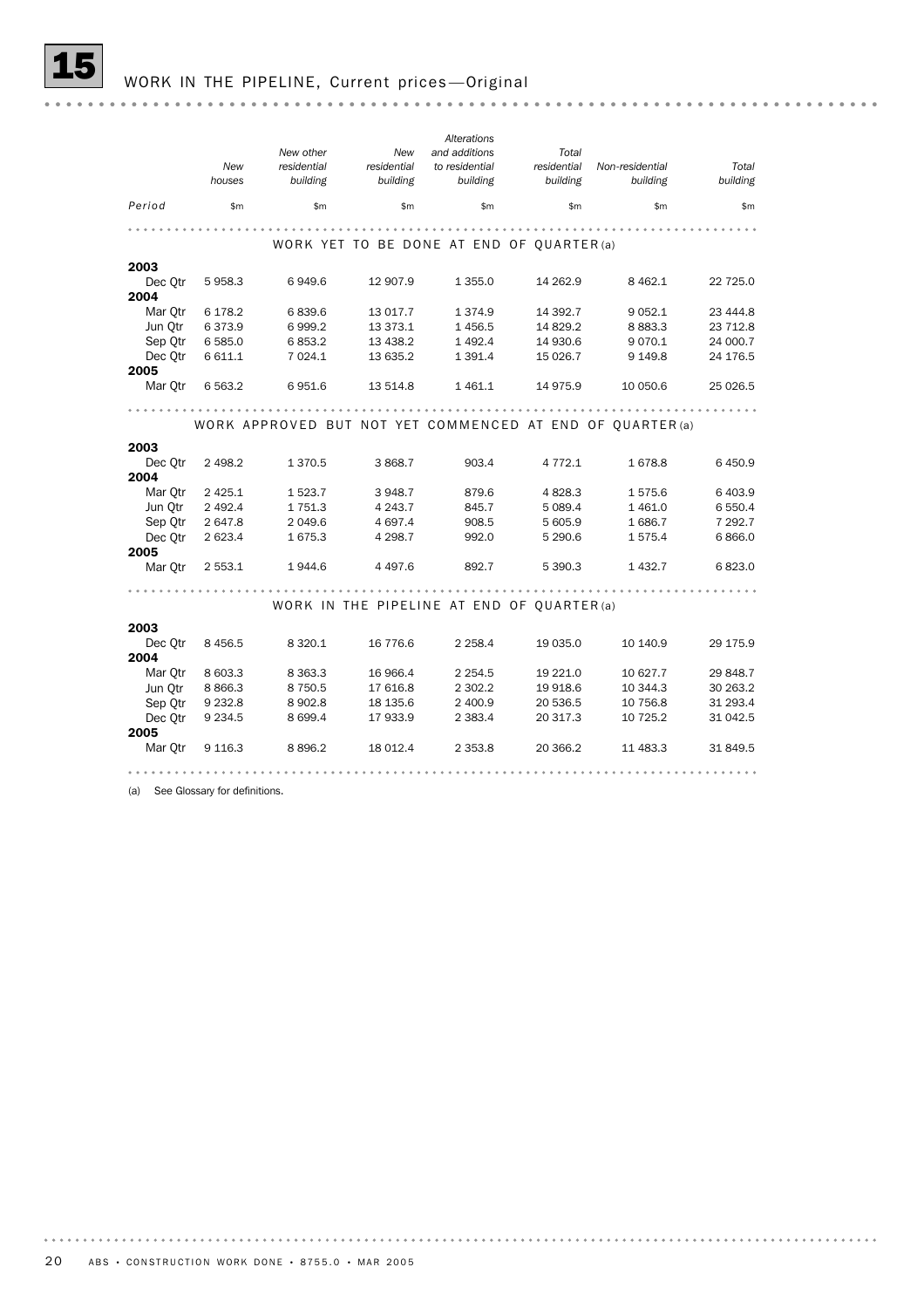|         |            |                                |                     |           |         | Tas., NT |          |
|---------|------------|--------------------------------|---------------------|-----------|---------|----------|----------|
| Period  | <b>NSW</b> | Vic.                           | Old                 | <b>SA</b> | WA      | & ACT    | Aust.    |
|         |            |                                |                     |           |         |          |          |
|         |            |                                | <b>NEW HOUSES</b>   |           |         |          |          |
| 2003    |            |                                |                     |           |         |          |          |
| Dec Qtr | 4 7 6 6    | 3 3 2 8                        | 1698                | 1370      | 2 5 8 2 | 403      | 14 146   |
| 2004    |            |                                |                     |           |         |          |          |
| Mar Qtr | 4 7 3 3    | 2813                           | 1678                | 1605      | 2 2 5 2 | 328      | 13 4 09  |
| Jun Qtr | 4 905      | 2 4 5 0                        | 1622                | 1586      | 2682    | 428      | 13373    |
| Sep Qtr | 4 7 3 6    | 3587                           | 1 4 9 3             | 1934      | 2 1 8 0 | 510      | 14 4 4 0 |
| Dec Otr | 4 2 4 2    | 3 3 0 8                        | 1823                | 1885      | 2 2 2 2 | 449      | 13 930   |
| 2005    |            |                                |                     |           |         |          |          |
| Mar Qtr | 4 4 3 0    | 2919                           | 1 2 2 9             | 1795      | 2 7 0 9 | 334      | 13417    |
|         |            |                                |                     |           |         |          |          |
|         |            | NEW OTHER RESIDENTIAL BUILDING |                     |           |         |          |          |
|         |            |                                |                     |           |         |          |          |
| 2003    |            |                                |                     |           |         |          |          |
| Dec Qtr | 5 5 8 0    | 1 5 3 0                        | 1 1 2 5             | 475       | 174     | 95       | 8978     |
| 2004    |            |                                |                     |           |         |          |          |
| Mar Otr | 5 4 5 5    | 2025                           | 877                 | 709       | 298     | 35       | 9399     |
| Jun Otr | 5 6 4 1    | 2 5 5 0                        | 1019                | 660       | 361     | 296      | 10 527   |
| Sep Otr | 5929       | 2 4 8 3                        | 1524                | 886       | 497     | 288      | 11 606   |
| Dec Qtr | 5 0 2 1    | 2088                           | 1 3 6 9             | 598       | 470     | 249      | 9795     |
| 2005    |            |                                |                     |           |         |          | 10837    |
| Mar Qtr | 6 1 1 5    | 1690                           | 1 1 2 7             | 924       | 417     | 565      |          |
|         |            |                                |                     |           |         |          |          |
|         |            |                                | TOTAL DWELLINGS (a) |           |         |          |          |
| 2003    |            |                                |                     |           |         |          |          |
| Dec Otr | 10 692     | 4988                           | 2862                | 1866      | 2 7 6 6 | 504      | 23 679   |
| 2004    |            |                                |                     |           |         |          |          |
| Mar Otr | 10 452     | 4968                           | 2575                | 2 4 5 0   | 2567    | 367      | 23 380   |
| Jun Otr | 10815      | 5 2 0 0                        | 2645                | 2 3 9 2   | 2 7 5 0 | 727      | 24 530   |
| Sep Qtr | 10 935     | 6 2 2 9                        | 3 0 2 3             | 2942      | 2678    | 799      | 26 607   |
| Dec Otr | 9 480      | 5574                           | 3 2 0 6             | 2646      | 2679    | 698      | 24 302   |
| 2005    |            |                                |                     |           |         |          |          |
| Mar Otr | 10882      | 4658                           | 2 3 6 4             | 2880      | 3 1 3 7 | 901      | 24 823   |
|         |            |                                |                     |           |         |          |          |
|         |            |                                |                     |           |         |          |          |

(a) Includes Conversions etc.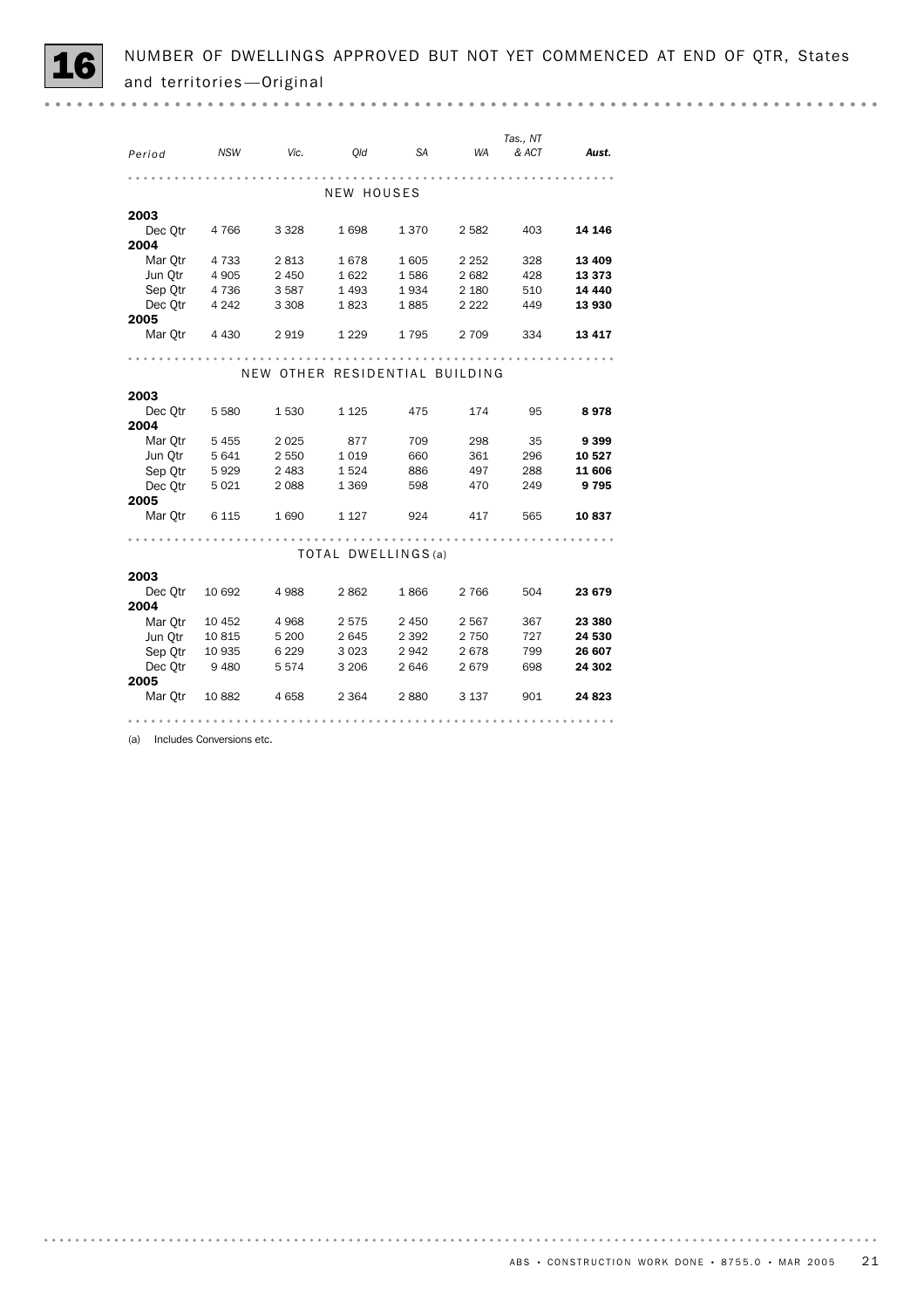## EXPLANATORY NOTES

| <b>INTRODUCTION</b>                    | 1 This publication contains preliminary estimates of building and engineering<br>construction work done during the current quarter and revised estimates for the<br>previous two quarters. The estimates of building work done and engineering work done<br>are from the quarterly Building Activity Survey and the quarterly Engineering<br>Construction Survey respectively. Estimates of work done are based upon a response<br>from each survey of approximately 80% of the value of work done during the current<br>quarter. More comprehensive and updated results will be available shortly in Building<br>Activity, Australia (cat. no. 8752.0) and Engineering Construction Activity, Australia<br>(cat. no. 8762.0).                                                                                                                                                                                                                                                                                                                                                                                                                                                                                                                                                                                                                                                                                                                    |
|----------------------------------------|---------------------------------------------------------------------------------------------------------------------------------------------------------------------------------------------------------------------------------------------------------------------------------------------------------------------------------------------------------------------------------------------------------------------------------------------------------------------------------------------------------------------------------------------------------------------------------------------------------------------------------------------------------------------------------------------------------------------------------------------------------------------------------------------------------------------------------------------------------------------------------------------------------------------------------------------------------------------------------------------------------------------------------------------------------------------------------------------------------------------------------------------------------------------------------------------------------------------------------------------------------------------------------------------------------------------------------------------------------------------------------------------------------------------------------------------------|
| SCOPE AND COVERAGE                     | 2 The scope of the Building Activity Survey is building activity which includes<br>construction of new buildings and alterations and additions to existing buildings.                                                                                                                                                                                                                                                                                                                                                                                                                                                                                                                                                                                                                                                                                                                                                                                                                                                                                                                                                                                                                                                                                                                                                                                                                                                                             |
|                                        | The building statistics were compiled on the basis of returns collected from builders<br>3<br>and other individuals and organisations engaged in building activity. From the March<br>quarter 2002, the quarterly survey consists of:<br>• a sample survey of private sector building jobs involving residential building jobs<br>valued at \$10,000 or more and non-residential building jobs valued at \$50,000 or<br>more                                                                                                                                                                                                                                                                                                                                                                                                                                                                                                                                                                                                                                                                                                                                                                                                                                                                                                                                                                                                                      |
|                                        | • a complete enumeration of all such public sector building jobs.                                                                                                                                                                                                                                                                                                                                                                                                                                                                                                                                                                                                                                                                                                                                                                                                                                                                                                                                                                                                                                                                                                                                                                                                                                                                                                                                                                                 |
|                                        | 4 The scope of the Engineering Construction Survey is the value of all engineering<br>construction work undertaken in Australia. Where projects include elements of both<br>building and engineering construction every effort is taken to exclude the building<br>component from the engineering construction statistics.                                                                                                                                                                                                                                                                                                                                                                                                                                                                                                                                                                                                                                                                                                                                                                                                                                                                                                                                                                                                                                                                                                                        |
| STATISTICAL UNIT                       | 5 In the Engineering Construction Survey, the statistical unit used to represent<br>businesses, and for which statistics are reported, is the Australian Business Number<br>(ABN) unit, in most cases. The ABN unit is the business unit which has registered for an<br>ABN, and thus appears on the Australian Taxation Office (ATO) administered Australian<br>Business Register. This unit is suitable for Australian Bureau of Statistics statistical needs<br>when the business is simple in structure. For more significant and diverse businesses<br>where the ABN unit is not suitable for Australian Bureau of Statistics statistical needs, the<br>statistical unit used is the Type of Activity Unit (TAU). A TAU is comprised of one or<br>more business entities, sub-entities or branches of a business entity within an enterprise<br>group that can report production and employment data for similar economic activities.<br>When a minimum set of data items is available, a TAU is created which covers all the<br>operations within an industry subdivision - and the TAU is classified to the relevant<br>subdivision of the Australian and New Zealand Standard Industrial Classification<br>(ANZSIC). Where a business cannot supply adequate data for each industry, a TAU is<br>formed which contains activity in more than one industry subdivision and the TAU is<br>classified to the predominant ANZSIC subdivision. |
|                                        | 6 Further details about the ABS economic statistical units used in the Engineering<br>Construction Survey, and in other ABS economic surveys (both sample surveys and<br>censuses), can be found in Chapter 2 of the Standard Economic Sector Classifications of<br>Australia (SESCA) 2002 (cat. no. 1218.0).                                                                                                                                                                                                                                                                                                                                                                                                                                                                                                                                                                                                                                                                                                                                                                                                                                                                                                                                                                                                                                                                                                                                     |
| RELATIONSHIP WITH<br>NATIONAL ACCOUNTS | Data on the value of work done on the construction of new residential buildings,<br>7<br>alterations and additions to residential buildings, private sector non-residential buildings<br>and the value of engineering construction activity are the major sources of data which<br>are used to compile the national accounts estimates for private gross fixed capital<br>formation on dwellings, and other buildings and structures. However, there are some<br>adjustments to the survey data which are made in the process of compiling these<br>national accounts series. Allowances are made for the value of activity which is out of<br>scope of the Building Activity Survey and the Engineering Construction Survey. Such                                                                                                                                                                                                                                                                                                                                                                                                                                                                                                                                                                                                                                                                                                                |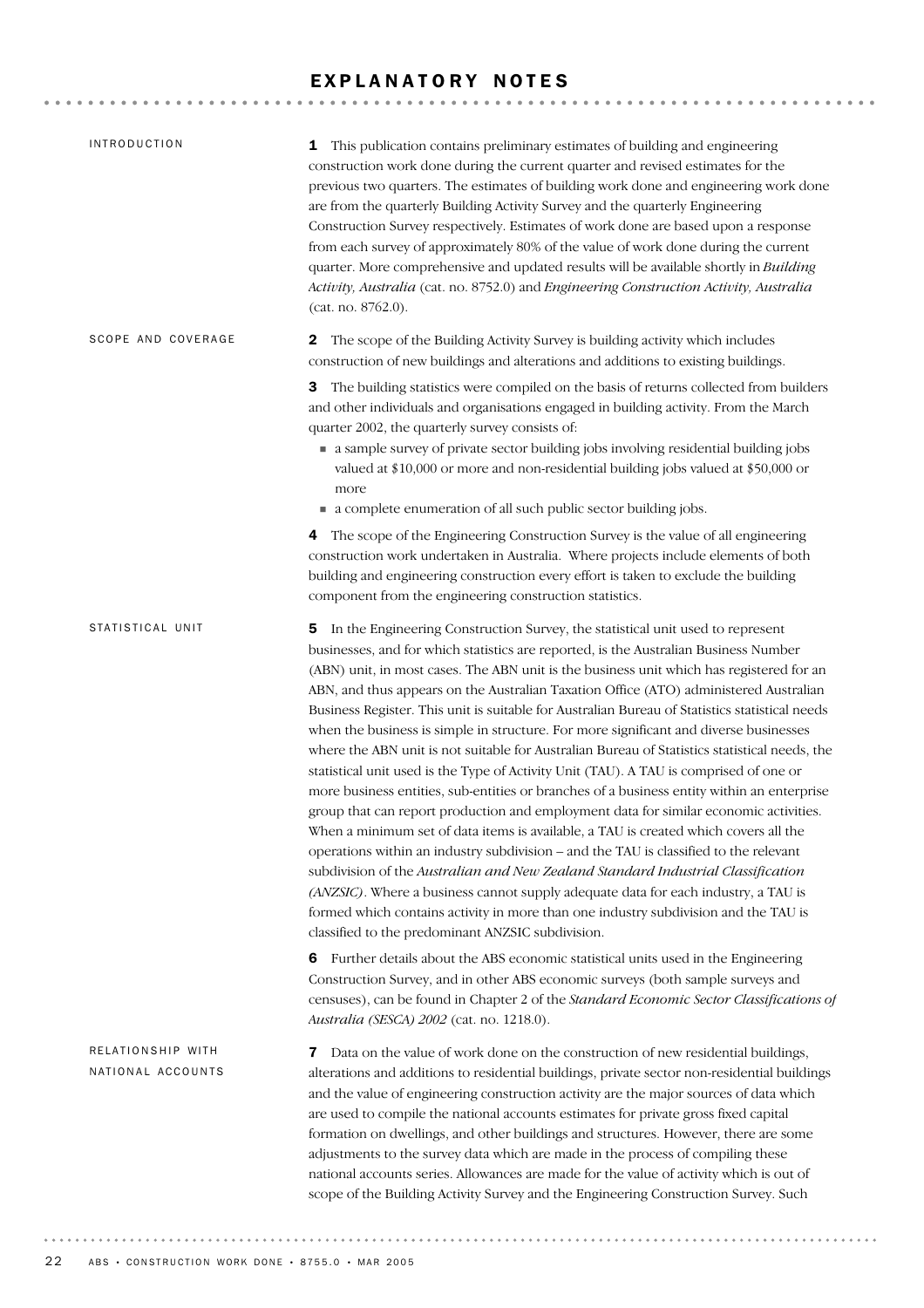| RELATIONSHIP WITH<br>NATIONAL ACCOUNTS continued | activity includes work done on projects which fall below the size cut-offs used for the<br>Building Activity survey and also the value of building work done which is undertaken<br>without obtaining a building permit, either because such a permit is not required or<br>because the requisite permit is not obtained. The national accounts estimates also make<br>allowances for purchases (less sales) of buildings and other structures from (to) the<br>public sector.                                                                       |
|--------------------------------------------------|------------------------------------------------------------------------------------------------------------------------------------------------------------------------------------------------------------------------------------------------------------------------------------------------------------------------------------------------------------------------------------------------------------------------------------------------------------------------------------------------------------------------------------------------------|
| TREATMENT OF THE GST                             | Statistics on the value of work (current prices) show residential building work done<br>8<br>on a GST inclusive basis and non-residential work and engineering construction work<br>done on a GST exclusive basis. This approach is consistent with that adopted in the<br>Australian National Accounts which is based on the conceptual framework described in<br>the 1993 edition of the international statistical standard System of National Accounts<br>(SNA93).                                                                                |
|                                                  | SNA93 requires value added taxes (VAT), such as the GST, to be recorded on a net<br>9<br>basis where:<br>(a) both outputs of goods and services and imports are valued excluding invoiced<br><b>VAT</b><br>(b) purchases of goods and services are recorded including non-deductible VAT.                                                                                                                                                                                                                                                            |
|                                                  | <b>10</b> Under the net system, VAT is recorded as being payable by purchasers, not sellers,<br>and then only by those purchasers who are not able to deduct it. Almost all VAT is<br>therefore recorded in the SNA93 as being paid on final uses - mainly on household<br>consumption. Small amounts of VAT, may however, be paid by businesses in respect of<br>certain kinds of purchases on which VAT may not be deductible.                                                                                                                     |
|                                                  | The ABS records value of work done inclusive of GST in respect of residential<br>11<br>construction and exclusive of GST in respect of non-residential construction and<br>engineering construction. Purchasers of residential structures are unable to deduct GST<br>from the purchase price. For non-residential structures and engineering construction,<br>the reverse is true in most circumstances.                                                                                                                                            |
|                                                  | <b>12</b> Total construction work is derived by adding total building work and total<br>engineering construction work. To derive total building activity it is appropriate to add<br>the residential and non-residential components. Valuation of the components of the<br>total is consistent, since, for both components, the value of work done is recorded<br>inclusive of non-deductible GST paid by the purchaser. As such, total building activity<br>and total construction includes the non-deductible GST payable on residential building. |
|                                                  | 13 As estimates for engineering work are provided on a GST exclusive basis, and the<br>majority of construction materials used were exempt from Wholesale Sales Tax, the<br>introduction of the GST had little direct effect on the estimates of engineering<br>construction.                                                                                                                                                                                                                                                                        |
| CLASSIFICATION                                   | <b>14</b> Ownership. The ownership of a building is classified as either <i>private sector</i> or<br>public sector, according to the sector of the intended owner of the completed building<br>as evident at the time of approval. Engineering projects are classified as either private<br>sector or public sector according to the expected ownership of the project at the time of<br>completion.                                                                                                                                                 |
|                                                  | Building jobs are classified both by the TYPE OF BUILDING (e.g. 'residential',<br>15<br>'non-residential') and by the TYPE OF WORK involved (e.g. 'new' and 'alterations and<br>additions'). These classifications are used in conjunction with each other and are<br>defined in the Glossary.                                                                                                                                                                                                                                                       |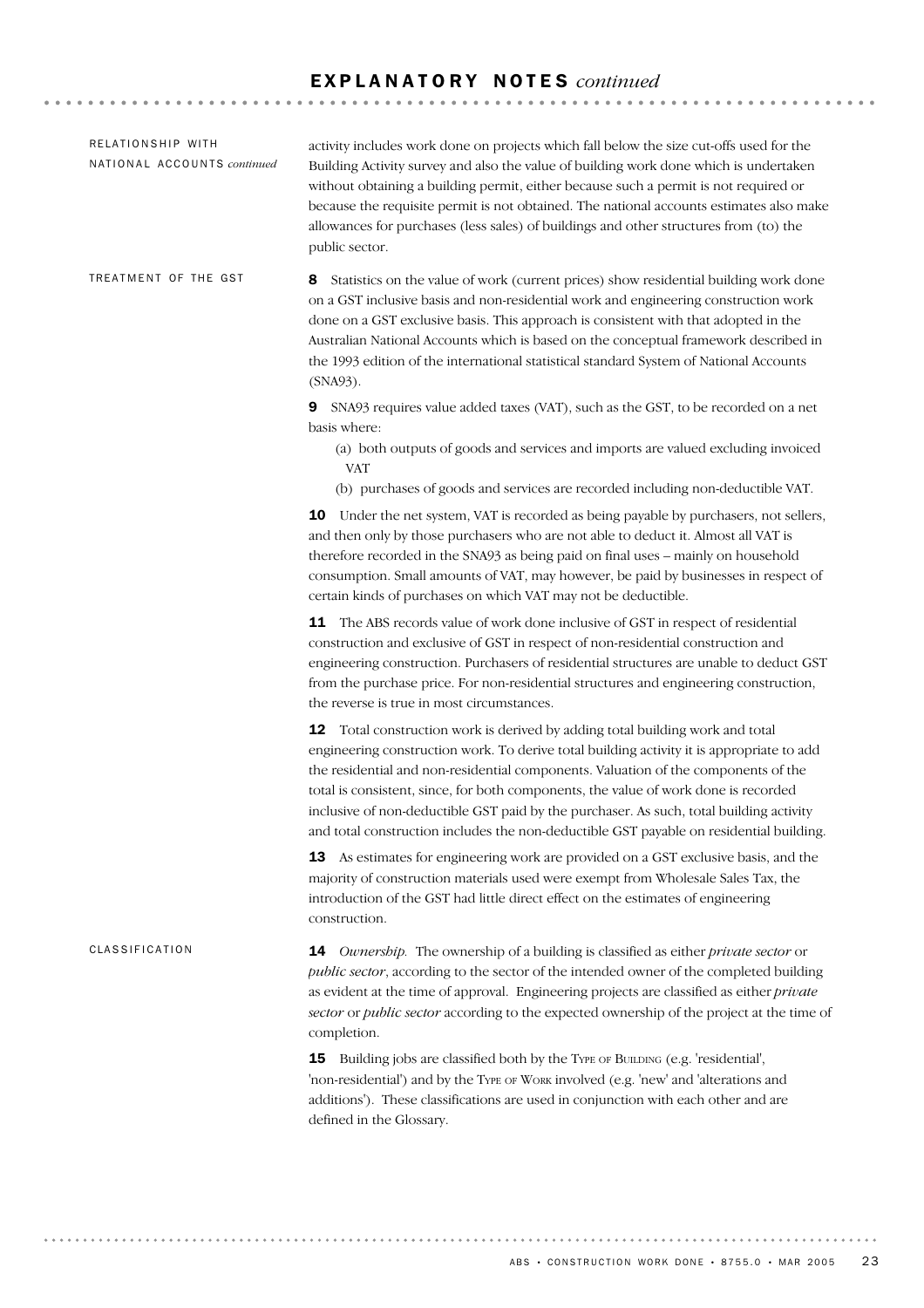RELIABILITY OF THE ESTIMATES

16 The estimates of engineering activity are based on a sample survey as are the estimates of private sector building activity. A complete enumeration of public sector building activity is done. Because data are not collected for all engineering jobs nor for all building jobs, the published estimates are subject to sampling variability. Relative standard errors give a measure of this variability and therefore indicate the degree of confidence that can be attached to the data.

**\*\*\*\*\*\*\*\*\*\*\*\*\*\*\*\*\***\*

17 Relative standard errors for the value of work done in the March quarter 2005 are given below. There is 67% confidence that the actual value would be within one standard error of the sample estimate, and 95% confidence that it lies within two standard errors.

. . . . . . . . . . . . . . .

| Australia                                                                                                                            | %                        |
|--------------------------------------------------------------------------------------------------------------------------------------|--------------------------|
| New private residential building<br>Total private residential building<br>Private non-residential building<br>Total private building | 0.8<br>0.8<br>0.8<br>0.6 |
| Total residential building<br>Total non-residential building                                                                         | 0.8<br>0.7               |
| <b>Total building</b>                                                                                                                | 0.5                      |
| Engineering for the private sector                                                                                                   | 2.0                      |
| <b>Total engineering</b>                                                                                                             | 1.4                      |
|                                                                                                                                      |                          |

|             | Total    | Total                                  |
|-------------|----------|----------------------------------------|
|             | building | engineering                            |
| States and  |          |                                        |
| territories | %        | %                                      |
| NSW         | 1.0      | 2.1                                    |
| Vic.        | 1.3      | 3.4                                    |
| Old         | 1.2      | 4.7                                    |
| SА          | 1.1      | 4.1                                    |
| WA          | 1.2      | 2.5                                    |
| Tas.        | 1.0      | 5.9                                    |
| ΝT          |          | 1.1                                    |
| ACT         | 0.5      | 8.8                                    |
|             |          |                                        |
|             |          |                                        |
|             |          | nil or rounded to zero (including null |

cells)

#### SEASONAL ADJUSTMENT

18 In the seasonally adjusted series, account has been taken of normal seasonal factors, 'trading day' effects arising from the varying numbers of working days in a quarter and the effect of movement in the date of Easter which may, in successive years, affect figures for different quarters.

19 Since seasonally adjusted statistics reflect both irregular and trend movements, an upward or downward movement in a seasonally adjusted series does not necessarily indicate a change of trend. Particular care should therefore be taken in interpreting individual quarter-to-quarter movements.

20 From the June quarter 2003, the seasonally adjusted estimates are produced by the concurrent seasonal adjustment method which takes account of the latest available original estimates. The concurrent seasonal adjustment methodology replaces the forward factor methodology previously used, when seasonal factors were only revised following an annual re-analysis. The concurrent method improves the estimation of seasonal factors and, therefore, the seasonally adjusted and trend estimates for the current and previous quarters. As a result, revisions to the seasonally adjusted and trend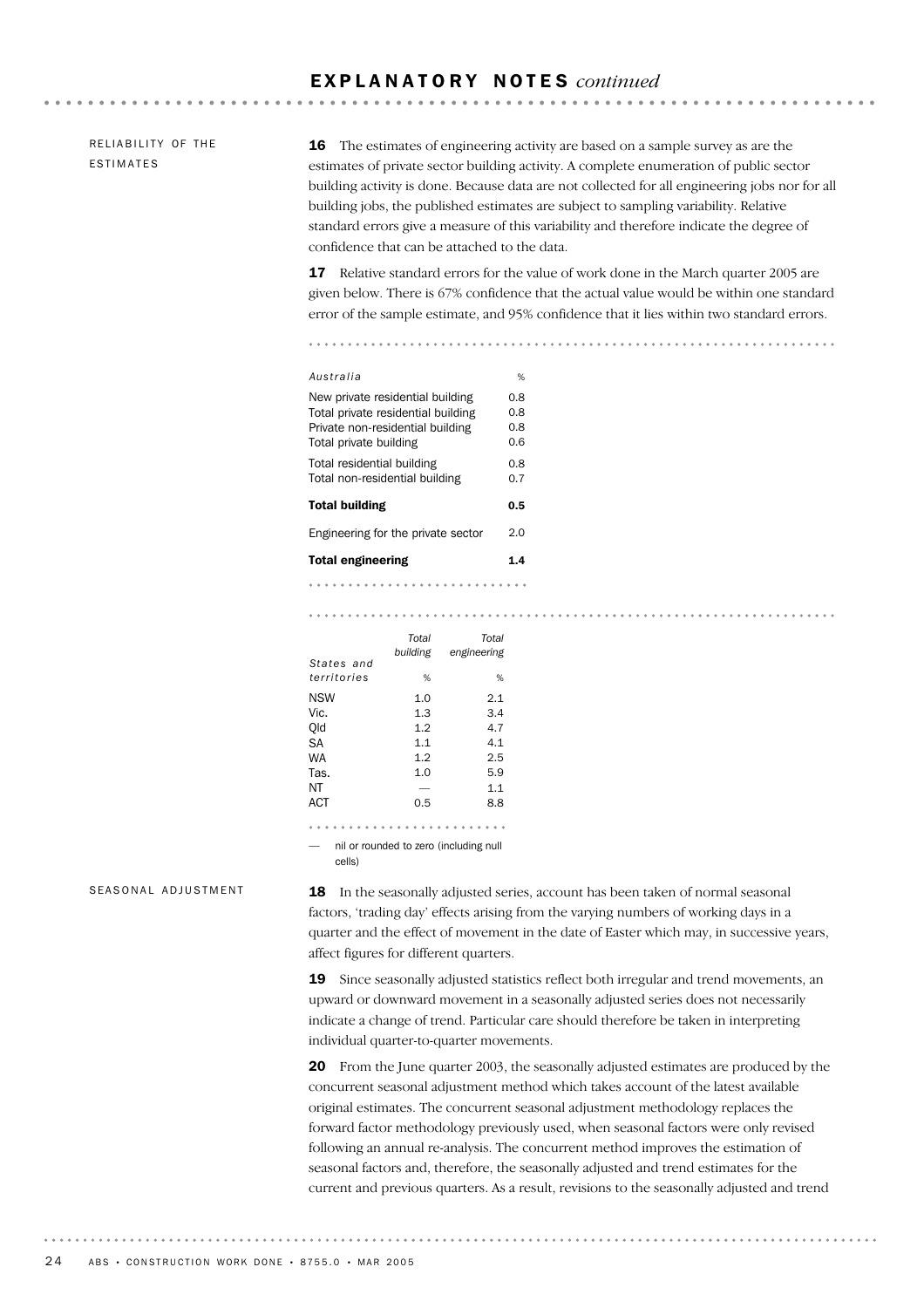| SEASONAL ADJUSTMENT<br>continued | estimates will be observed for recent periods. In most instances, the only noticeable<br>revisions will be to the previous quarter and the same quarter of a year earlier.                                                                                                                                                                                                                                                                                                                                                                                                                                                                                                                                                                                                                                                                                                       |
|----------------------------------|----------------------------------------------------------------------------------------------------------------------------------------------------------------------------------------------------------------------------------------------------------------------------------------------------------------------------------------------------------------------------------------------------------------------------------------------------------------------------------------------------------------------------------------------------------------------------------------------------------------------------------------------------------------------------------------------------------------------------------------------------------------------------------------------------------------------------------------------------------------------------------|
|                                  | 21 A more detailed review of concurrent seasonal factors will be conducted annually,<br>generally prior to the release of data for the December quarter.                                                                                                                                                                                                                                                                                                                                                                                                                                                                                                                                                                                                                                                                                                                         |
| TREND ESTIMATES                  | 22 Seasonally adjusted series can be smoothed to reduce the impact of the irregular<br>component in the adjusted series. This smoothed seasonally adjusted series is called a<br>trend estimate.                                                                                                                                                                                                                                                                                                                                                                                                                                                                                                                                                                                                                                                                                 |
|                                  | 23 The trend estimates are derived by applying a 7-term Henderson moving average to<br>the seasonally adjusted series. The 7-term Henderson average (like all Henderson<br>averages) is symmetric but, as the end of a time series is approached, asymmetric forms<br>of the average are applied. Unlike weights of the standard 7-term Henderson moving<br>average, the weights employed here have been tailored to suit the particular<br>characteristics of individual series.                                                                                                                                                                                                                                                                                                                                                                                                |
|                                  | 24 While the smoothing technique described in paragraphs 22 and 23 enables trend<br>estimates to be produced for recent quarters, it does result in revisions to the estimates<br>for the most recent three quarters as additional observations become available. There<br>may also be revisions because of changes in the original data. For further information,<br>see Information Paper: A Guide to Interpreting Time Series-Monitoring Trends, 2003<br>(cat. no. 1349.0) or contact the Assistant Director, Time Series Analysis on Canberra<br>$(02)$ 6252 6540 or email <timeseries@abs.gov.au>.</timeseries@abs.gov.au>                                                                                                                                                                                                                                                  |
| CHAIN VOLUME MEASURES            | 25<br>Chain volume estimates of the value of work done are presented in original,<br>seasonally adjusted and trend terms.                                                                                                                                                                                                                                                                                                                                                                                                                                                                                                                                                                                                                                                                                                                                                        |
|                                  | 26 While current price estimates of value of work done reflect both price and volume<br>changes, chain volume estimates measure changes in value after the direct effects of<br>price changes have been eliminated and therefore only reflect volume changes. The<br>direct impact of the GST is a price change, and hence is removed from chain volume<br>estimates. The deflators used to revalue the current price estimates in this publication<br>are derived from the same price data underlying the deflators compiled for the dwellings<br>and new other building components, and the new engineering construction component,<br>of the national accounts aggregate 'Gross fixed capital formation'.                                                                                                                                                                     |
|                                  | 27 The chain volume measures of work done appearing in this publication are annually<br>reweighted chain Laspeyres indexes referenced to current price values in a chosen<br>reference year (currently 2002-03). The reference year is updated annually in the June<br>quarter publication. Each year's data in the value of work done series are based on the<br>prices of the previous year, except for the quarters of the latest incomplete year which<br>are based upon the current reference year (i.e. 2002-03). Comparability with previous<br>years is achieved by linking (or chaining) the series together to form a continuous time<br>series. Further information on the nature and concepts of chain volume measures is<br>contained in the ABS Information Paper: Introduction of Chain Volume Measures in<br>the Australian National Accounts (cat. no. 5248.0). |
|                                  | 28 The factors used to seasonally adjust the chain volume series are identical to those<br>used to adjust the corresponding current price series.                                                                                                                                                                                                                                                                                                                                                                                                                                                                                                                                                                                                                                                                                                                                |
| ACKNOWLEDGMENT                   | ABS publications draw extensively on information provided freely by individuals,<br>29<br>businesses, governments and other organisations. Their continued cooperation is very<br>much appreciated: without it, the wide range of statistics published by the ABS would<br>not be available. Information received by the ABS is treated in strict confidence as<br>required by the Census and Statistics Act 1905.                                                                                                                                                                                                                                                                                                                                                                                                                                                               |
| RELATED PRODUCTS                 | All tables in this publication, plus some additional state and territory series are<br>30<br>available in electronic form on the ABS web site <http: www.abs.gov.au="">.</http:>                                                                                                                                                                                                                                                                                                                                                                                                                                                                                                                                                                                                                                                                                                 |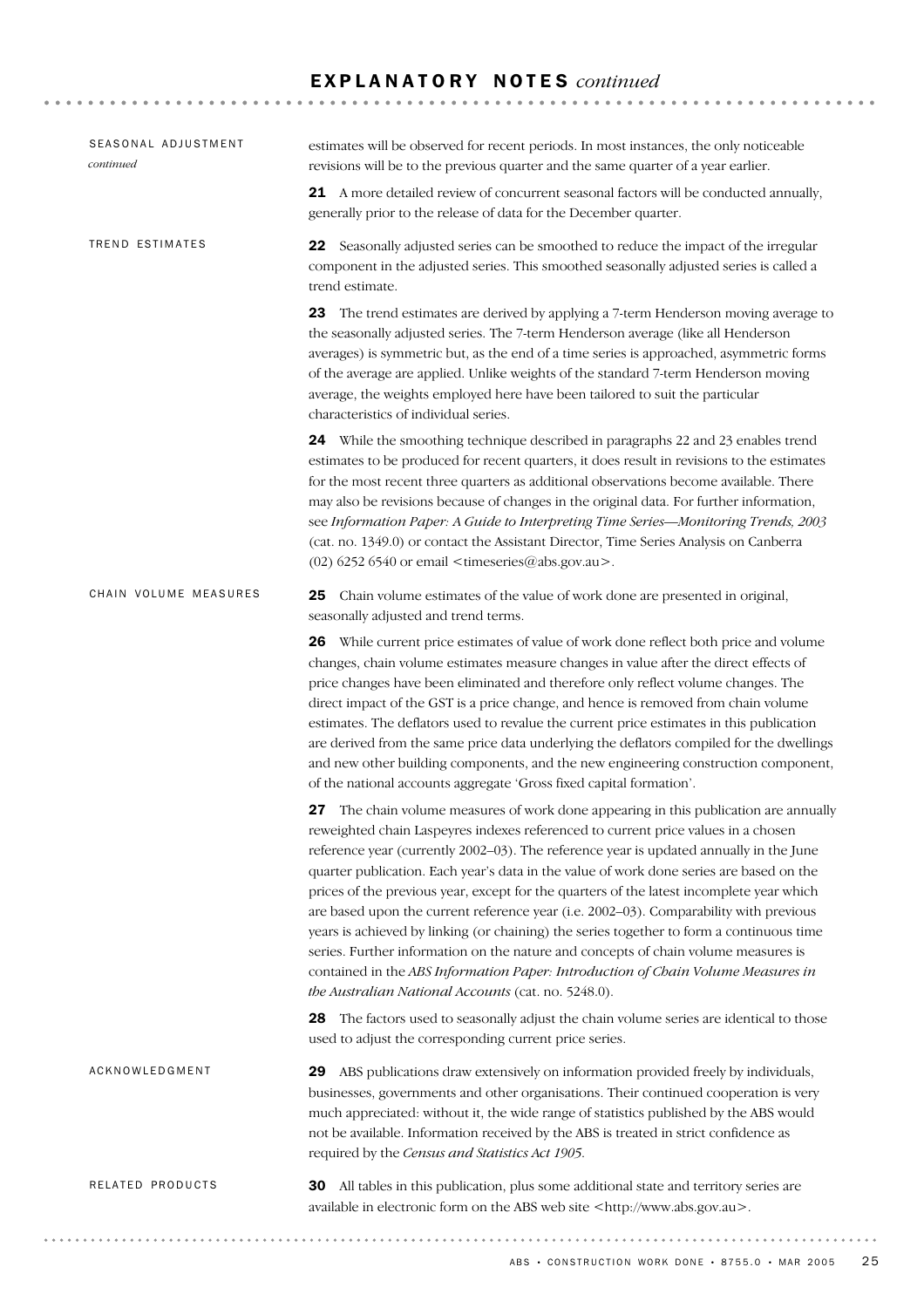| RELATED PRODUCTS continued       | Users may also wish to refer to the following publications:<br>31<br><i>Building Activity, Australia, cat. no. 8752.0</i><br><i>Building Approvals, Australia, cat. no.</i> 8731.0<br>Dwelling Unit Commencements, Australia, Preliminary, cat. no. 8750.0<br><i>Engineering Construction Activity, Australia, cat. no. 8762.0</i><br>House Price Indexes: Eight Capital Cities, cat. no. 6416.0<br>Housing Finance for Owner Occupation, Australia, cat. no. 5609.0<br><i>Private Sector Construction Industry, Australia, 1996–97, cat. no. 8772.0</i> |
|----------------------------------|----------------------------------------------------------------------------------------------------------------------------------------------------------------------------------------------------------------------------------------------------------------------------------------------------------------------------------------------------------------------------------------------------------------------------------------------------------------------------------------------------------------------------------------------------------|
|                                  | <i>Producer Price Indexes, Australia, cat. no.</i> 6427.0.<br><b>32</b> Current publications and other products released by the ABS are listed in the<br><i>Catalogue of Publications and Products</i> (cat. no. 1101.0). The Catalogue is available<br>from the National Information and Referral Service on 1300 135 070 or the ABS web site<br><http: www.abs.gov.au="">. The ABS also issues a daily <i>Release Advice</i> on the web site<br/>which details products to be released in the week ahead.</http:>                                      |
| ABS DATA AVAILABLE ON<br>REQUEST | As well as the statistics included in this and related publications, the ABS may have<br>33<br>other relevant data available on request. Inquiries should be made to the National                                                                                                                                                                                                                                                                                                                                                                        |

Information and Referral Service on 1300 135 070.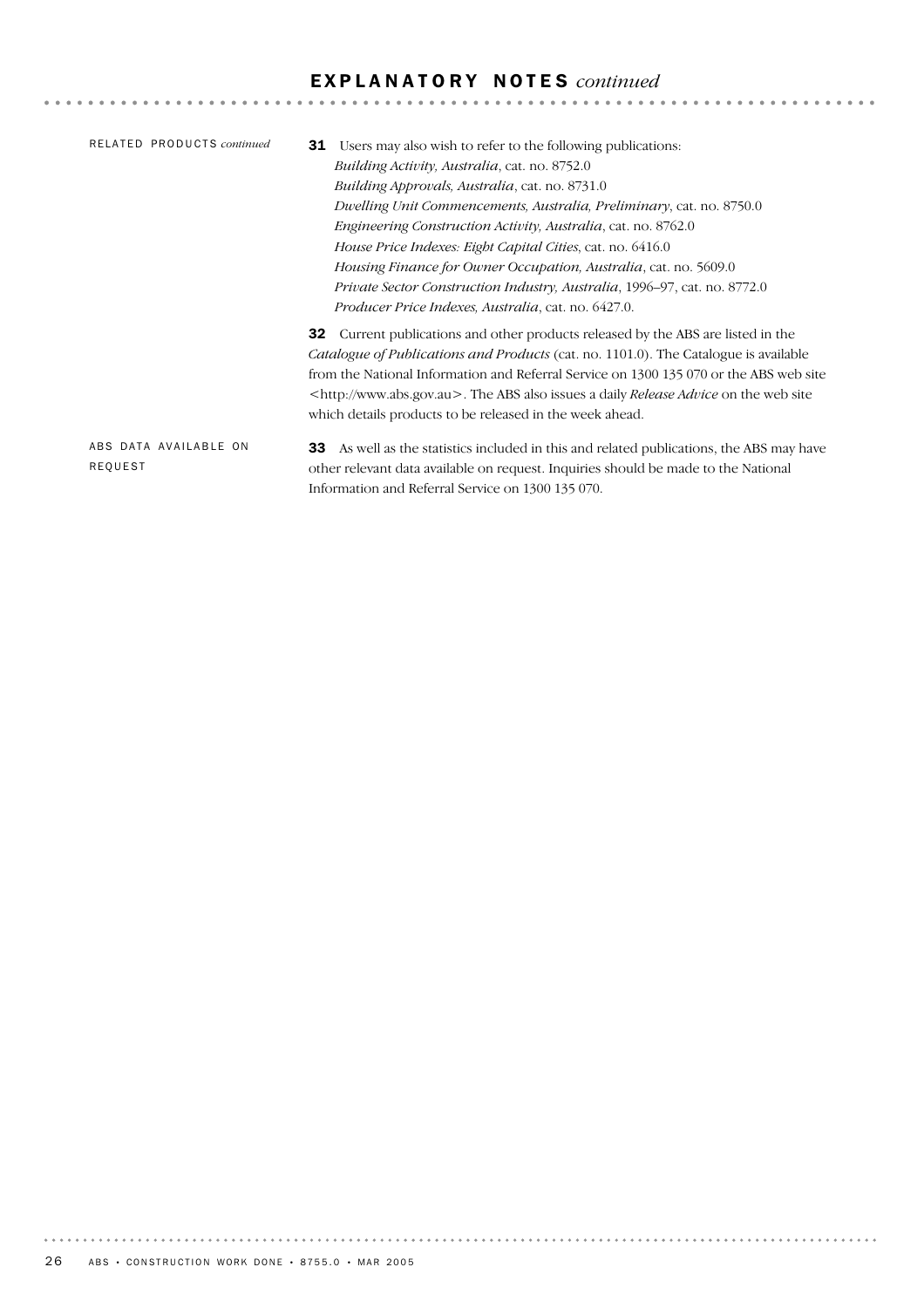## GLOSSARY

| Alterations and additions                                           | Building activity carried out on existing buildings. Includes adding to or diminishing<br>floor area, altering the structural design of a building and affixing rigid components<br>which are integral to the functioning of the building.                                                                                                                                                                                                                                                                                                                                                                                                                                                                                                                    |
|---------------------------------------------------------------------|---------------------------------------------------------------------------------------------------------------------------------------------------------------------------------------------------------------------------------------------------------------------------------------------------------------------------------------------------------------------------------------------------------------------------------------------------------------------------------------------------------------------------------------------------------------------------------------------------------------------------------------------------------------------------------------------------------------------------------------------------------------|
| Alterations and additions to<br>residential buildings               | Alterations and additions carried out on existing residential buildings, which may result<br>in the creation of new dwelling units.                                                                                                                                                                                                                                                                                                                                                                                                                                                                                                                                                                                                                           |
| <b>Building</b>                                                     | A building is a rigid, fixed and permanent structure which has a roof. Its intended<br>purpose is primarily to house people, plant, machinery, vehicles, goods or livestock. An<br>integral feature of a building's design, to satisfy its intended use, is the provision for<br>regular access by persons.                                                                                                                                                                                                                                                                                                                                                                                                                                                   |
| Construction work done                                              | The sum of building work done and engineering construction work done.                                                                                                                                                                                                                                                                                                                                                                                                                                                                                                                                                                                                                                                                                         |
| Dwelling unit                                                       | A dwelling unit is a self-contained suite of rooms, including cooking and bathing facilities<br>and intended for long-term residential use. Units (whether self-contained or not) within<br>buildings offering institutional care, such as hospitals, or temporary accommodation<br>such as motels, hostels and holiday apartments, are not defined as dwelling units. The<br>value of units of this type is included in non-residential building.                                                                                                                                                                                                                                                                                                            |
| House                                                               | A house is a detached building predominantly used for long-term residential purposes<br>and consisting of only one dwelling unit. Thus, detached 'granny flats' and detached<br>dwelling units (such as caretakers' residences) associated with non-residential buildings<br>are defined as houses for the purpose of these statistics.                                                                                                                                                                                                                                                                                                                                                                                                                       |
| <b>New</b>                                                          | Building activity which will result in the creation of a building which previously did not<br>exist.                                                                                                                                                                                                                                                                                                                                                                                                                                                                                                                                                                                                                                                          |
| Non-residential building                                            | A non-residential building is primarily intended for purposes other than long term<br>residential purposes.                                                                                                                                                                                                                                                                                                                                                                                                                                                                                                                                                                                                                                                   |
| Other residential building                                          | An other residential building is a building other than a house primarily used for<br>long-term residential purposes and which contains (or has attached to it) more than one<br>dwelling unit (e.g. includes blocks of flats, attached townhouses, duplexes, apartment<br>buildings, etc.).                                                                                                                                                                                                                                                                                                                                                                                                                                                                   |
| Residential building                                                | A residential building is a building predominantly consisting of one or more dwelling<br>units. Residential buildings can be either houses or other residential buildings.                                                                                                                                                                                                                                                                                                                                                                                                                                                                                                                                                                                    |
| Value of building and<br>engineering work done during<br>the period | Represents the estimated value of work carried out during the quarter on jobs which<br>have commenced.                                                                                                                                                                                                                                                                                                                                                                                                                                                                                                                                                                                                                                                        |
| Value of building work done                                         | Includes the costs of materials fixed in place, labour, and architects fees. It excludes the<br>value of land and landscaping and non-building components such as fencing, paving,<br>roadworks, tennis courts, outdoor pools and car parks.                                                                                                                                                                                                                                                                                                                                                                                                                                                                                                                  |
| Value of engineering work<br>done                                   | The value of engineering work done for the private sector consists of the value of work<br>done on prime contracts, plus speculative contracts, plus work done on own account.<br>The value of engineering work done for the public sector is the work done by the<br>organisation's own workforce and subcontractors. In each case, the value excludes the<br>cost of land and repair and maintenance activity, as well as the value of any transfers of<br>existing assets, the value of installed machinery and equipment not integral to the<br>structure and the expenses for relocation of utility services. However, a contract for the<br>installation of machinery and equipment which is an integral part of a construction<br>project is included. |
| Work approved but not yet<br>commenced                              | The anticipated completion value of the project, or if that is not known, the approval<br>value. For residential building, 'work approved but not yet commenced' also provides a<br>measure of the number of dwellings that have been approved, but have not commenced<br>by the end of the reference period.                                                                                                                                                                                                                                                                                                                                                                                                                                                 |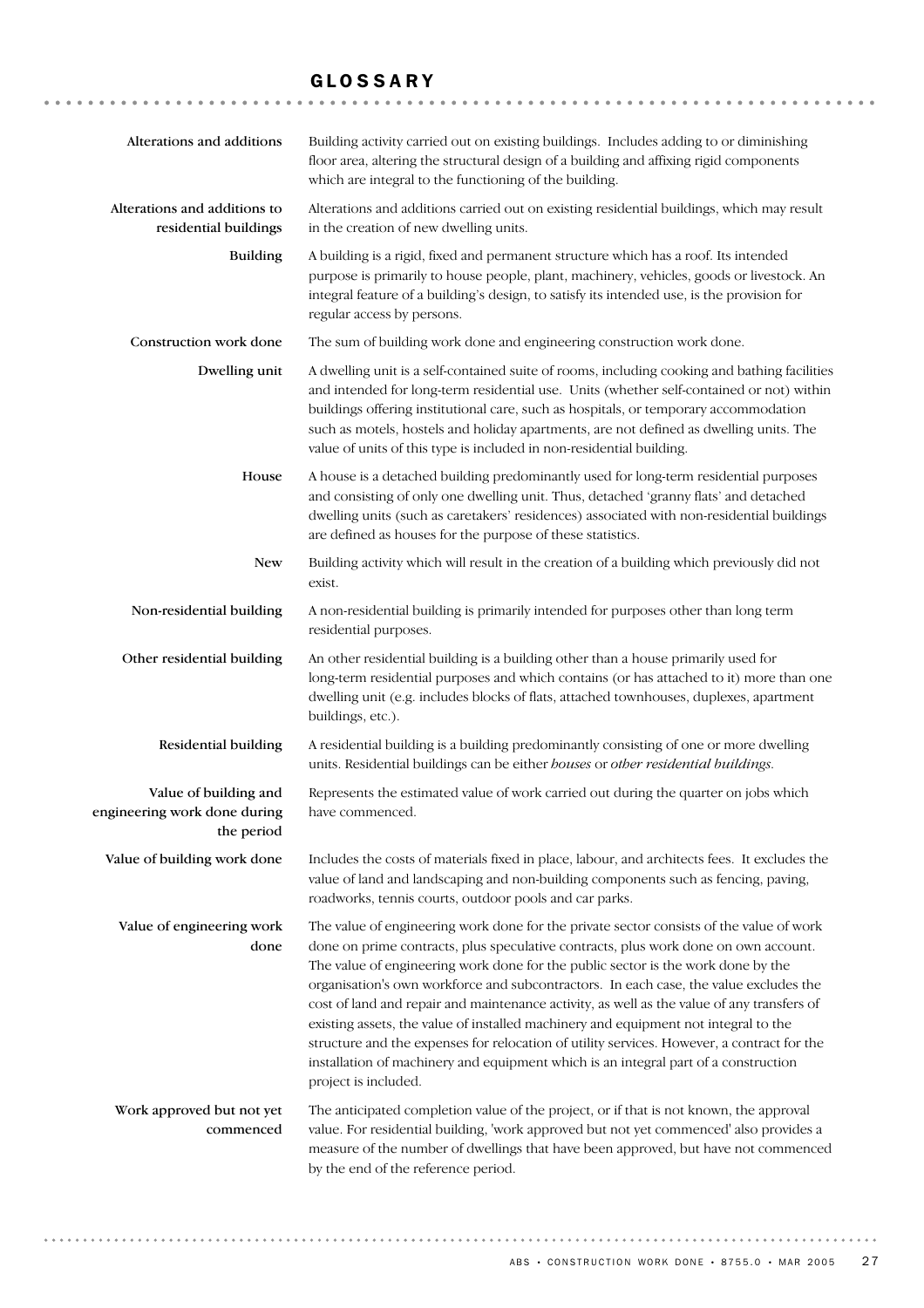## GLOSSARY *continued*

| Work in the pipeline. | Value of building work that has been approved, but as yet, has not been undertaken.<br>Work in the pipeline has two components. Firstly, there is an estimate of the amount of<br>building work still to be done on projects that have already commenced, 'work yet to be<br>done'. The second component is the building work that has been approved, but had not<br>commenced by the end of the reference period, 'work approved but not yet<br>commenced'. Information on 'work in the pipeline' is available from the June quarter<br>2003. |
|-----------------------|------------------------------------------------------------------------------------------------------------------------------------------------------------------------------------------------------------------------------------------------------------------------------------------------------------------------------------------------------------------------------------------------------------------------------------------------------------------------------------------------------------------------------------------------|
| Work yet to be done   | The difference between the anticipated completion value of the project and the<br>estimated value of work already done up to the end of the reference period for jobs<br>which have commenced.                                                                                                                                                                                                                                                                                                                                                 |